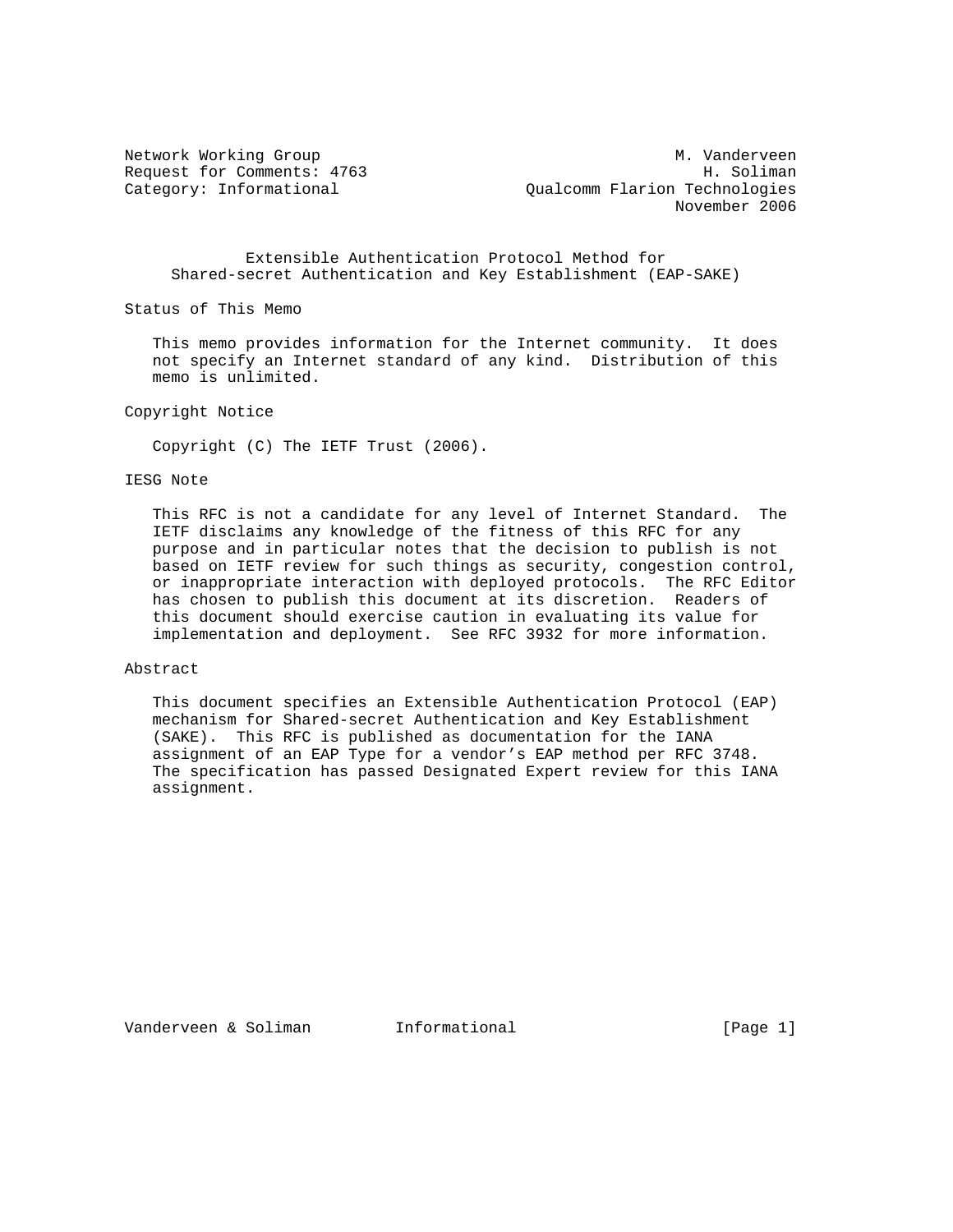Table of Contents

| 3.1. Overview and Motivation of EAP-SAKE 4     |  |
|------------------------------------------------|--|
|                                                |  |
|                                                |  |
|                                                |  |
| 3.2.3. Identity Management 11                  |  |
| 3.2.4. Obtaining Peer Identity 11              |  |
|                                                |  |
|                                                |  |
| 3.2.7. Ciphersuite Negotiation 17              |  |
| 3.2.8. Message Integrity and Encryption 17     |  |
|                                                |  |
|                                                |  |
|                                                |  |
| 3.3.1. Message Format Summary 22               |  |
|                                                |  |
| 3.3.3. Use of AT ENCR DATA Attribute 25        |  |
| 3.3.4. EAP.Request/SAKE/Challenge Format 26    |  |
| 3.3.5. EAP.Response/SAKE/Challenge Format 28   |  |
| 3.3.6. EAP.Request/SAKE/Confirm Format 30      |  |
| 3.3.7. EAP.Response/SAKE/Confirm Format 32     |  |
|                                                |  |
| 3.3.8. EAP.Response/SAKE/Auth-Reject Format 33 |  |
| 3.3.9. EAP.Request/SAKE/Identity Format 34     |  |
| 3.3.10. EAP.Response/SAKE/Identity Format 36   |  |
| 3.3.11. Other EAP Messages Formats 37          |  |
|                                                |  |
|                                                |  |
| 5.1. Denial-of-Service Attacks 38              |  |
| 5.2. Root Secret Considerations 38             |  |
|                                                |  |
|                                                |  |
|                                                |  |
|                                                |  |
|                                                |  |
|                                                |  |
|                                                |  |
| 5.10. Result Indication Protection 41          |  |
| 5.11. Cryptographic Separation of Keys 41      |  |
|                                                |  |
|                                                |  |
|                                                |  |
|                                                |  |
|                                                |  |
|                                                |  |
|                                                |  |

Vanderveen & Soliman Informational (Page 2)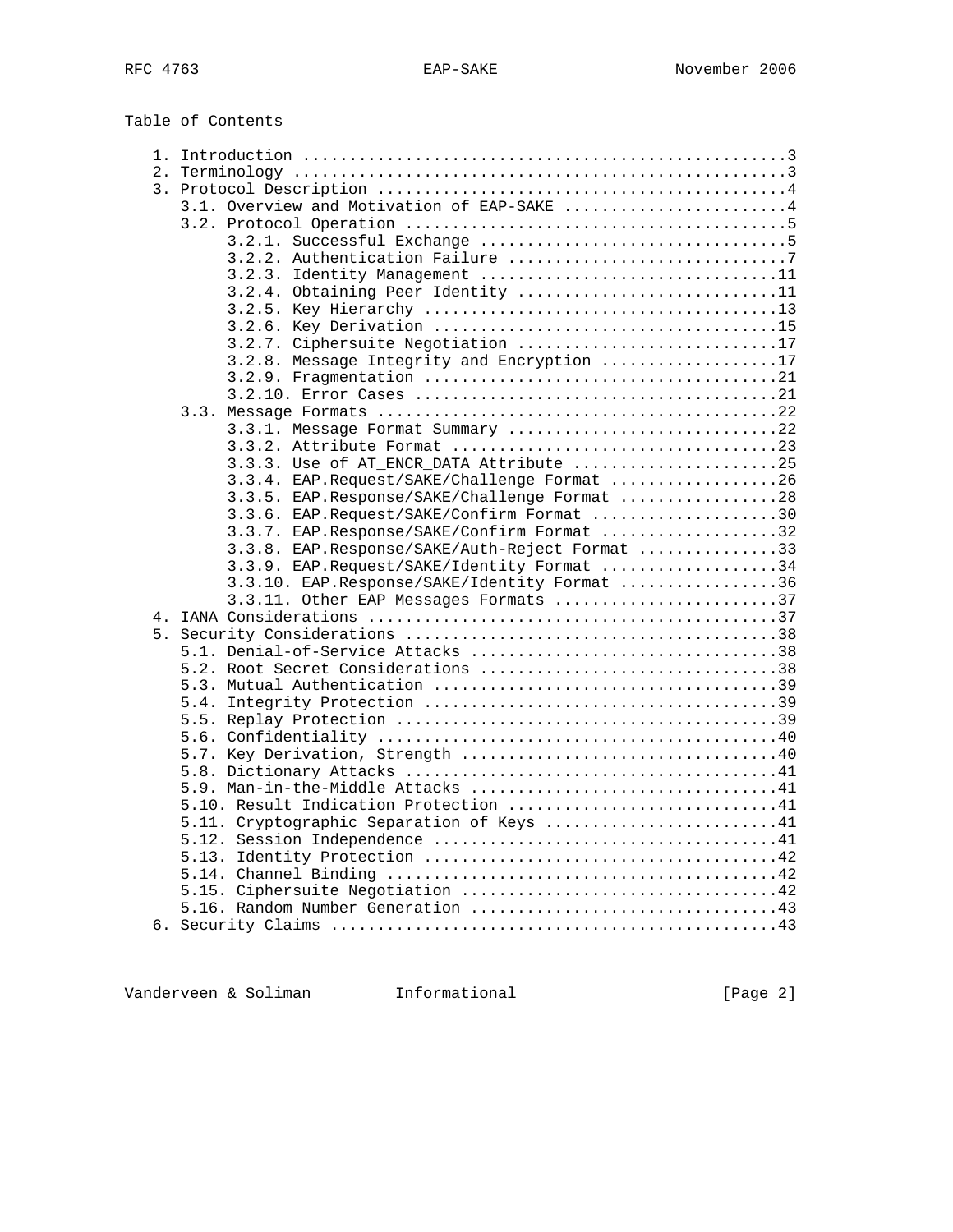# 1. Introduction

 The Extensible Authentication Protocol (EAP), described in [EAP], provides a standard mechanism for support of multiple authentication methods. EAP is also used within IEEE 802 networks through the IEEE 802.11i [IEEE802.11i] framework.

 EAP supports several authentication schemes, including smart cards, Kerberos, Public Key, One Time Passwords, TLS, and others. This document defines an authentication scheme, called the EAP-SAKE. EAP-SAKE supports mutual authentication and session key derivation, based on a static pre-shared secret data. This RFC is published as documentation for the IANA assignment of an EAP Type for a vendor's EAP method per RFC 3748. The specification has passed Designated Expert review for this IANA assignment.

2. Terminology

 In this document, several words are used to signify the requirements of the specification. These words are often capitalized. The key words "MUST", "MUST NOT", "REQUIRED", "MUST", "MUST NOT", "SHOULD", "SHOULD NOT", "RECOMMENDED", "MAY", and "OPTIONAL" in this document are to be interpreted as described in BCP 14 [KEYWORDS].

 In addition to the terms used in [EAP], this document frequently uses the following terms and abbreviations:

- MIC Message Integrity Check
- SMS SAKE Master Secret
- NAI Network Access Identifier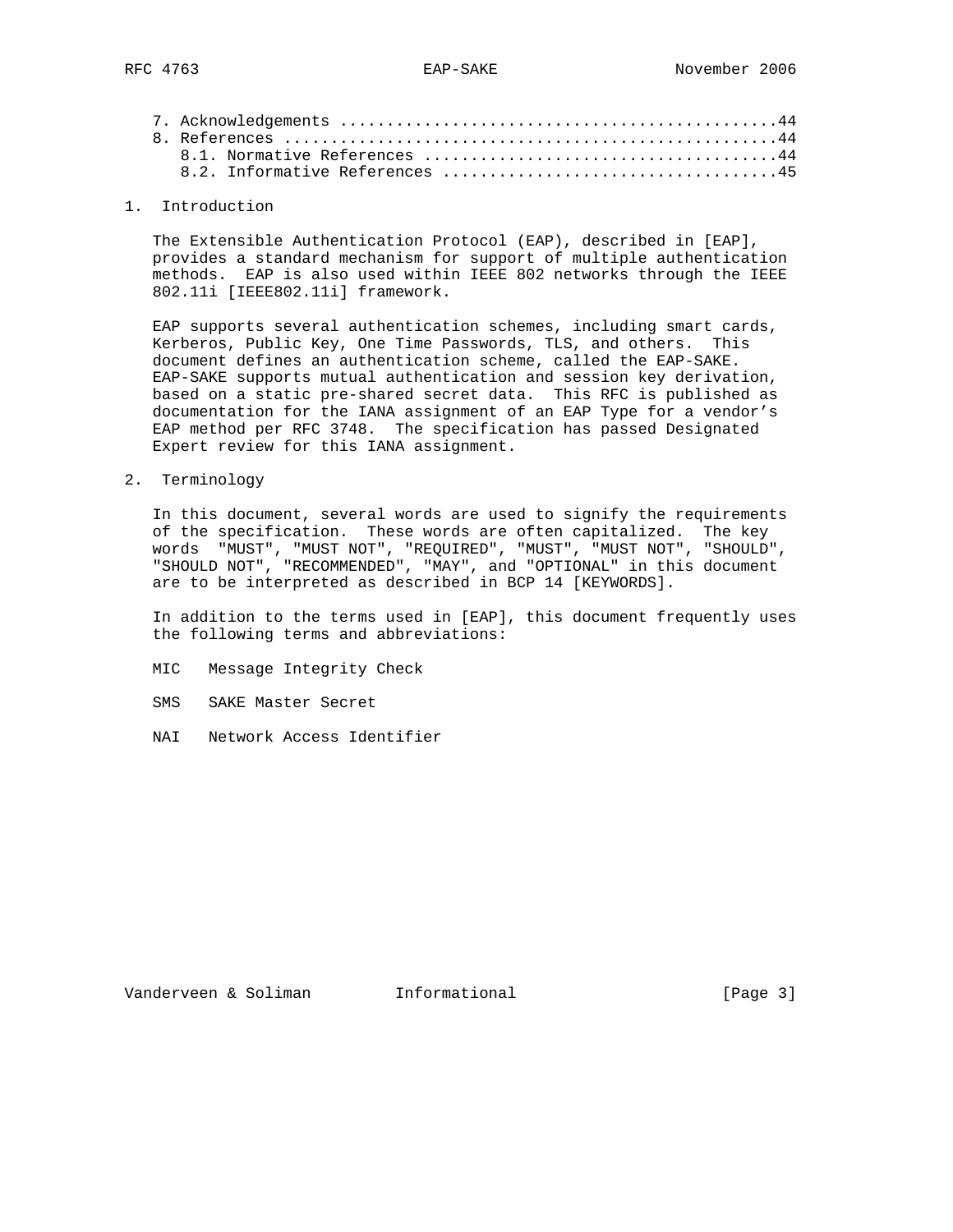# 3. Protocol Description

3.1. Overview and Motivation of EAP-SAKE

 The EAP-SAKE authentication protocol is a native EAP authentication method. That is, a stand-alone version of EAP-SAKE outside of EAP is not defined. EAP-SAKE is designed to enable mutual authentication, based on pre-shared keys and well-known public cryptographic algorithms. This method is ideal for subscription-based public access networks, e.g., cellular networks.

 EAP-SAKE assumes a long-term or pre-shared secret known only to the Peer and the Server. This pre-shared secret is called the Root Secret. The Root Secret consists of a 16-byte part Root-Secret-A, and 16-byte part Root-Secret-B. The Root-Secret-A secret is reserved for use local to the EAP-SAKE method, i.e., to mutually authenticate the EAP Peer and EAP Server. The Root-Secret-B secret is used to derive other quantities such as the Master Session Key (MSK) and Extended Master Session Key (EMSK). Root-Secret-B and Root-Secret-A MUST be cryptographically separate.

 When a Backend Authentication Server is used, the Server typically communicates with the Authenticator using an AAA protocol. The AAA communications are outside the scope of this document.

Some of the advantages of EAP-SAKE are as follows:

- o It is based on well-established Bellare-Rogaway mutual authentication protocol.
- o It supports key derivation for local EAP method use and for export to other third parties to use them independently of EAP.
- o It employs only two request/response exchanges.
- o It relies on the (corrected) IEEE 802.11i function for key derivation and message integrity. This way a device implementing a lower-layer secure association protocol compliant with IEEE 802.11i standard will not need additional cryptographic code.
- o Its encryption algorithm is securely negotiated (with no extra messages), yet encryption use is optional.
- o Keys used for authentication and those used for encryption are cryptographically separate.
- o User identity anonymity can be optionally supported.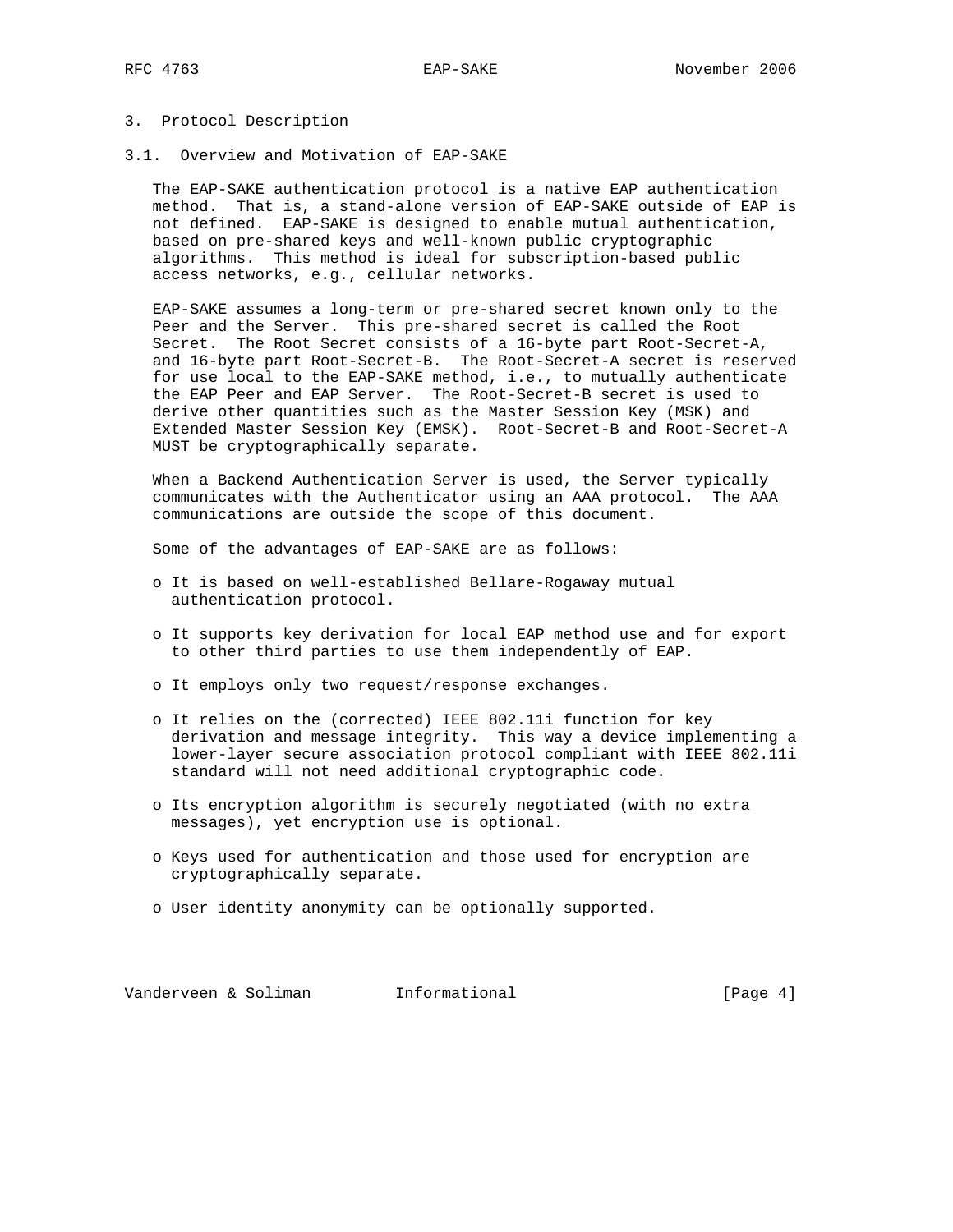- o No synchronization (e.g., of counters) needed between server and peer.
- o There is no one-time key pre-processing step.
- 3.2. Protocol Operation

 EAP-SAKE uses four messages consisting of two EAP request/response exchanges. The EAP.Success and EAP.Failure messages shown in the figures are not part of the EAP-SAKE method. As a convention, method attributes are named AT\_XX, where XX is the name of the parameter the attribute value is set to.

3.2.1. Successful Exchange

 A successful EAP-SAKE authentication exchange is depicted in Figure 1. The following steps take place:

| Peer           | Server                                                                    |
|----------------|---------------------------------------------------------------------------|
|                | EAP.Request/SAKE/Challenge<br>(AT RAND S, AT SERVERID)                    |
| $\mathfrak{D}$ | EAP.Response/SAKE/Challenge<br>(AT RAND P, AT PEERID, AT SPI P, AT MIC P) |
| 3              | EAP.Request/SAKE/Confirm<br>(AT SPI S, AT ENCR DATA, AT MIC S)            |
| 4              | EAP.Response/SAKE/Confirm<br>$(AT$ MIC $P)$<br>____________________       |
| 5              | EAP-Success<br>__________________                                         |

 Figure 1. EAP-SAKE Authentication Procedure (with ciphersuite negotiation)

 1. The EAP server sends the first message of the EAP-SAKE exchange. This message is an EAP.Request message of type SAKE and subtype Challenge. The EAP.Request/SAKE/Challenge message contains the attributes: AT\_RAND\_S, whose value is a nonce freshly generated

Vanderveen & Soliman Informational (Page 5)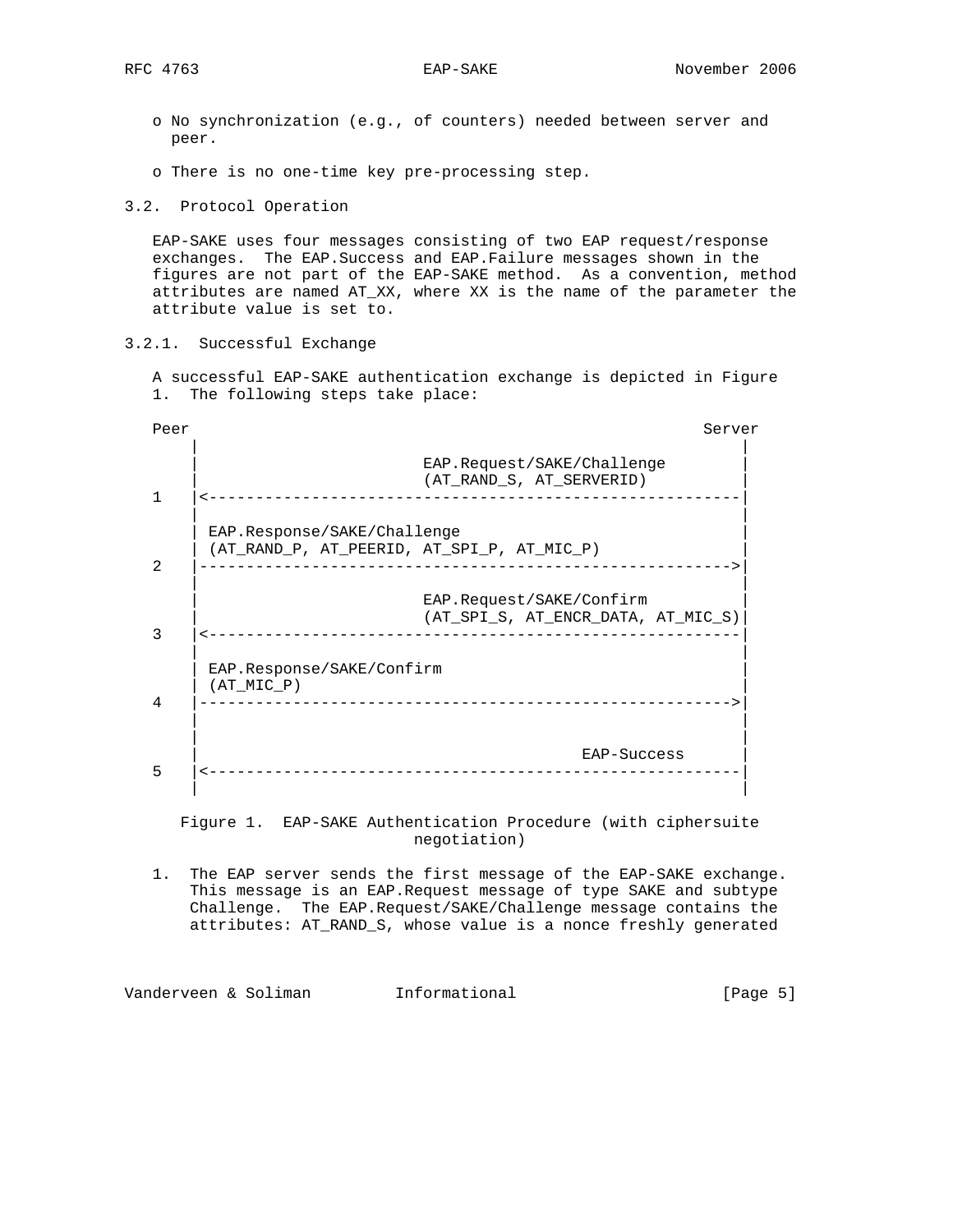by the Server; and AT\_SERVERID, which carries an identifier of the Server (a fully qualified domain name, such as the realm of the user NAI [NAI]). The AT\_SERVERID attribute is OPTIONAL but SHOULD be included in this message. The purpose of the AT\_SERVERID is to aid the Peer in selecting the correct security association (i.e., Root-Secret, PEERID, and SERVERID) to use during this EAP phase.

- 2. The Peer responds by sending an EAP.Response message of type SAKE and subtype Challenge. The EAP.Response/SAKE/Challenge message contains the attributes: AT\_RAND\_P, which carries a nonce freshly generated by the Peer; AT\_PEERID, which carries a Peer identifier; AT\_SPI\_P, which carries a list of one or more ciphersuites supported by the Peer; and AT\_MIC\_P, containing a message integrity check. The AT\_SPI\_P and AT\_PEERID attributes are OPTIONAL. The AT\_PEERID attribute SHOULD be included, in order to cover the case of multi-homed hosts. A supported ciphersuite is represented by a value local to the EAP-SAKE method, or "Security Parameter Index", see section 3.2.8.3. The Peer uses both nonces, along with the Root-Secret-A key, to derive a SAKE Master Secret (SMS) and Temporary EAP Keys (TEKs), which also include the TEK-Auth and TEK-Cipher keys. The MIC P value is computed based on both nonces RAND\_S and RAND\_P, and the entire EAP packet, using the key TEK-Auth, see Section 3.2.6.
- 3. Upon receipt of the EAP.Response/SAKE/Challenge message, the Server uses both nonces RAND\_S and RAND\_P, along with the Root- Secret-A key, to compute the SMS and TEK in exactly the same way the Peer did. Following that, the Server computes the Peer's MIC\_P in exactly the same way the Peer did. The Server then compares the computed MIC\_P with the MIC\_P it received from the Peer. If they match, the Server considers the Peer authenticated. If encryption is needed, the Server selects the strongest ciphersuite from the Peer's ciphersuite list SPI\_P, or a suitable ciphersuite if the Peer did not include the AT\_SPI\_P attribute. The Server sends an EAP.Request message of type SAKE and subtype Confirm, containing the attributes: AT\_SPI\_S, carrying the ciphersuite chosen by the Server; AT\_ENCR\_DATA, containing encrypted data; and AT\_MIC\_S, carrying a message integrity check. The AT\_SPI\_S and AT\_ENCR\_DATA are OPTIONAL attributes, included if confidentiality and/or user identity anonymity is desired. Other OPTIONAL attributes that MAY be included are AT\_NEXT\_TMPID, and AT\_MSK\_LIFE. As before, the MIC\_S value is computed using both nonces RAND\_S and RAND\_P, and the entire EAP packet, using the key TEK-Auth.

Vanderveen & Soliman Informational (Page 6)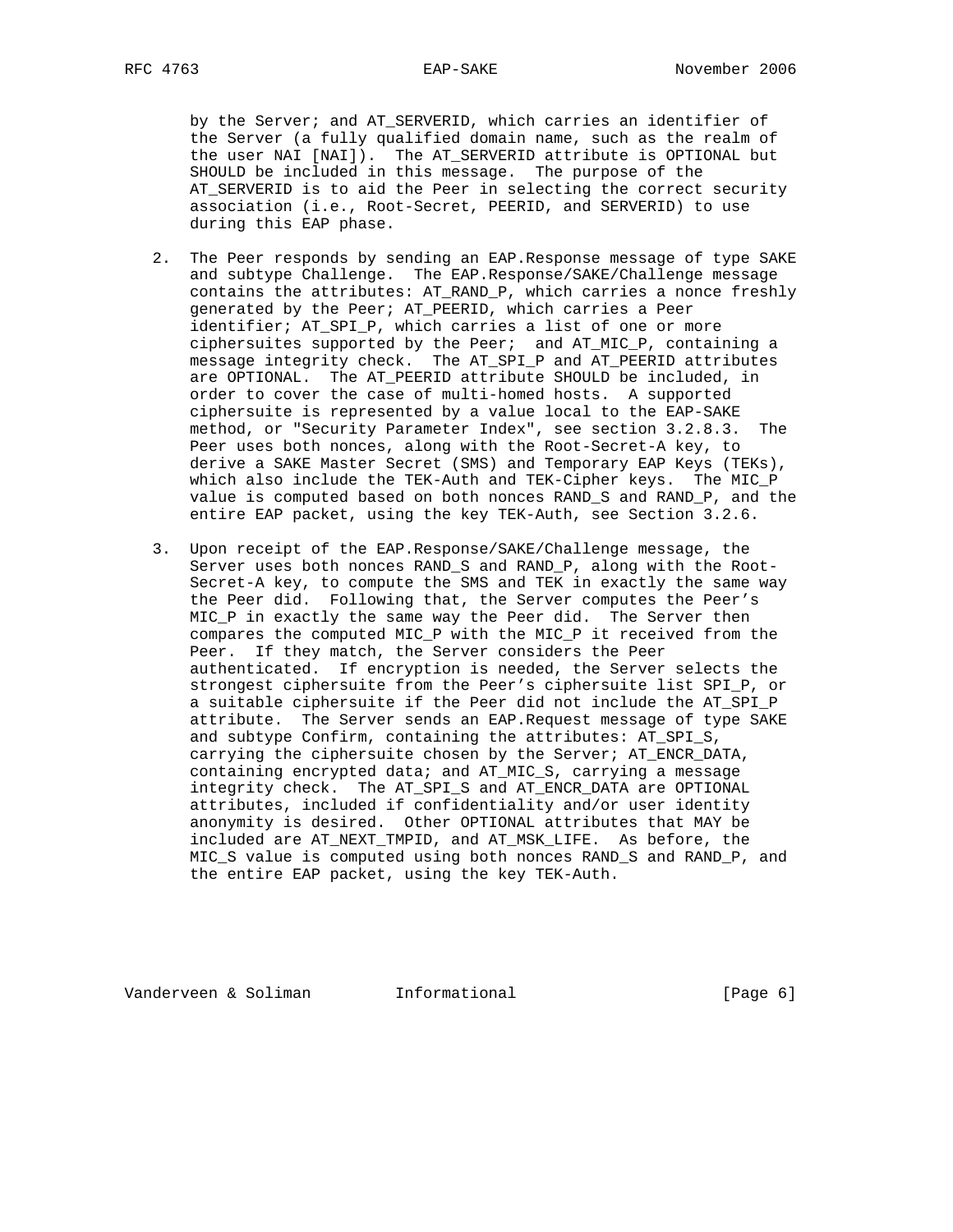- 4. If the Peer receives the EAP.Request/SAKE/Confirm message indicating successful authentication by the Server, the Peer computes the MIC\_S in the same manner as the Server did. The Peer then compares the received MIC\_S with the MIC\_S it computed. If they match, the Peer considers the Server authenticated, and it sends an EAP.Response message of type SAKE and subtype Confirm, with the attribute AT\_MIC\_P containing a message integrity check, computed in the same manner as before.
- 5. After a successful EAP-SAKE exchange, the Server concludes the EAP conversation by sending an EAP.Success message to the Peer.

 All EAP-SAKE messages contain a Session ID, which is chosen by the Server, sent in the first message, and replicated in subsequent messages until an EAP.Success or EAP.Failure is sent. Upon receipt of an EAP-SAKE message, both Peer and Server MUST check the format of the message to ensure that it is well-formed and contains a valid Session ID.

 Note that the Session ID is introduced mainly for replay protection purposes, as it helps uniquely identify a session between a Peer and a Server. In most cases, there is a one-to-one relationship between the Session ID and the Peer/Server pair.

 The parameters used by the EAP-SAKE method are summarized in the table below:

| Name     | Length (bytes) Description     |                                |
|----------|--------------------------------|--------------------------------|
| RAND P   | -------+--------------+-<br>16 | Peer nonce                     |
| RAND S   | 16                             | Server nonce                   |
| MIC P    | 16                             | Peer MIC                       |
| MIC S    | 16                             | Server MIC                     |
| SPI P    | variable                       | Peer ciphersuite preference(s) |
| SPI S    | variable                       | Server chosen ciphersuite      |
| PEERID   | variable                       | Peer identifier                |
| SERVERID | variable                       | Server identifier (FODN)       |
|          |                                |                                |

# 3.2.2. Authentication Failure

 If the Authenticator receives an EAP.Failure message from the Server, the Authenticator MUST terminate the connection with the Peer immediately.

 The Server considers the Peer to have failed authentication if either of the two received MIC\_P values does not match the computed MIC\_P.

Vanderveen & Soliman Informational (Page 7)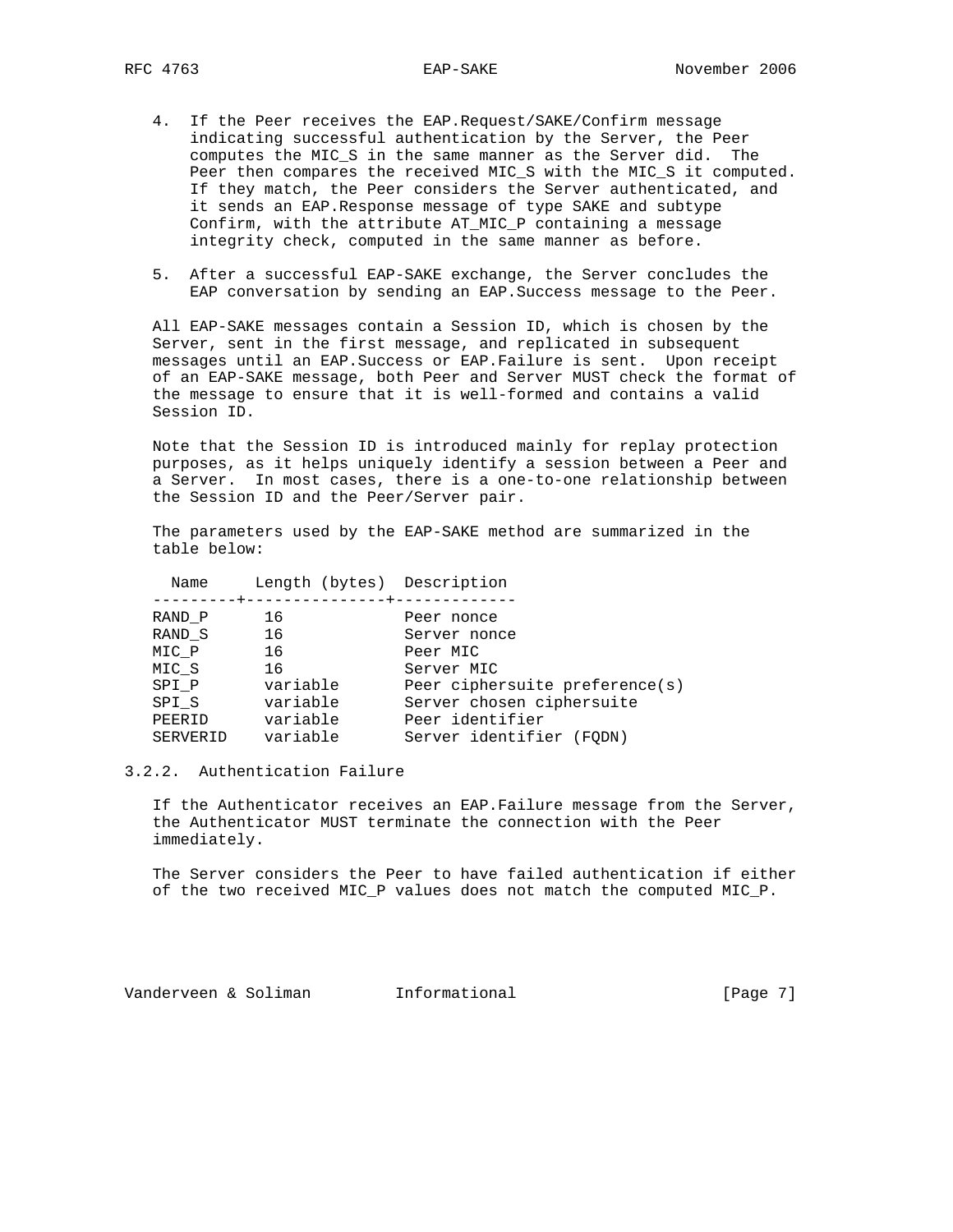The Server SHOULD deny authorization for a Peer that does not advertise any of the ciphersuites that are considered acceptable (e.g., by local system policy) and send an EAP.Failure message.

 In case of authentication failure, the Server MUST send an EAP.Failure message to the Peer as in Figure 2. The following steps take place:

| Peer          | Server                                                                          |
|---------------|---------------------------------------------------------------------------------|
|               | EAP.Request/SAKE/Challenge<br>(AT RAND S, AT SERVERID)                          |
|               |                                                                                 |
|               | EAP.Response/SAKE/Challenge                                                     |
| $\mathcal{D}$ | (AT RAND P, AT PEERID, AT SPI P, AT MIC P)<br>. _ _ _ _ _ _ _ _ _ _ _ _ _ _ _ _ |
|               |                                                                                 |
|               | Server finds MIC_P invalid.                                                     |
|               |                                                                                 |
|               | EAP-Failure                                                                     |
| 3             |                                                                                 |
|               | Figure 2. EAP-SAKE Authentication Procedure, Peer Fails<br>Authentication       |

- 1. As in step 1 of Figure 1.
- 2. As in step 2 of Figure 1.
- 3. Upon receipt of the EAP.Response/SAKE/Challenge message, the Server uses both nonces RAND\_S and RAND\_P, along with the Root- Secret-A key, to compute the SMS and TEK in exactly the same way the Peer did. Following that, the Server computes the Peer's MIC in exactly the same way the Peer did. The Server then compares the computed MIC\_P with the MIC\_P it received from the Peer. Since they do not match, the Server considers the Peer to have failed authentication and sends an EAP.Failure message back to the Peer.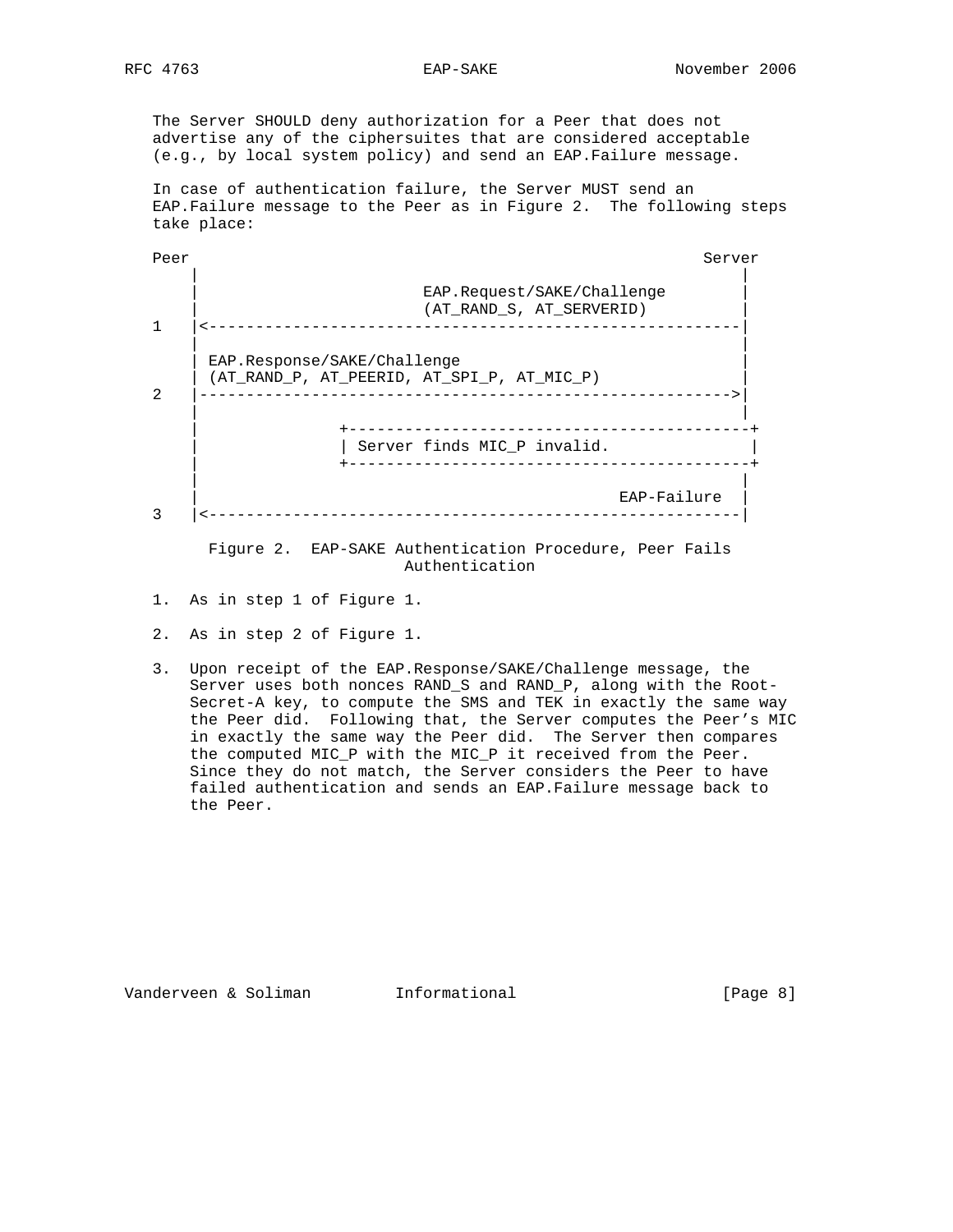If the AT\_SPI\_S attribute does not contain one of the SPI values that the Peer listed in the previous message, or if the Peer did not include an AT\_SPI\_P attribute yet does not accept the ciphersuite the Server has chosen, then the Peer SHOULD silently discard this message. Alternatively, the Peer MAY send a SAKE/Auth-Reject message back to the Server; in response to this message, the Server MUST send an EAP.Failure message to the Peer.

 The AT\_SPI\_S attribute MUST be included if encryption is to be used. The Server knows whether or not encryption is to be used, as it is usually the Server that needs to protect some data intended for the Peer (e.g., temporary ID, group keys, etc). If the Peer receives an AT\_SPI\_S attribute yet there is no AT\_ENCR\_DATA attribute, the Peer SHOULD process the message and skip the AT\_SPI\_S attribute.

 The Peer considers the Server to have failed authentication if the received and the computed MIC\_S values do not match. In this case, the Peer MUST send to the Server an EAP.Response message of type SAKE and subtype Auth-Reject, indicating an authentication failure. In this case, the Server MUST send an EAP.Failure message to the Peer as in Figure 3. The following steps take place: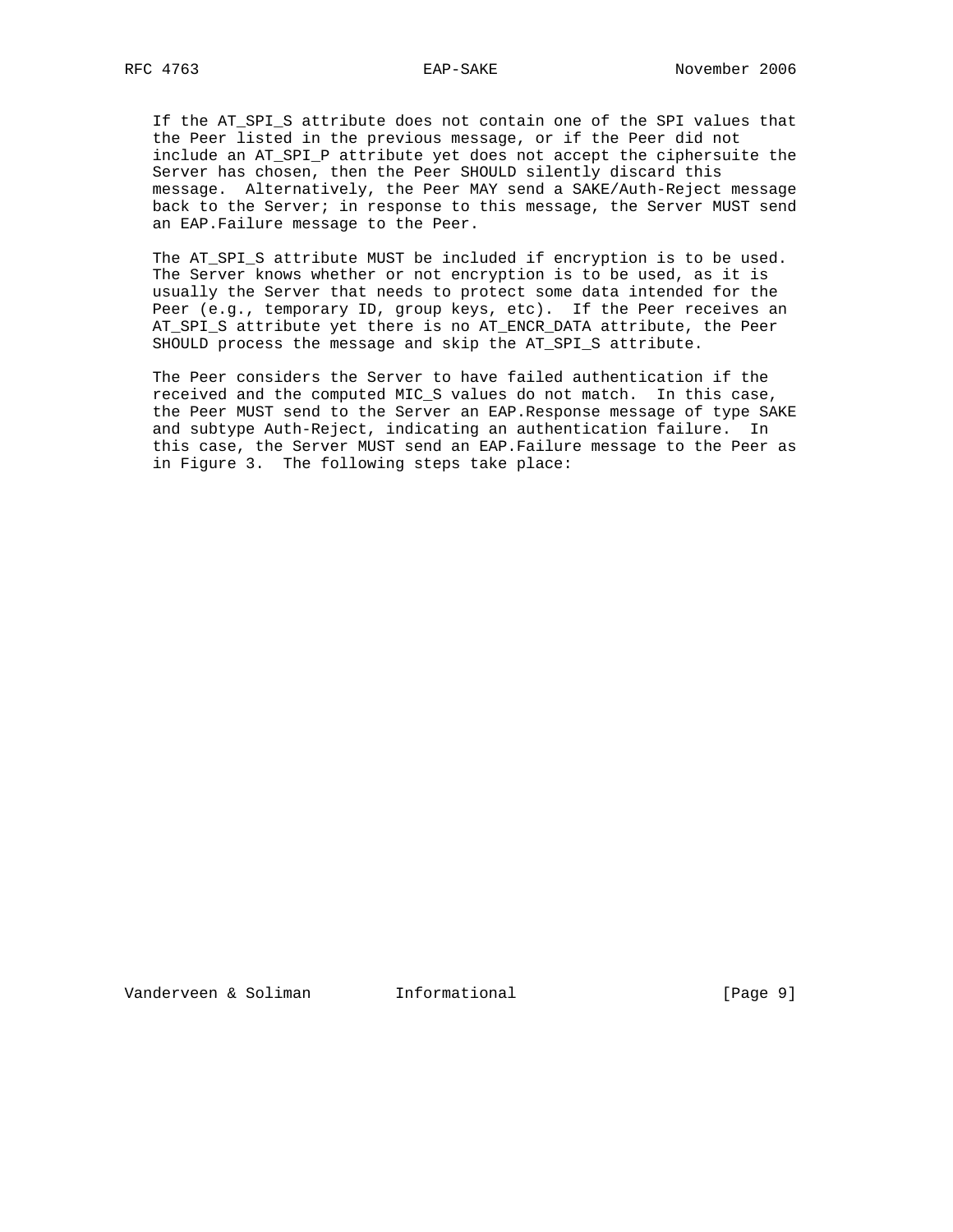

 Figure 3. EAP-SAKE Authentication Procedure, Server Fails Authentication

- 1. As in step 1 of Figure 1.
- 2. As in step 2 of Figure 1.
- 3. As in step 3 of Figure 1.
- 4. The Peer receives a EAP.Request/SAKE/Confirm message indicating successful authentication by the Server. The Peer computes the MIC\_S in the same manner as the Server did. The Peer then compares the received MIC\_S with the MIC\_S it computed. Since they do not match, the Peer considers the Server to have failed authentication. In this case, the Peer responds with an EAP.Response message of type SAKE and subtype Auth-Reject, indicating authentication failure.
- 5. Upon receipt of a EAP.Response/SAKE/Auth-Reject message, the Server sends an EAP.Failure message back to the Peer.

Vanderveen & Soliman Informational [Page 10]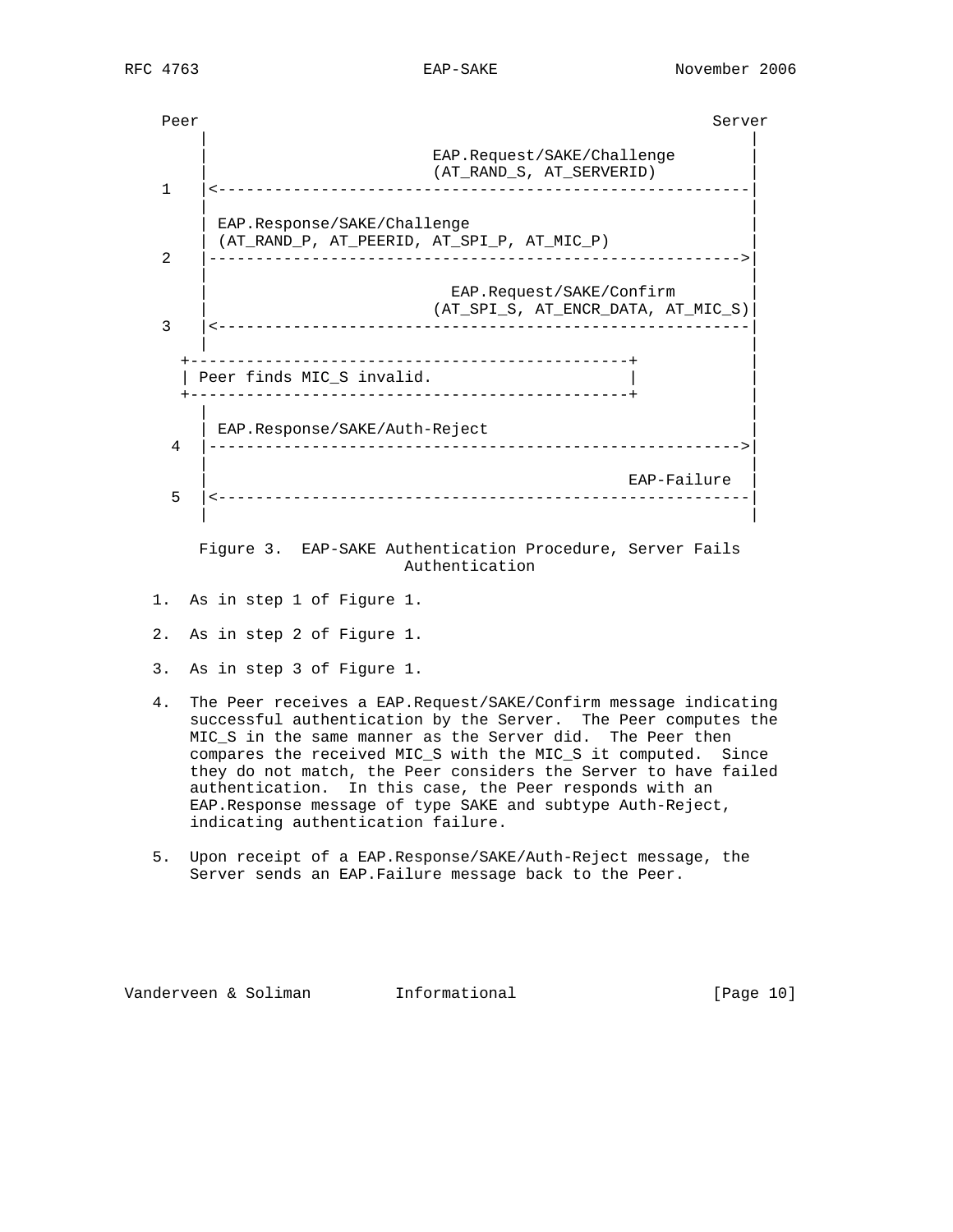# 3.2.3. Identity Management

 It may be advisable to assign a temporary identifier (TempID) to a Peer when user anonymity is desired. The TempID is delivered to the Peer in the EAP.Request/SAKE/Confirm message. The TempID follows the format of any NAI [NAI] and is generated by the EAP Server that engages in the EAP-SAKE authentication task with the Peer. EAP servers SHOULD be configurable with TempID spaces that can be distinguished from the permanent identity space. For instance, a specific realm could be assigned for TempIDs (e.g., tmp.example.biz).

 A TempID is not assigned an explicit lifetime. The TempID is valid until the Server requests the permanent identifier, or the Peer triggers the start of a new EAP session by sending in its permanent identifier. A Peer MUST be able to trigger an EAP session at any time using its permanent identifier. A new TempID assigned during a successful EAP session MUST replace the existing TempID for future transactions between the Peer and the Server.

 Note that the delivery of a TempID does not imply that the Server considers the Peer authenticated; the Server still has to check the MIC in the EAP.Response/SAKE/Confirm message. In case the EAP phase ends with an EAP.Failure message, then the Server and the Peer MUST consider the TempID that was just delivered as invalid. Hence, the Peer MUST NOT use this TempID the next time it tries to authenticate with the Server.

# 3.2.4. Obtaining Peer Identity

 The types of identities that a Peer may possess are permanent and temporary identities, referred to as PermID and TempID, respectively. A PermID can be an NAI associated with the Root Secret, and is long lived. A TempID is an identifier generated through the EAP method and that the Peer can use to identify itself during subsequent EAP sessions with the Server. The purpose of the TempID is to allow for user anonymity support. The use of TempIDs is optional in the EAP- SAKE method.

 The Server MAY request the Peer ID via the EAP.Request/SAKE/Identity message, as shown in Figure 4. This case may happen if, for example, the Server wishes to initiate an EAP-SAKE session for a Peer it does not have a subscriber identifier for. The following steps take place:

Vanderveen & Soliman Informational [Page 11]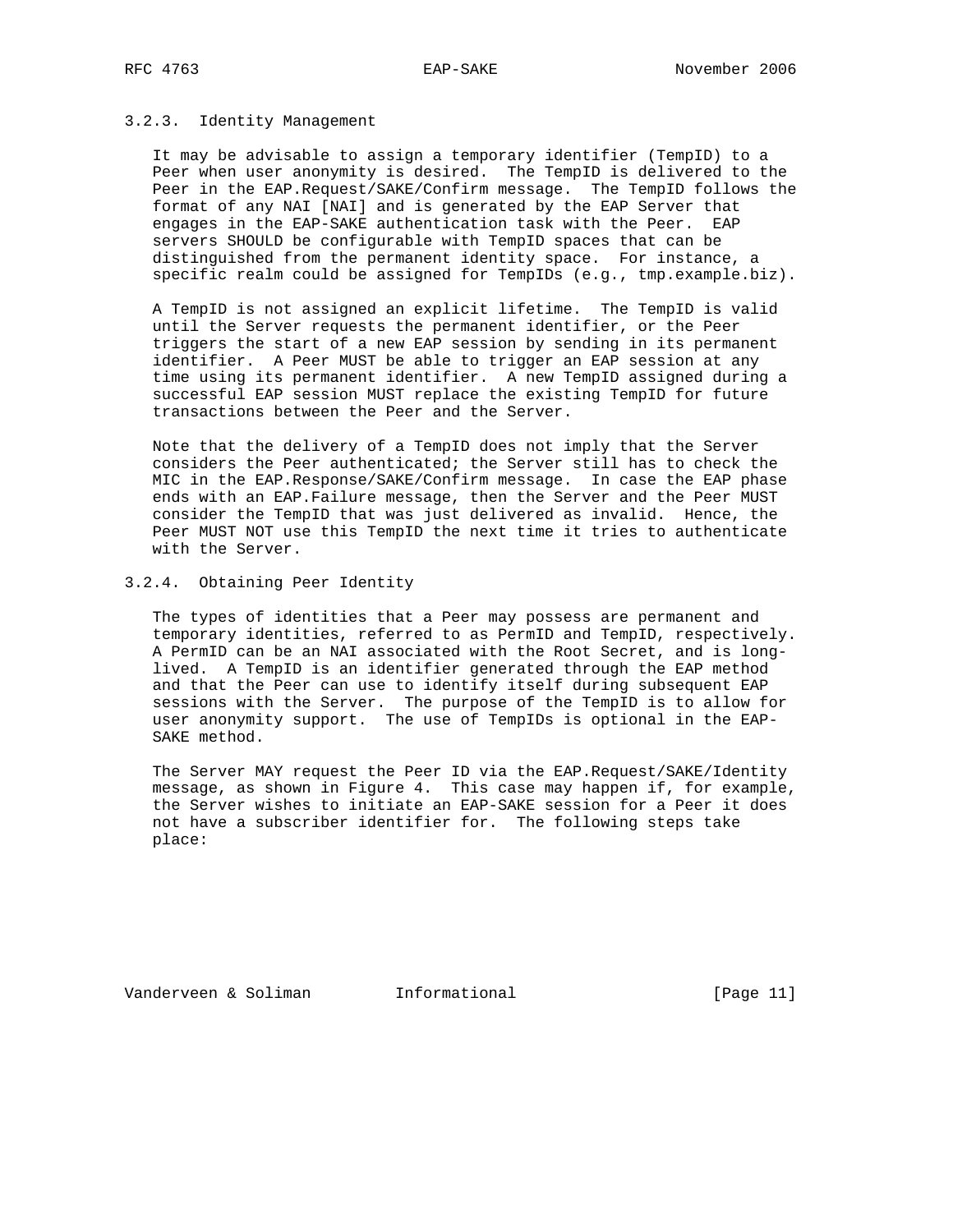

Figure 4. Server Requests Peer Identity

- 1. The Server sends an EAP.Request message of type SAKE and subtype Identity, with the attribute AT\_ANY\_ID\_REQ, indicating a request for any Peer identifier.
- 2. The Peer constructs an EAP.Response message of type SAKE and subtype Identity, with the attribute AT\_PEER\_ID containing any Peer identifier (PermID or TempID).

 If the Server cannot find the Peer identity reported in the EAP.Response/SAKE/Identity message, or if it does not recognize the format of the Peer identifier, the Server MAY send an EAP.Failure message to the Peer.

 If the Server is unable to look up a Peer by its TempID, or if policy dictates that the Peer should now use its permanent id, then the Server may specifically ask for the permanent identifier, as in Figure 5. The following steps occur:

Vanderveen & Soliman Informational [Page 12]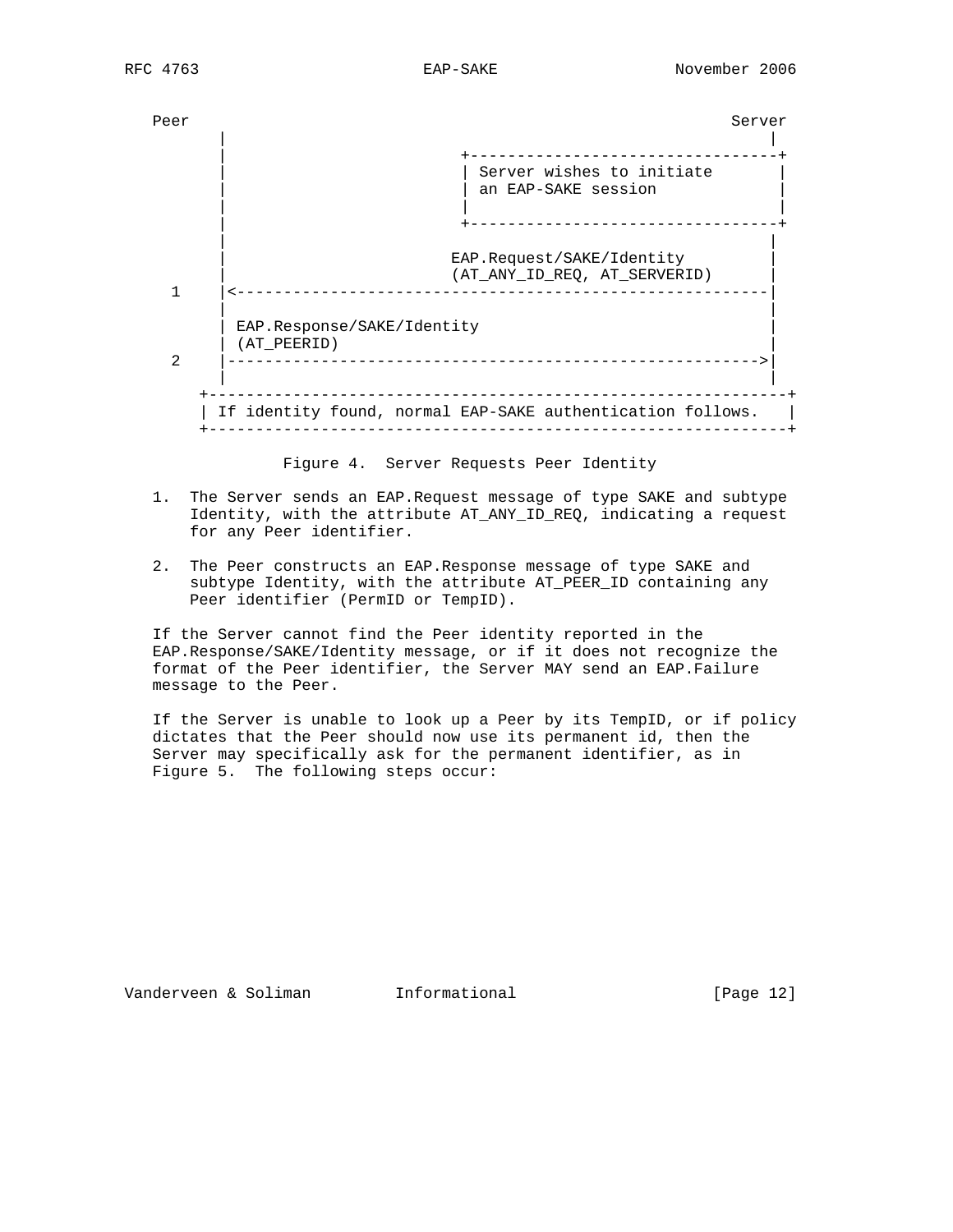Peer Server Server Server Server Server Server Server Server Server Server Server Server Server Server Server | | | +---------------------------------+ 1 | | Server obtains TempID but | | requires PermID | +---------------------------------+ | | EAP.Request/SAKE/Identity | (AT\_PERM\_ID\_REQ, AT\_SERVERID) | 2 |<---------------------------------------------------------| | | EAP.Response/SAKE/Identity | (AT\_PEERID) | 3 |--------------------------------------------------------->| | | | +---------------------------------+ | Server finds and uses | Peer PermID to start a | EAP-SAKE authentication phase | +---------------------------------+ | +---------------------------------------------------------------+ | Normal EAP-SAKE authentication follows. +---------------------------------------------------------------+

 Figure 5. Server Is Given a TempID as Peer Identity; Server Requires a PermID

- 1. The Peer (or the Authenticator on behalf of the Peer) sends an EAP.Request message of type Identity and includes the TempID.
- 2. The Server requires a PermID instead, so it sends an EAP.Request message of type SAKE and subtype Identity with attributes AT\_PERM\_ID\_REQ and AT\_SERVERID.
- 3. The Peer sends an EAP.Response message of type SAKE and subtype Identity containing the attribute AT\_PEERID carrying the Peer PermID.

3.2.5. Key Hierarchy

EAP-SAKE uses a three-level key hierarchy.

 Level 1 contains the pre-shared secret called Root Secret. This is a 32-byte high-entropy string partitioned into the Root-Secret-A part (16 bytes) and the Root-Secret-B part (16 bytes).

Vanderveen & Soliman Informational [Page 13]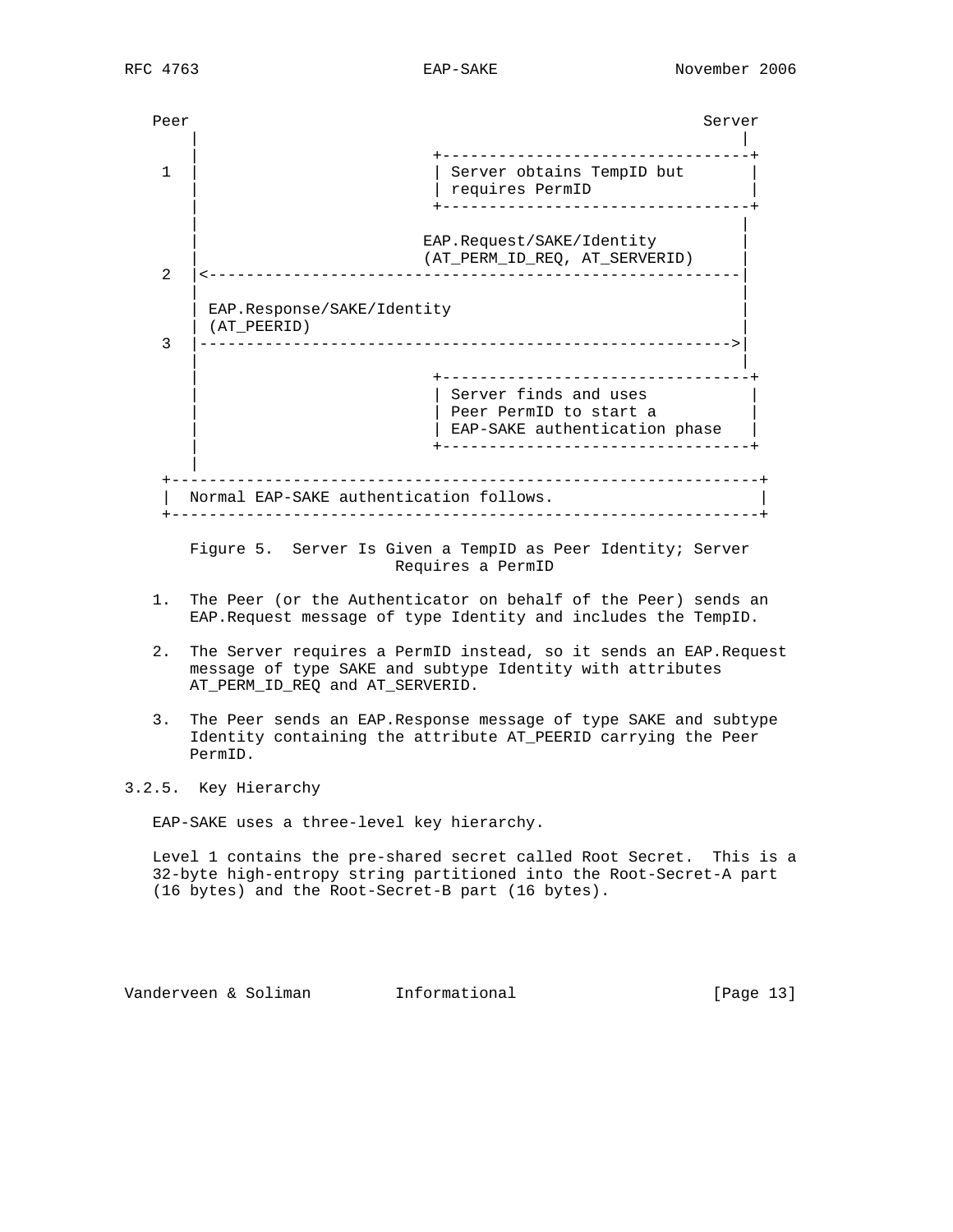Level 2 contains the key derivation key called the SAKE Master Secret (SMS). SMS-A is derived from the Root-Secret-A key and the Peer and Server nonces using the EAP-SAKE Key-Derivation Function (KDF), and similarly for SMS-B. The SMS is known only to the Peer and Server and is not made known to other parties.

 Level 3 contains session keys, such as Transient EAP Keys (TEK), Master Session Key (MSK), and Extended MSK (EMSK). TEKs are keys for use local to the EAP method only. They are derived from the SMS-A and the nonces using the EAP-SAKE KDF. They are partitioned into a 16-byte TEK-Auth, used to compute the MICs, and a 16-byte TEK-Cipher, used to encrypt selected attributes. Since the SMS is fresh, so are the derived TEKs.



Figure 6. Key Hierarchy for the EAP-SAKE Method

 On another branch of level 3 of the key hierarchy are the MSK and EMSK, each mandated to be 64 bytes long. They are derived from the SMS-B and the nonces using the EAP-SAKE KDF. Again, since the SMS is fresh, so are the derived MSK/EMSK. The MSK is meant to be exported and relayed to other parties. The EMSK is reserved for future use, such as derivation of application-specific keys, and is not shared with other parties.

Vanderveen & Soliman and Informational and Informational [Page 14]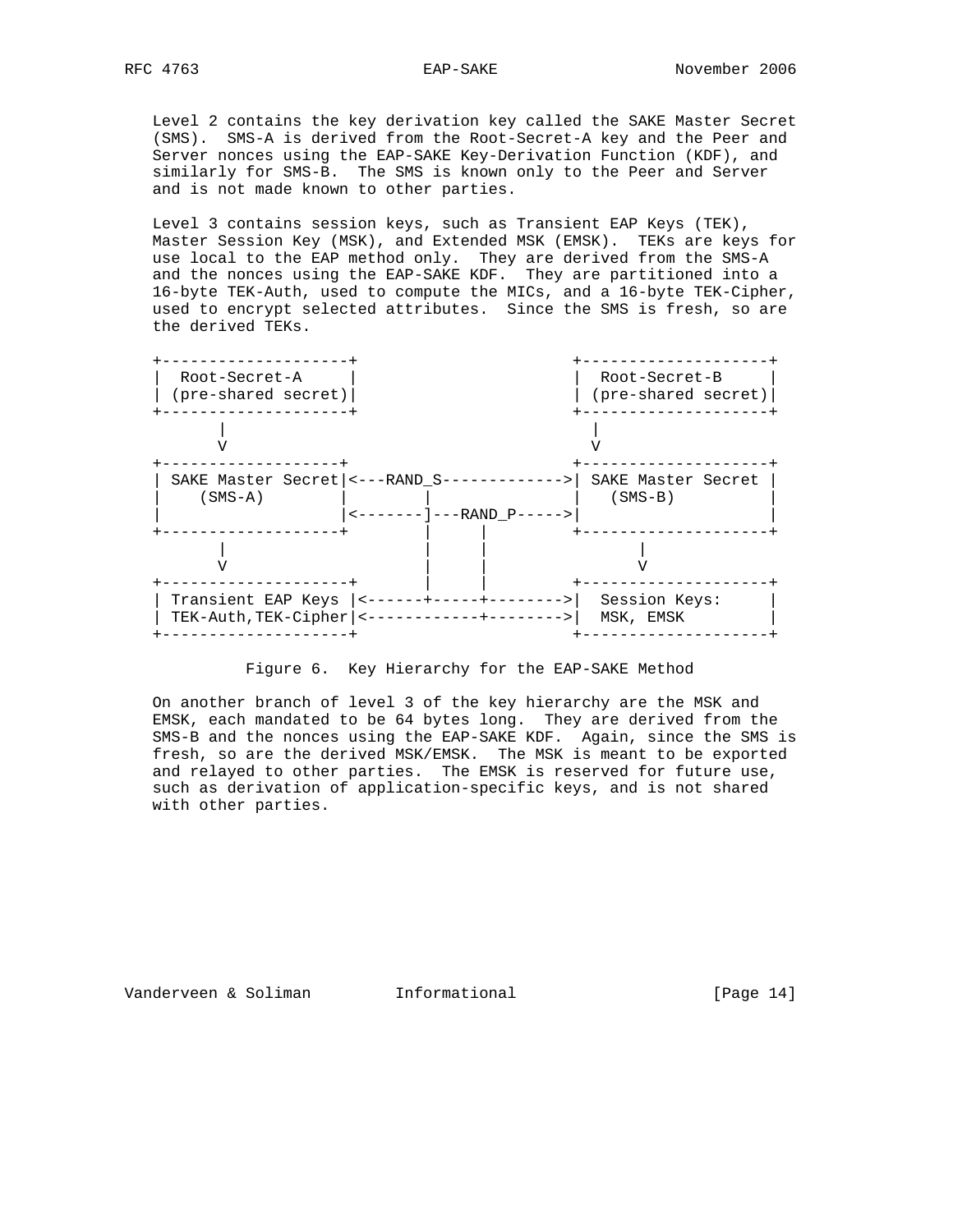The EAP-SAKE key material is summarized in the table below.

| Key           | Size<br>(bytes) | Scope                              | Lifetime Use      |                                                           |
|---------------|-----------------|------------------------------------|-------------------|-----------------------------------------------------------|
| Root-Secret-A | 16              | Peer, Server                       | Device            | Derive TEK                                                |
| Root-Secret-B | 16              | Peer, Server                       |                   | Device    Derive MSK, EMSK                                |
| TEK-Auth      | 16              | Peer, Server MSK Life Compute MICs |                   |                                                           |
| TEK-Cipher    | 16              | Peer, Server                       |                   | MSK Life Encrypt attribute                                |
| MSK           | 64              | Authenticator                      |                   | Peer, Server, MSK Life Derive keys for<br>lower-layer use |
| EMSK          | 64              | Peer, Server                       | MSK Life Reserved |                                                           |
|               |                 |                                    |                   |                                                           |

A key name format is not provided in this version.

 Since this version of EAP-SAKE does not support fast re authentication, the lifetime of the TEKs is to extend only until the next EAP mutual authentication. The MSK lifetime dictates when the next mutual authentication is to take place. The Server MAY convey the MSK lifetime to the Peer in the AT\_MSK\_LIFE attribute. Note that EAP-SAKE does not support key lifetime negotiation.

 The EAP-SAKE Method-Id is the contents of the RAND\_S field from the AT\_RAND\_S attribute, followed by the contents of the RAND\_P field in the AT\_RAND\_P attribute.

3.2.6. Key Derivation

3.2.6.1. Key-Derivation Function

 For the rest of this document, KDF-X denotes the EAP-SAKE Key- Derivation Function whose output is X bytes. This function is the pseudo-random function of [IEEE802.11i].

 The function takes three strings of bytes of arbitrary lengths: a Key, a Label, and a Msg, and outputs a string Out of length X bytes as follows:

Out = KDF-X (Key, Label, Msg)

Vanderveen & Soliman Informational (Page 15)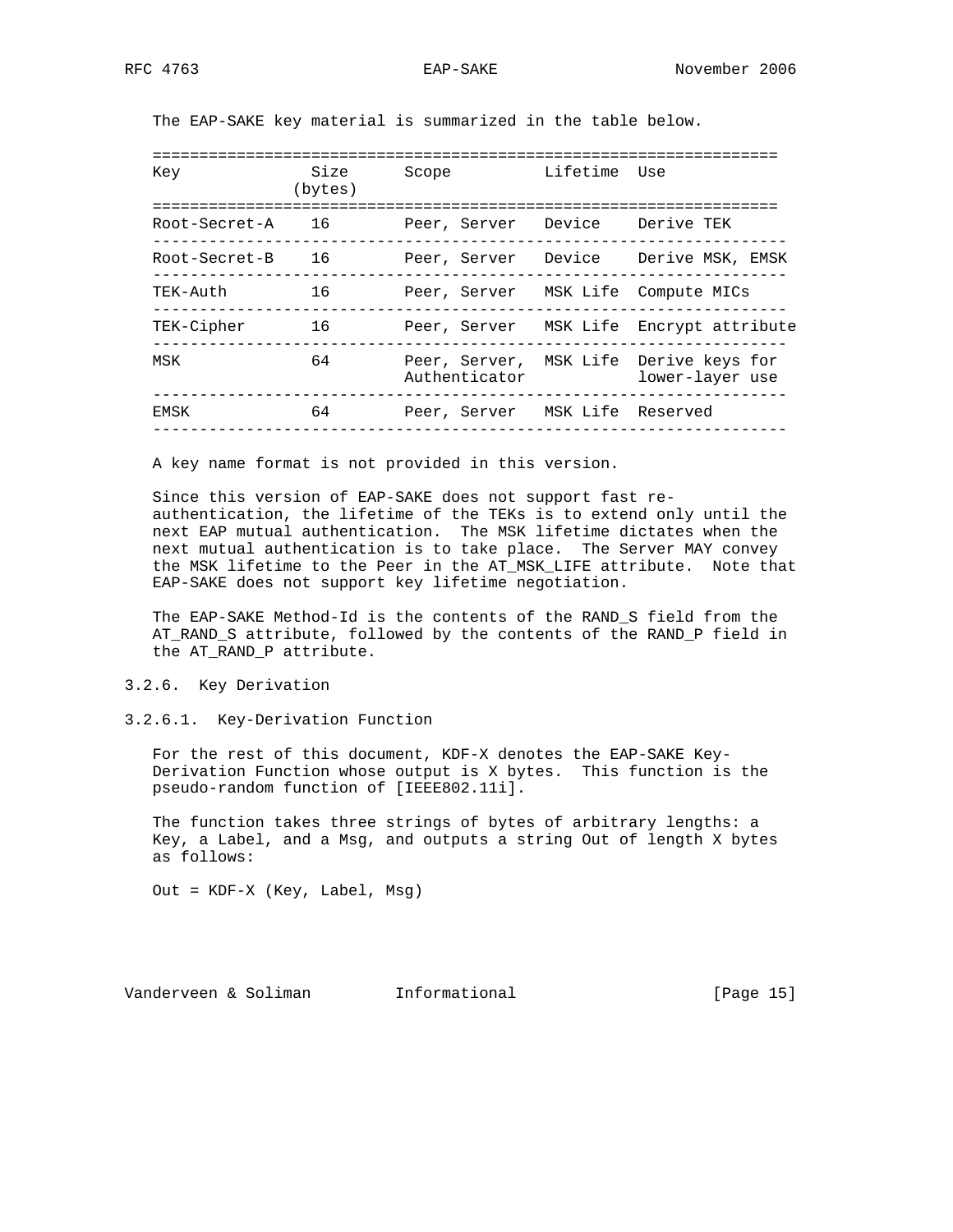The KDF is a keyed hash function with key "Key" and operating on input "Label | Msg". The convention followed herein is that concatenation is denoted by |, FLOOR denotes the floor function, and [x...y] denotes bytes x through y.

 The label is an ASCII character string. It is included in the exact form it is given without a length byte or trailing null character.

 Below, "Length" denotes a single unsigned octet with values between 0 and 255 (bytes). The following functions are defined (see [HMAC], [SHA1]):

 H-SHA1(Key, Label, Msg, Length) := HMAC-SHA1(Key, Label|Y|Msg|Length) where  $Y := 0 \times 00$  $KDF-16(Key, Label, Msg) := KDF(Key, Label, Msg, 16)$  KDF-32(Key, Label, Msg) := KDF(Key, Label, Msg, 32) KDF-128(Key, Label, Msg) := KDF(Key, Label, Msg, 128)

 KDF(Key, Label, Msg, Length)  $R := []$  ;; null string for  $i := 0$  to FLOOR(Length/20)-1 do  $R := R | H-SHA1(Key, Label, Msg, i)$ return R[0...(Length-1)]

3.2.6.2. Transient EAP Keys Derivation

The Peer and Server derive the SMS and then the TEK as follows:

 SMS-A = KDF-16 (Root-Secret-A, "SAKE Master Secret A", RAND\_P|RAND\_S) TEK = KDF-32 (SMS-A, "Transient EAP Key", RAND\_S | RAND\_P)  $TEK-Auth = TEK[0...15]$  $TEK-Cipher = TEK[16...31]$ 

3.2.6.3. Extended/Master Session Key Derivation

The Peer and the Server derive the MSK/EMSK, as follows:

 SMS-B = KDF-16 (Root-Secret-B, "SAKE Master Secret B", RAND\_P|RAND\_S) Session-Key-Block=KDF-128(SMS-B, "Master Session Key", RAND\_S|RAND\_P) MSK = Session-Key-Block[0...63] EMSK = Session-Key-Block[64...127]

 The derivation above affords the required cryptographic separation between the MSK and EMSK. That is, knowledge of the EMSK does not immediately lead to knowledge of the MSK, nor does knowledge of the MSK immediately lead to knowledge of the EMSK.

Vanderveen & Soliman Informational [Page 16]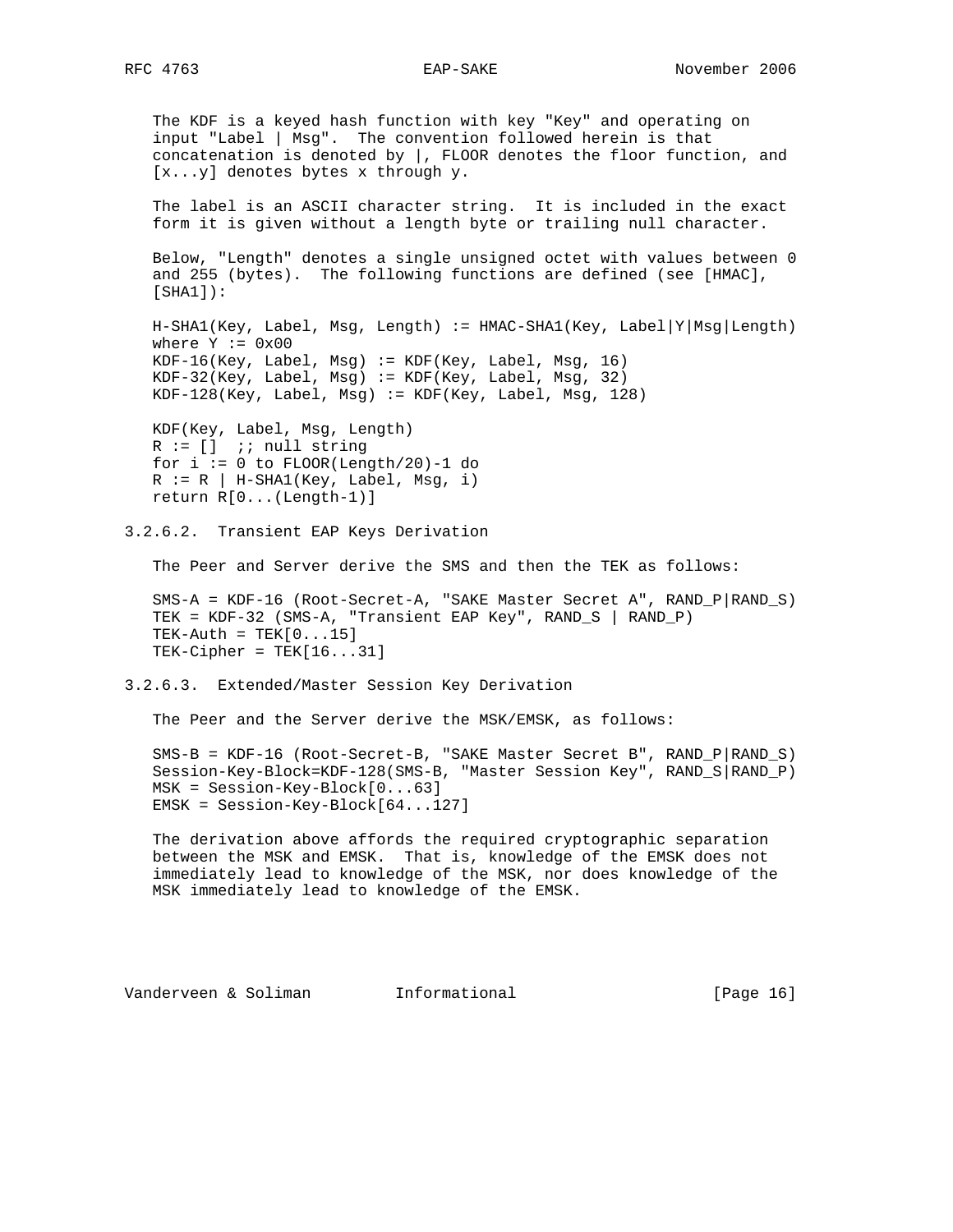# 3.2.7. Ciphersuite Negotiation

 A ciphersuite is identified by a numeric value called the Security Parameter Index (SPI). The SPI is used here in the EAP-SAKE method in order to negotiate a ciphersuite between the Peer and the Server for EAP data protection only. Obviously, this ciphersuite can only be used late in the EAP conversation, after it has been agreed upon by both the Peer and the Server.

 The EAP method may or may not need to use this ciphersuite, since attribute encryption is optional. For example, if the temporary identifier needs to be delivered to the Peer and needs to be encrypted, then the negotiated ciphersuite will be used for this task. If there are no attributes that need encryption as they are passed to the Peer, then this ciphersuite is never used.

 As with most other methods employing ciphersuite negotiation, the following exchange is employed: the Peer sends an ordered list of one or more supported ciphersuites, starting with the most preferred one, in a field SPI\_P. The Server then sends back the one ciphersuite chosen in a field SPI\_S. The Server SHOULD choose the strongest ciphersuite supported by both of them.

 Ciphersuite negotiation for data protection is achieved via SAKE Signaling as follows. In the EAP.Response/SAKE/Challenge, the Peer sends a list of supported ciphersuites, SPI\_P, and protects that with a MIC. In the EAP.Request/SAKE/Confirm, the Server sends one selected ciphersuite, SPI\_S, and signs that with a MIC. Finally, the Peer confirms the selected ciphersuite and readiness to use it in a signed EAP.Response/SAKE/Confirm message. The negotiation is secure because of the Message Integrity Checks that cover the entire EAP message.

# 3.2.8. Message Integrity and Encryption

 This section specifies the EAP/SAKE attributes used for message integrity and attribute encryption: AT\_MIC\_S, AT\_MIC\_P, AT\_IV, AT\_ENCR\_DATA, and AT\_PADDING. Only the AT\_MIC\_S and AT\_MIC\_P are mandatory to use during the EAP-SAKE exchange.

 Because the TEKs necessary for protection of the attributes and for message authentication are derived using the nonces RAND\_S and RAND\_P, the AT\_MIC\_S and AT\_MIC\_P attributes can only be used in the EAP.Response/SAKE/Challenge message and any messages sent thereafter.

Vanderveen & Soliman Informational [Page 17]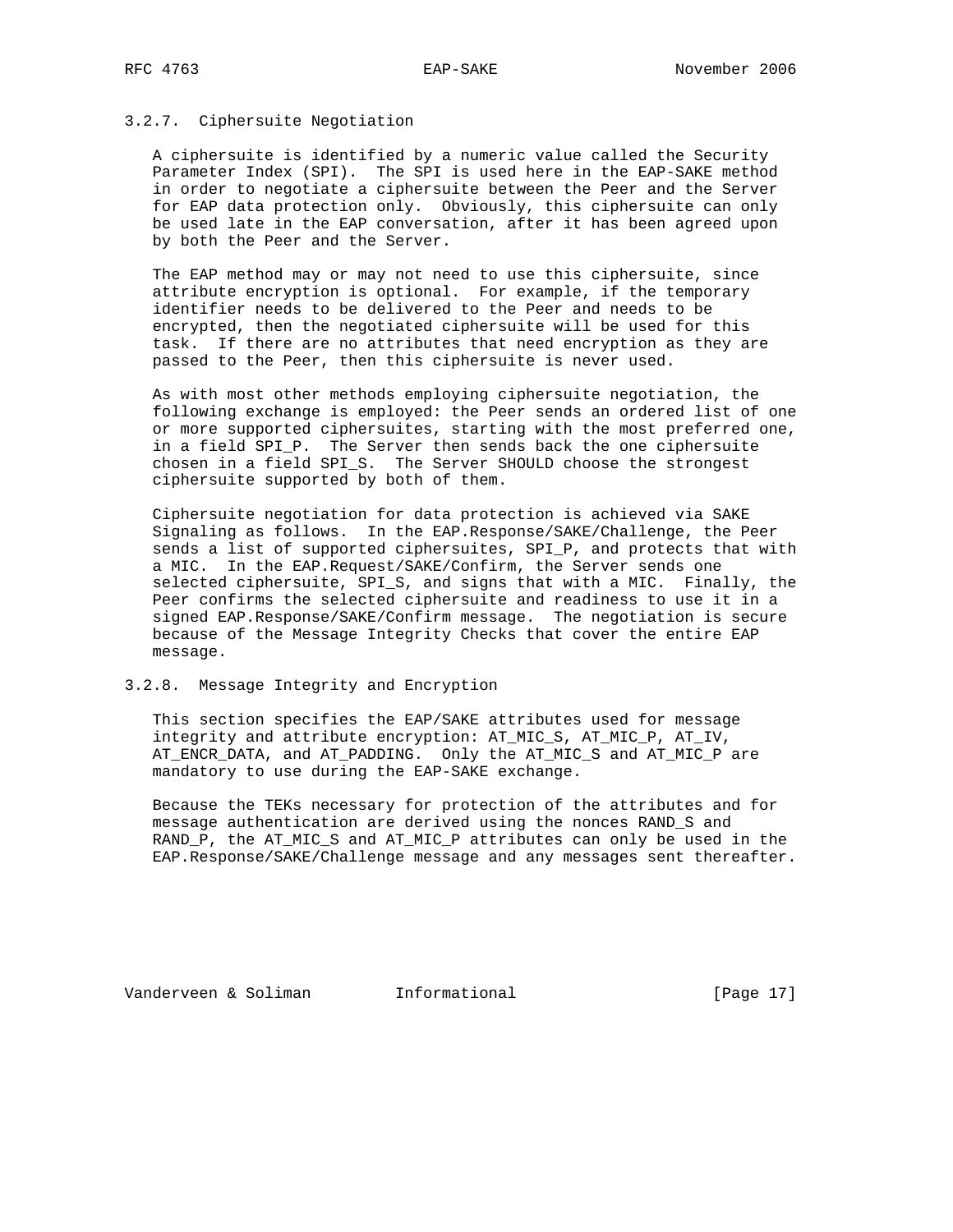# 3.2.8.1. The AT\_MIC\_S and AT\_MIC\_P Attributes

 The AT\_MIC\_S and AT\_MIC\_P attributes are used for EAP-SAKE message integrity. The AT\_MIC\_S attribute MUST be included in all EAP-SAKE packets that the Server sends whenever key material (TEK) has been derived. That is, the AT\_MIC\_S attribute MUST be included in the EAP.Request/SAKE/Confirm message. The AT\_MIC\_S MUST NOT be included in EAP.Request/SAKE/Challenge messages, or EAP.Request/SAKE/Identity messages.

 The AT\_MIC\_P attribute MUST be included in all EAP-SAKE packets the Peer sends whenever key material (TEK) has been derived. That is, the AT\_MIC\_P attribute MUST be included in the EAP.Response/SAKE/Challenge and EAP.Response/SAKE/Confirm messages.

 The AT\_MIC\_P attribute MUST NOT be included in the EAP.Response/SAKE/Auth-Reject message since the Peer has not confirmed that it has the same TEK as the Server.

 Messages that do not meet the conditions specified above MUST be silently discarded upon reception.

 The value field of the AT\_MIC\_S and AT\_MIC\_P attributes contain a message integrity check (MIC). The MIC is calculated over the entire EAP packet, prepended with the Server nonce and identifier and the Peer nonce and identifier. The value field of the MIC attribute is set to zero when calculating the MIC. Including the Server and Peer nonces and identifiers aids in detecting replay and man-in-the-middle attacks.

The Peer computes its MIC as follows:

 MIC\_P = KDF-16 (TEK-Auth, "Peer MIC", RAND\_S | RAND\_P | PEERID | 0x00 | SERVERID | 0x00 | <EAP-packet>),

while the Server computes its MIC as

 $MIC\_S$  =  $KDF-16$  (TEK-Auth, "Server MIC", RAND\_P |RAND\_S |  $S$ ERVERID | 0x00 | PEERID | 0x00 | <EAP-packet>).

 Here, <EAP-packet> denotes the entire EAP packet, used as a string of bytes, the MIC value field set to zero. 0x00 denotes a single octet value used to delimit SERVERID and PEERID. The PEERID and SERVERID, respectively, are the ones carried in the corresponding attributes in the SAKE/Challenge messages.

Vanderveen & Soliman Informational (Page 18)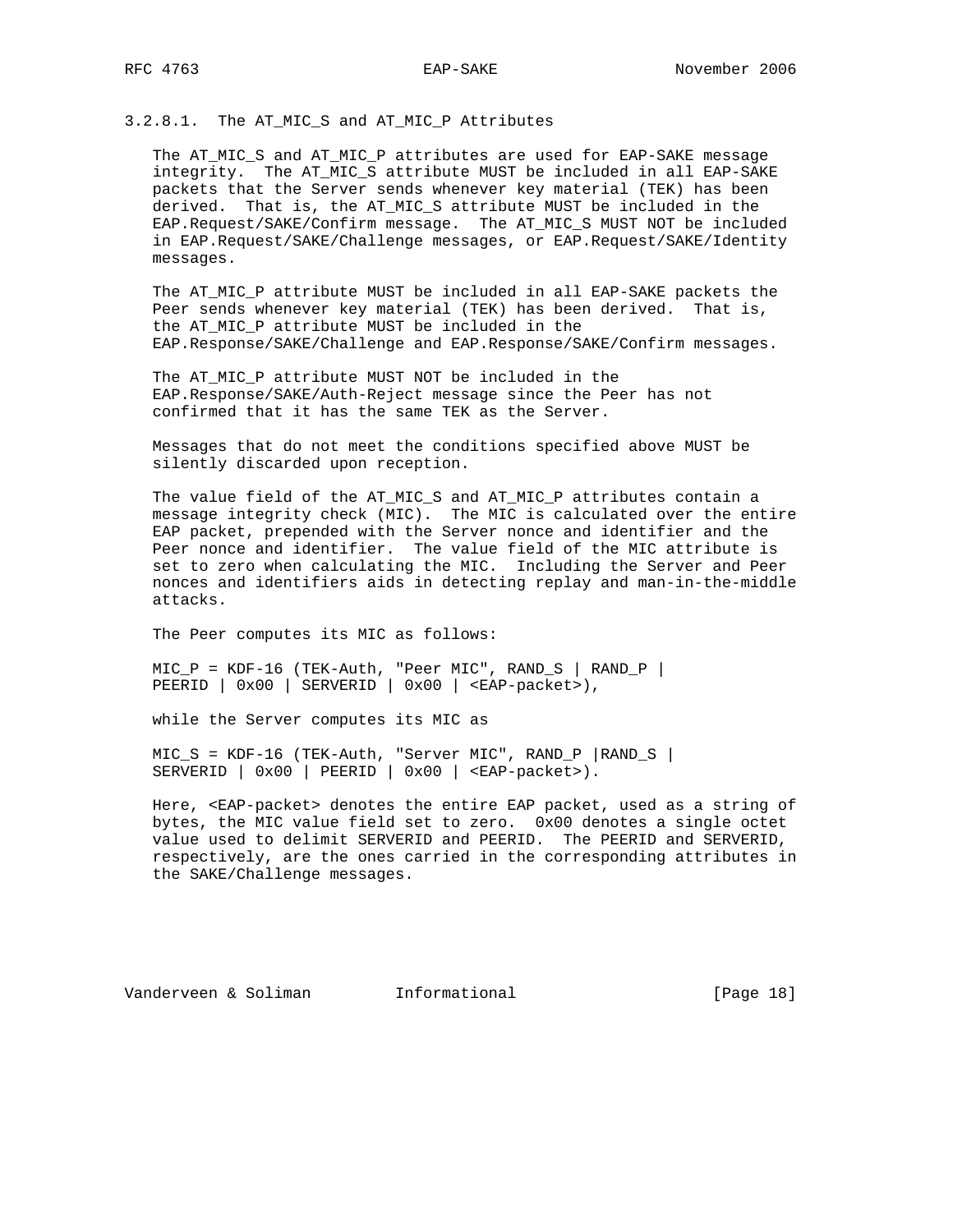RFC 4763 EAP-SAKE November 2006

 In case the SAKE/Challenge exchange was preceded by an EAP.Request/SAKE/Identity message containing the AT\_SERVERID Attribute, then the SERVERID value in the MIC\_P and MIC\_S computation MUST be set to the value of this attribute.

 If the AT\_SERVERID was not included in either the SAKE/Challenge message or the SAKE/Identity message, then the value of the SERVERID used in the computation of MIC\_P and MIC\_S MUST be empty. If the AT\_PEERID was not included in the SAKE/Challenge message, and there was no EAP.Response/SAKE/Identity message preceding the SAKE/Challenge messages, then the value of the PEERID used in the computation of MIC\_P and MIC\_S MUST be empty.

 The Server and Peer identity are included in the computation of the signed responses so that the Peer and Server can verify each other's identities, and the possession of a common secret, the TEK-Auth. However, since the AT\_SERVERID is not explicitly signed with a MIC by the Server, EAP-SAKE does not claim channel binding.

#### 3.2.8.2. The AT\_IV, AT\_ENCR\_DATA, and AT\_PADDING Attributes

 The AT\_IV and AT\_ENCR\_DATA attributes can be used to transmit encrypted information between the Server and the Peer. The value field of AT\_IV contains an initialization vector (IV) if one is required by the encryption algorithm used. It is not mandatory that the AT\_IV attribute be included whenever the AT\_ENCR\_DATA attribute is.

 However, the AT\_IV attribute MUST NOT be included unless the AT\_ENCR\_DATA is included. Messages that do not meet this condition MUST be silently discarded.

 Attributes can be encrypted only after a ciphersuite has been agreed on, i.e., in any message starting with the Server's EAP.Request/SAKE/Confirm message. The attributes MUST be encrypted using algorithms corresponding to the SPI value specified by the AT SPI S attribute. The attributes MUST be encrypted using the TEK-Cipher key, whose derivation is specified in Section 3.2.6.2.

 If an IV is required by the encryption algorithm, then the sender of the AT\_IV attribute MUST NOT reuse the IV value from previous EAP- SAKE packets. The sender MUST choose a new value for each AT\_IV attribute. The sender SHOULD use a good random number generator to generate the initialization vector (see [RFC4086] for guidelines).

Vanderveen & Soliman Informational [Page 19]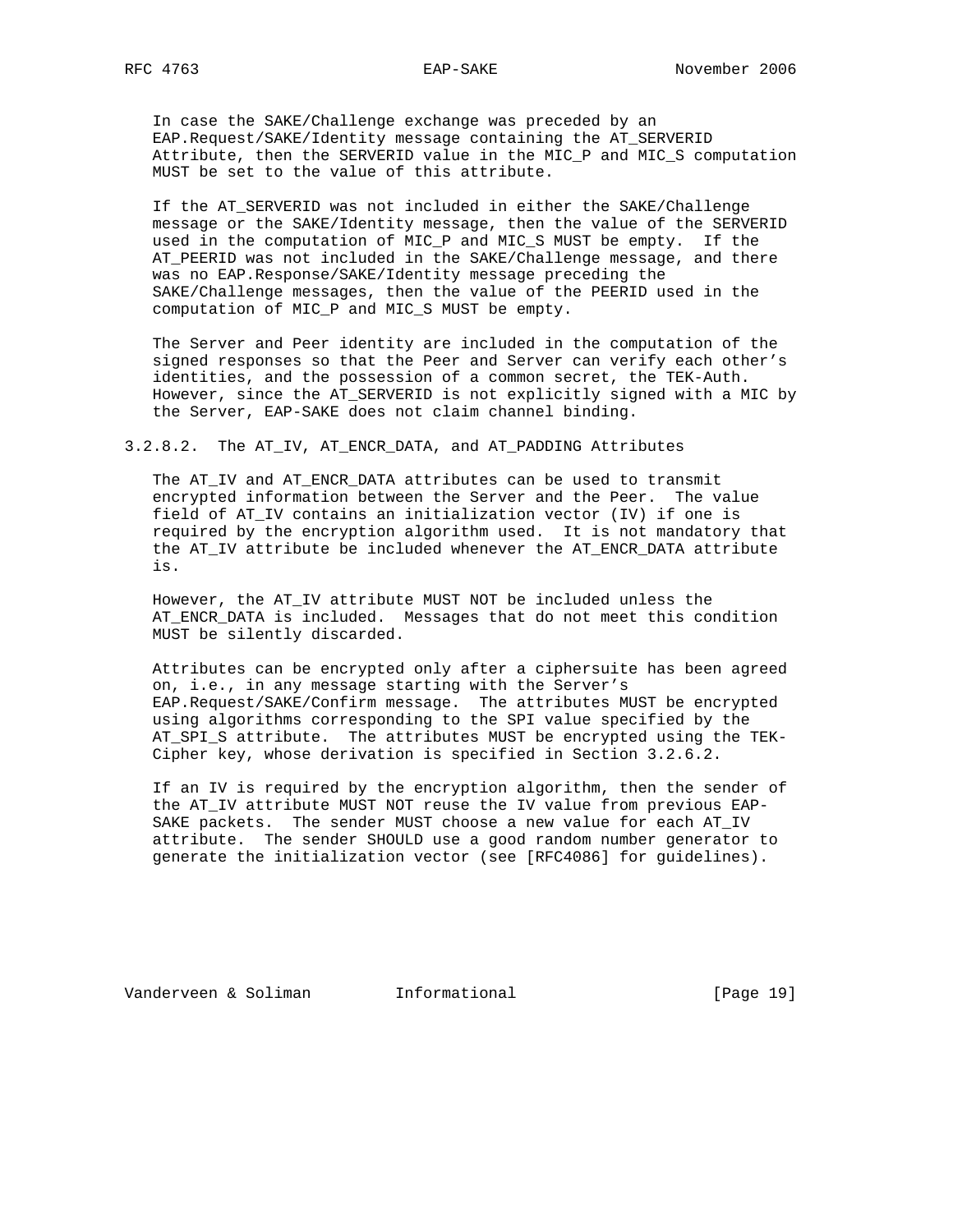The value field of the AT\_ENCR\_DATA attribute consists of bytes encrypted using the ciphersuite specified in the AT\_SPI\_S attribute. The encryption key is the TEK-Cipher, and the plaintext consists of one or more concatenated EAP-SAKE attributes.

 The default encryption algorithm, as described in Section 3.2.8.3, requires the length of the plaintext to be a multiple of 16 bytes. The sender MAY need to include the AT\_PADDING attribute as the last attribute within the value field of the AT\_ENCR\_DATA attribute. The length of the padding is chosen so that the length of the value field of the AT\_ENCR\_DATA attribute becomes a multiple of 16 bytes. The AT\_PADDING attribute SHOULD NOT be included if the total length of other attributes present within the AT\_ENCR\_DATA attribute is a multiple of 16 bytes. The length of the AT\_PADDING attribute includes the Attribute Type and Attribute Length fields. The actual pad bytes in the value field are set to zero (0x00) on sending. The recipient of the message MUST verify that the pad bytes are zero after decryption and MUST silently discard the message otherwise.

 The MIC computed on the entire EAP message can be used to obviate the need for special integrity protection or message authentication of the encrypted attributes.

An example of the AT\_ENCR\_DATA attribute is shown in Section 3.3.3.

3.2.8.3. Security Parameter Index (SPI) Considerations

 An SPI value is a variable-length string identifying at least an encryption algorithm and possibly a "security association". EAP-SAKE does not mandate the format of the SPI; it only mandates that the default encryption algorithm be supported if encryption is supported. That is, if an implementation compliant with this document supports encryption, then it MUST support the AES-CBC cipher.

 The default encryption algorithm AES-CBC involves the AES block cipher [AES] in the Cipher-Block-Chaining (CBC) mode of operation [CBC].

 The Peer in the EAP-SAKE method can send up to four SPI values in its SPI P field. Because the length of the AT SPI P and AT SPI S attributes must each be a multiple of 2 bytes, the sender pads the value field with zero bytes when necessary (the AT\_PADDING attribute is not used here). For example, the value field of the AT\_SPI\_S contains one byte with the chosen SPI, followed by one byte of zeros.

Vanderveen & Soliman Informational [Page 20]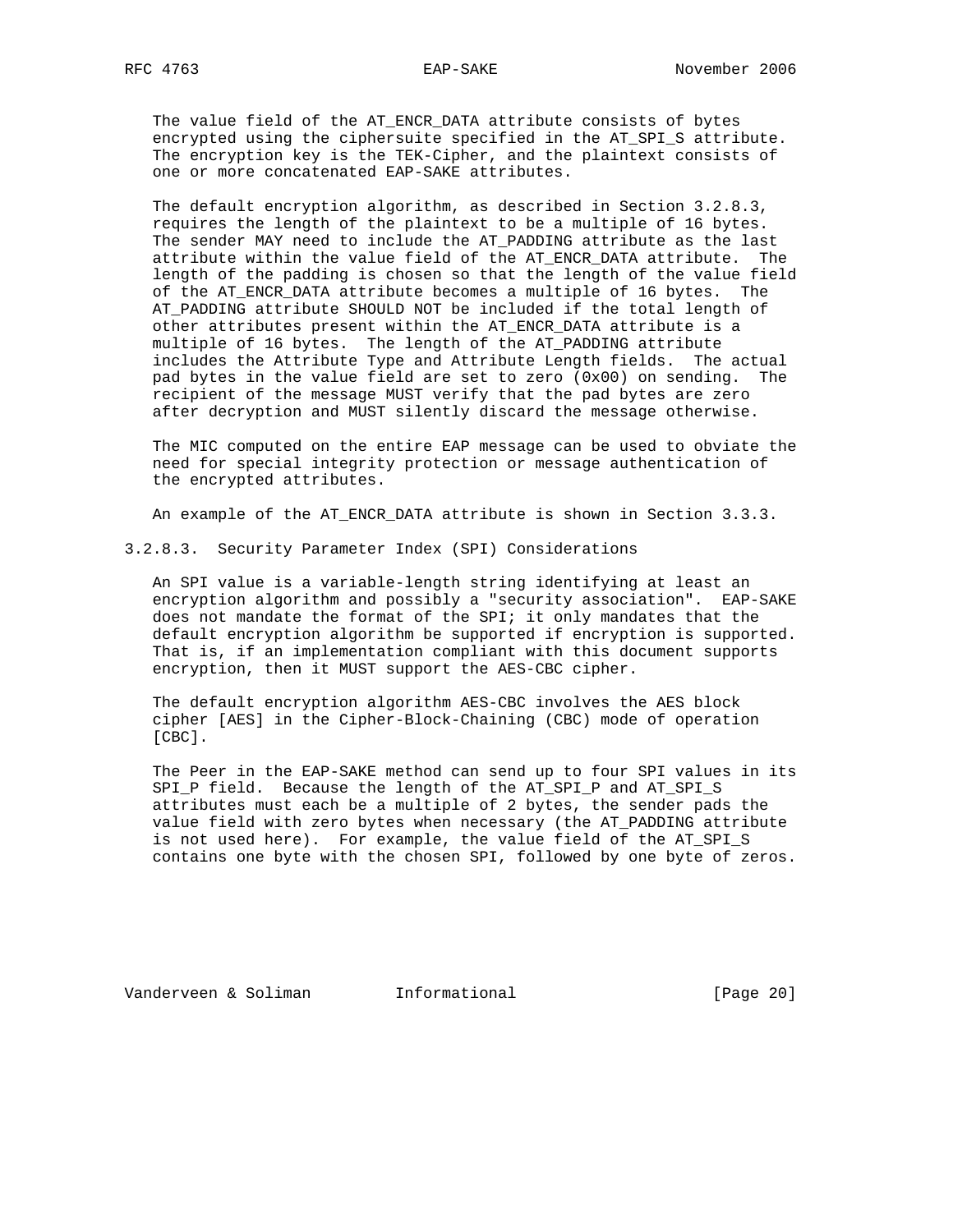# 3.2.9. Fragmentation

 The EAP-SAKE method does not require fragmentation, as the messages do not get excessively long. That is, EAP packets are well within the limit of the maximum transmission unit of other layers (link, network). The only variable fields are those carrying NAIs, which are limited by their length field to 256 bytes.

# 3.2.10. Error Cases

 Malformed messages: As a general rule, if a Peer or Server receives an EAP-SAKE packet that contains an error, the implementation SHOULD silently discard this packet, not change state, and not send any EAP messages to the other party. Examples of such errors include a missing mandatory attribute, an attribute that is not allowed in this type of message, and unrecognized subtypes or attributes.

 Non-matching Session Id: If a Peer or Server receives an EAP-SAKE packet with a Session Id field not matching the Session Id from the previous packet in this session, that entity SHOULD silently discard this packet (not applicable for the first message of an EAP-SAKE session).

 Peer Authorization Failure: It may be possible that a Peer is not authorized for services, such as when the terminal device is reported stolen. In that case, the Server SHOULD send an EAP.Failure message.

 Unexpected EAP.Success: A Server MUST NOT send an EAP-Success message before the SAKE/Challenge and SAKE/Confirm rounds. The Peer MUST silently discard any EAP.Success packets before the Peer has successfully authenticated the Server via the EAP.Response/SAKE/Confirm packet.

The Peer and Server SHOULD log all error cases.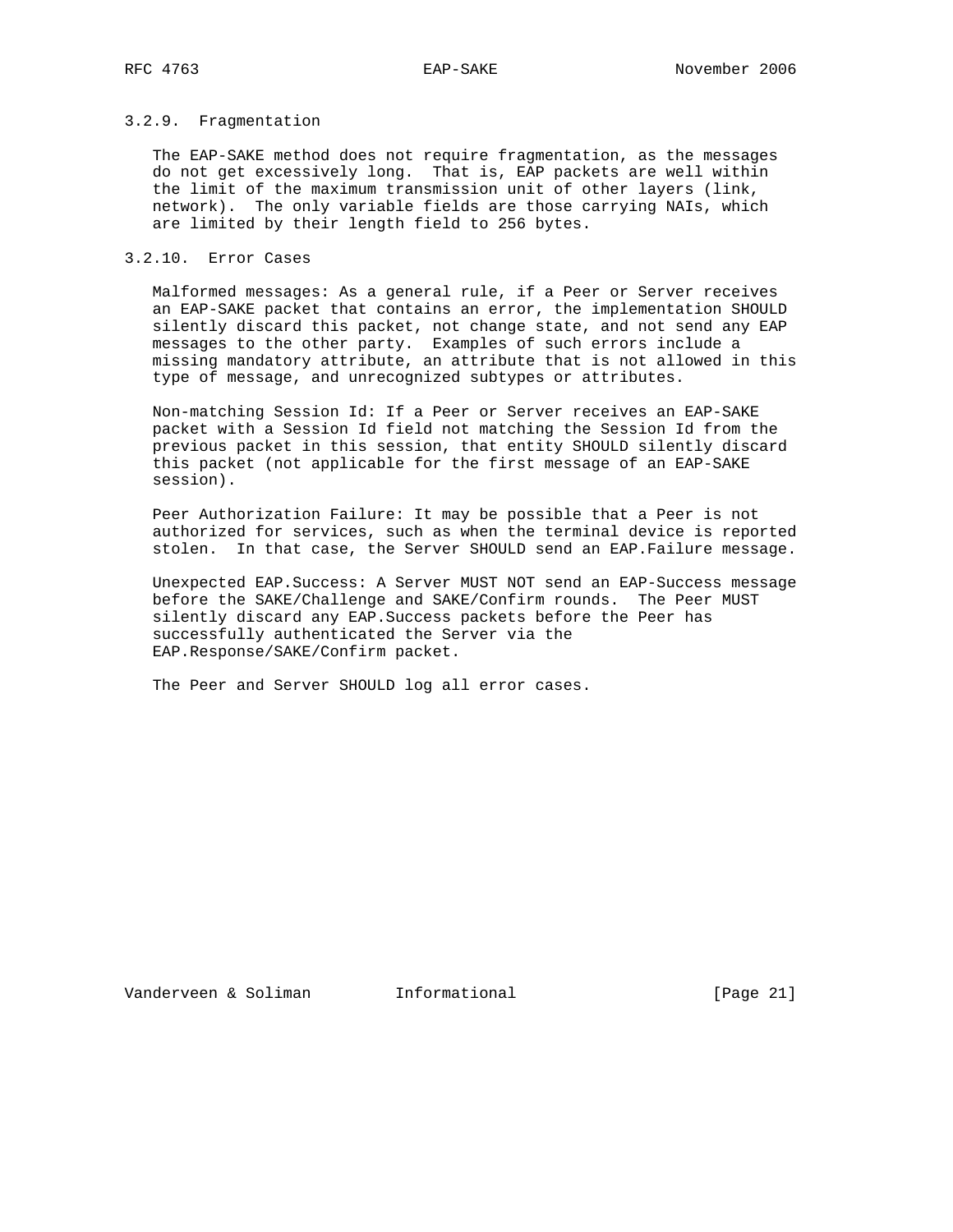# 3.3. Message Formats

3.3.1. Message Format Summary

 A summary of the EAP packet format [EAP] is shown below for convenience. The fields are transmitted from left to right.

0  $1$  2 3 0 1 2 3 4 5 6 7 8 9 0 1 2 3 4 5 6 7 8 9 0 1 2 3 4 5 6 7 8 9 0 1 +-+-+-+-+-+-+-+-+-+-+-+-+-+-+-+-+-+-+-+-+-+-+-+-+-+-+-+-+-+-+-+-+ | Code | Identifier | Length | +-+-+-+-+-+-+-+-+-+-+-+-+-+-+-+-+-+-+-+-+-+-+-+-+-+-+-+-+-+-+-+-+ |Type=EAP-SAKE | Version=2 | Session ID | Subtype | +-+-+-+-+-+-+-+-+-+-+-+-+-+-+-+-+-+-+-+-+-+-+-+-+-+-+-+-+-+-+-+-+

Code

- 1 Request
- 2 Response

Identifier

 The identifier field is one octet and aids in matching responses with requests.

Length

 The Length field is two octets and indicates the number of octets in an EAP message including the Code, Identifier, Length, Type, and Data fields.

#### Type

To be assigned.

# Version

The EAP-SAKE method as described herein is version 2.

Session ID

 The Session ID is a 1-byte random number that MUST be freshly generated by the Server that must match all EAP messages in a particular EAP conversation.

Vanderveen & Soliman Informational (Page 22)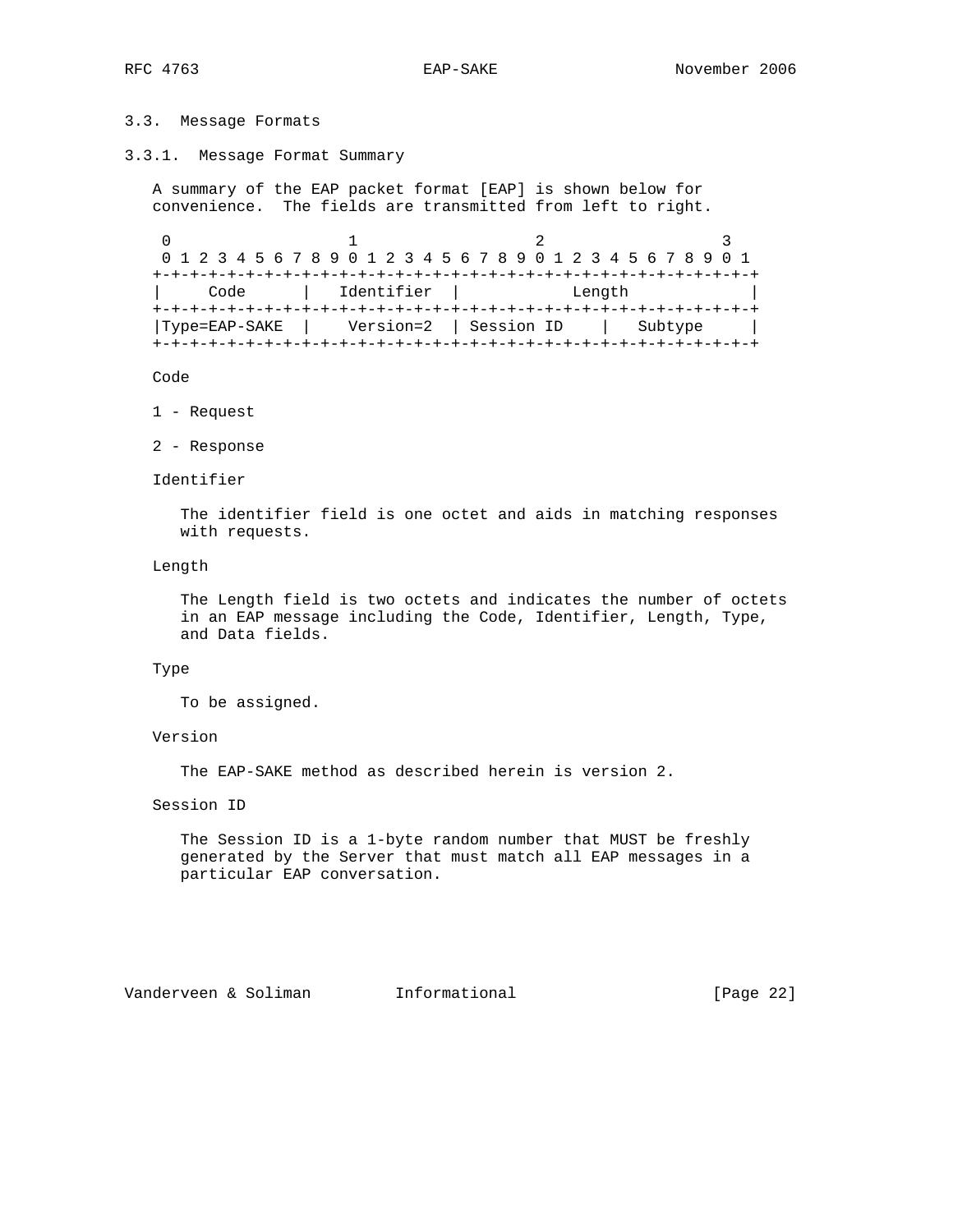Subtype

 EAP-SAKE subtype: SAKE/Challenge, SAKE/Confirm, SAKE/Auth-Reject, and SAKE/Identity. All messages of type "EAP-SAKE" that are not of these subtypes MUST silently discarded.

Message Name Subtype Value (decimal) ============================================= SAKE/Challenge 1 SAKE/Confirm 2 SAKE/Auth-Reject 3 SAKE/Identity 4

3.3.2. Attribute Format

 The EAP-SAKE attributes that are part of the EAP-SAKE packet follow the Type-Length-Value format with 1-byte Type, 1-byte Length, and variable-length Value (up to 255 bytes). The Length field is in octets and includes the length of the Type and Length fields. The EAP-SAKE attribute format is as follows:

| 0 1 2 3 4 5 6 7 8 9 0 1 2 3 4 5 6 7 8 9 0 1 2 3 4 5 6 7 8 9 0 1 |      |  |  |  |  |  |        |  |       |  |  |  |  |  |  |  |
|-----------------------------------------------------------------|------|--|--|--|--|--|--------|--|-------|--|--|--|--|--|--|--|
|                                                                 |      |  |  |  |  |  |        |  |       |  |  |  |  |  |  |  |
|                                                                 | Type |  |  |  |  |  | Length |  | Value |  |  |  |  |  |  |  |
|                                                                 |      |  |  |  |  |  |        |  |       |  |  |  |  |  |  |  |

Type

1-byte unsigned integer; see Table below.

### Length

 The total number of octets in the attribute, including Type and Length.

# Value

Attribute-specific.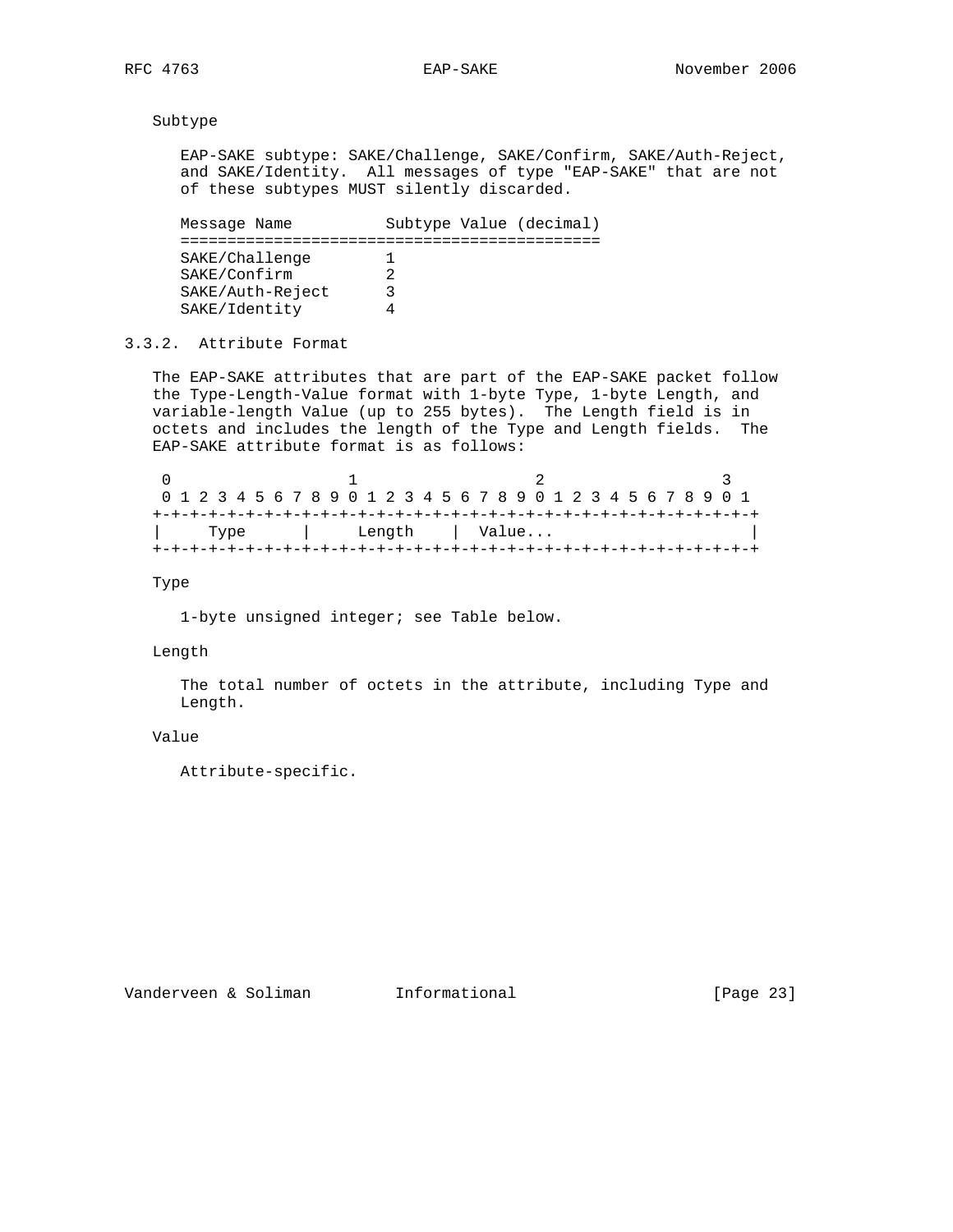| Attr. Name Length                   |                                                                                                                                                                                                                                 | (bytes) Skippable Description               |
|-------------------------------------|---------------------------------------------------------------------------------------------------------------------------------------------------------------------------------------------------------------------------------|---------------------------------------------|
| AT RAND S 18                        | Noted the North State of the North State of the North State of the North State of the North State of the North State of the North State of the North State of the North State of the North State of the North State of the Nort | Server Nonce RAND S                         |
| AT_RAND_P 18                        | Noted that the state of the state of the state of the state of the state of the state of the state of the state of the state of the state of the state of the state of the state of the state of the state of the state of the  | Peer Nonce RAND P                           |
| AT_MIC_S 10                         |                                                                                                                                                                                                                                 | No Server MIC                               |
| AT_MIC_P 10                         | No Peer MIC                                                                                                                                                                                                                     |                                             |
| AT_SERVERID variable No             |                                                                                                                                                                                                                                 | Server FODN                                 |
| AT_PEERID        variable        No |                                                                                                                                                                                                                                 | Peer NAI (tmp, perm)                        |
| AT_SPI_S variable No                |                                                                                                                                                                                                                                 | Server chosen SPI SPI_S                     |
| AT_SPI_P variable No                |                                                                                                                                                                                                                                 | Peer SPI list SPI P                         |
| AT_ANY_ID_REQ 4 No                  |                                                                                                                                                                                                                                 | Requires any Peer Id (tmp, perm)            |
| AT_PERM_ID_REQ 4 No                 |                                                                                                                                                                                                                                 | Requires Peer's permanent Id/NAI            |
| AT ENCR DATA Variable Yes           |                                                                                                                                                                                                                                 | Contains encrypted attributes               |
| AT_IV Variable Yes                  |                                                                                                                                                                                                                                 | IV for encrypted attributes                 |
| AT PADDING 2 to 18 Yes              |                                                                                                                                                                                                                                 | Padding for encrypted attributes            |
| AT NEXT TMPID variable Yes          |                                                                                                                                                                                                                                 | TempID for next EAP-SAKE phase              |
|                                     |                                                                                                                                                                                                                                 | AT_MSK_LIFE 6 6 Yes MSK Lifetime in seconds |

The following attribute types are allocated.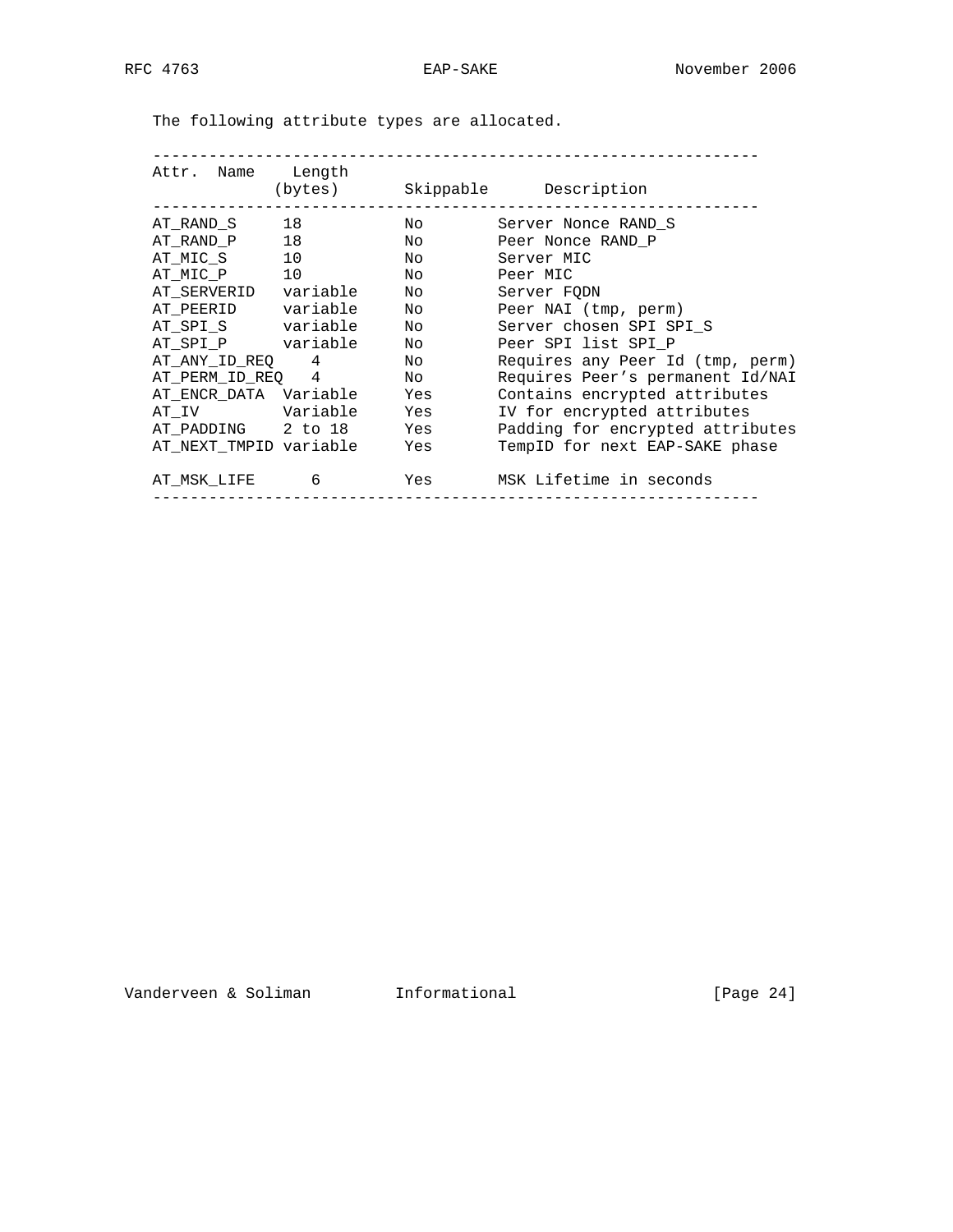# 3.3.3. Use of AT\_ENCR\_DATA Attribute

 An example of the AT\_ENCR\_DATA attribute, as used in the EAP.Request/SAKE/Confirm message, is shown below:

0  $1$  2 3 0 1 2 3 4 5 6 7 8 9 0 1 2 3 4 5 6 7 8 9 0 1 2 3 4 5 6 7 8 9 0 1 +-+-+-+-+-+-+-+-+-+-+-+-+-+-+-+-+-+-+-+-+-+-+-+-+-+-+-+-+-+-+-+-+ | AT\_IV | Length = 18 | +-+-+-+-+-+-+-+-+-+-+-+-+-+-+-+-+ | | | Initialization Vector | | | |-+-+-+-+-+-+-+-+-+-+-+-+-+-+-+-+ | |AT\_ENCR\_DATA | Length | +-+-+-+-+-+-+-+-+-+-+-+-+-+-+-+-+-+-+-+-+-+-+-+-+-+-+-+-+-+-+-+-+}e | AT\_NEXT\_TMPID | Length | |}n +-+-+-+-+-+-+-+-+-+-+-+-+-+-+-+-+ |}c  $\vert$  |  $\vert$  |  $\vert$  |  $\vert$  |  $\vert$  |  $\vert$  |  $\vert$  |  $\vert$  |  $\vert$  |  $\vert$  |  $\vert$  |  $\vert$  |  $\vert$  |  $\vert$  |  $\vert$  |  $\vert$  |  $\vert$  |  $\vert$  |  $\vert$  |  $\vert$  |  $\vert$  |  $\vert$  |  $\vert$  |  $\vert$  |  $\vert$  |  $\vert$  |  $\vert$  |  $\vert$  |  $\vert$  |  $\vert$  |  $\vert$  |  $\vert$ Peer TempID  $|$   $\rangle$ y . The contract of the contract of the contract of the contract of  $\{3p\}$ .  $\left| \right. \right|$  | |}e +-+-+-+-+-+-+-+-+-+-+-+-+-+-+-+-+-+-+-+-+-+-+-+-+-+-+-+-+-+-+-+-+}d | AT\_MIC\_S | Length = 10 | | +-+-+-+-+-+-+-+-+-+-+-+-+-+-+-+-+-+-+<br>MIC S  $MIC\_S$  + +-+-+-+-+-+-+-+-+-+-+-+-+-+-+-+-| | AT\_PADDING | Length=2 | +-+-+-+-+-+-+-+-+-+-+-+-+-+-+-+-+-+-+-+-+-+-+-+-+-+-+-+-+-+-+-+-+

Vanderveen & Soliman Informational (Page 25)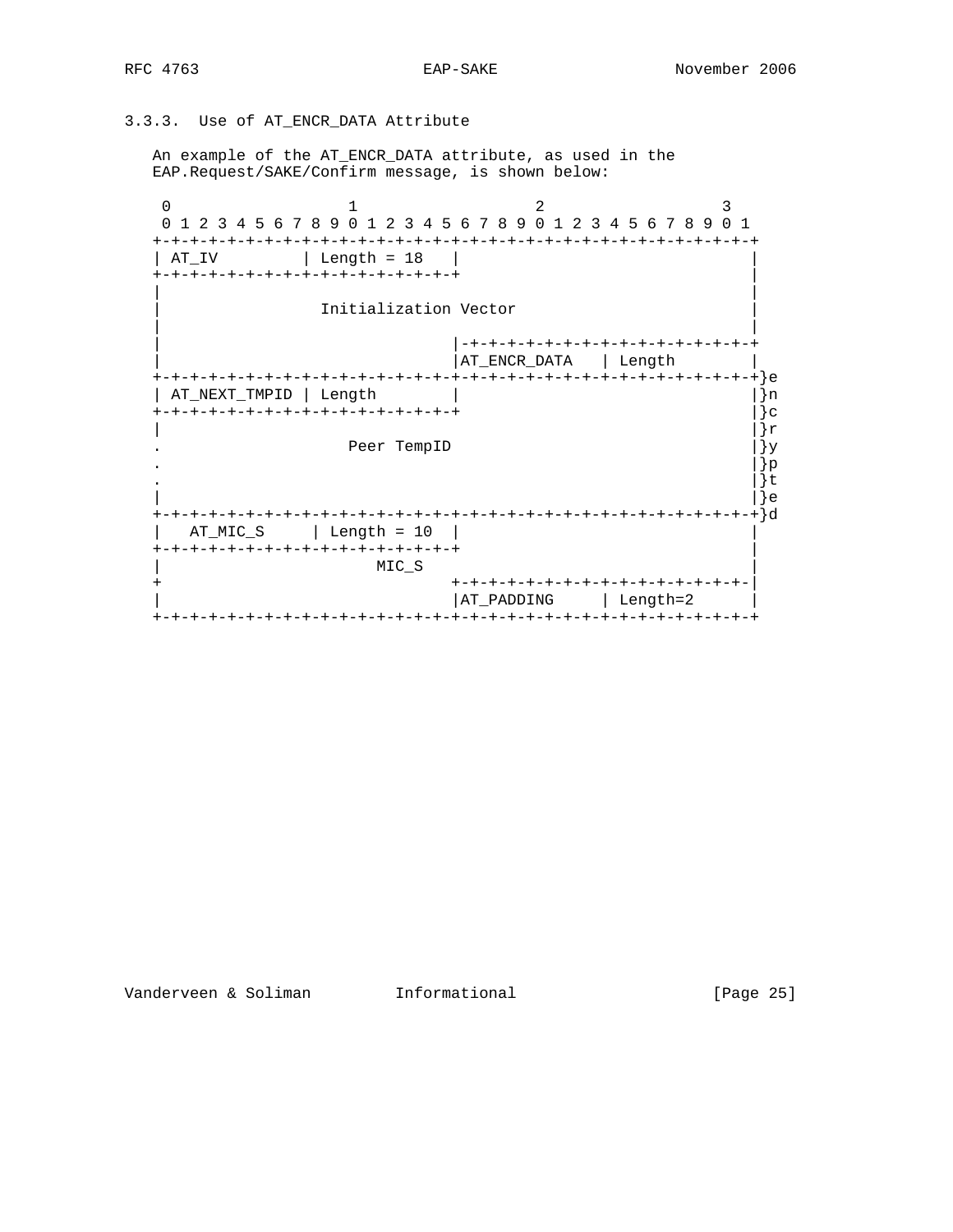# 3.3.4. EAP.Request/SAKE/Challenge Format

The format of the EAP.Request/SAKE/Challenge packet is shown below.

0  $1$  2 3 0 1 2 3 4 5 6 7 8 9 0 1 2 3 4 5 6 7 8 9 0 1 2 3 4 5 6 7 8 9 0 1 +-+-+-+-+-+-+-+-+-+-+-+-+-+-+-+-+-+-+-+-+-+-+-+-+-+-+-+-+-+-+-+-+ | Code | Identifier | Length | +-+-+-+-+-+-+-+-+-+-+-+-+-+-+-+-+-+-+-+-+-+-+-+-+-+-+-+-+-+-+-+-+ |Type=EAP-SAKE | Version=2 | Session ID | Subtype=1 | +-+-+-+-+-+-+-+-+-+-+-+-+-+-+-+-+-+-+-+-+-+-+-+-+-+-+-+-+-+-+-+-+  $AT_RAND_S$  | Length = 18 | +-+-+-+-+-+-+-+-+-+-+-+-+-+-+-+-+ | | | | RAND\_S | | | | +-+-+-+-+-+-+-+-+-+-+-+-+-+-+-+-| | AT\_SERVERID | Length +-+-+-+-+-+-+-+-+-+-+-+-+-+-+-+-+-+-+-+-+-+-+-+-+-+-+-+-+-+-+-+-+ | | in the second control of the second control of the second control of the second control of the second control o Server ID | | +-+-+-+-+-+-+-+-+-+-+-+-+-+-+-+-+-+-+-+-+-+-+-+-+-+-+-+-+-+-+-+-+ The semantics of the fields is described below: Code 1 for Request Identifier A random number. See [EAP]. Length The length of the entire EAP packet in octets. Type EAP-SAKE Version 2

Vanderveen & Soliman Informational (Page 26)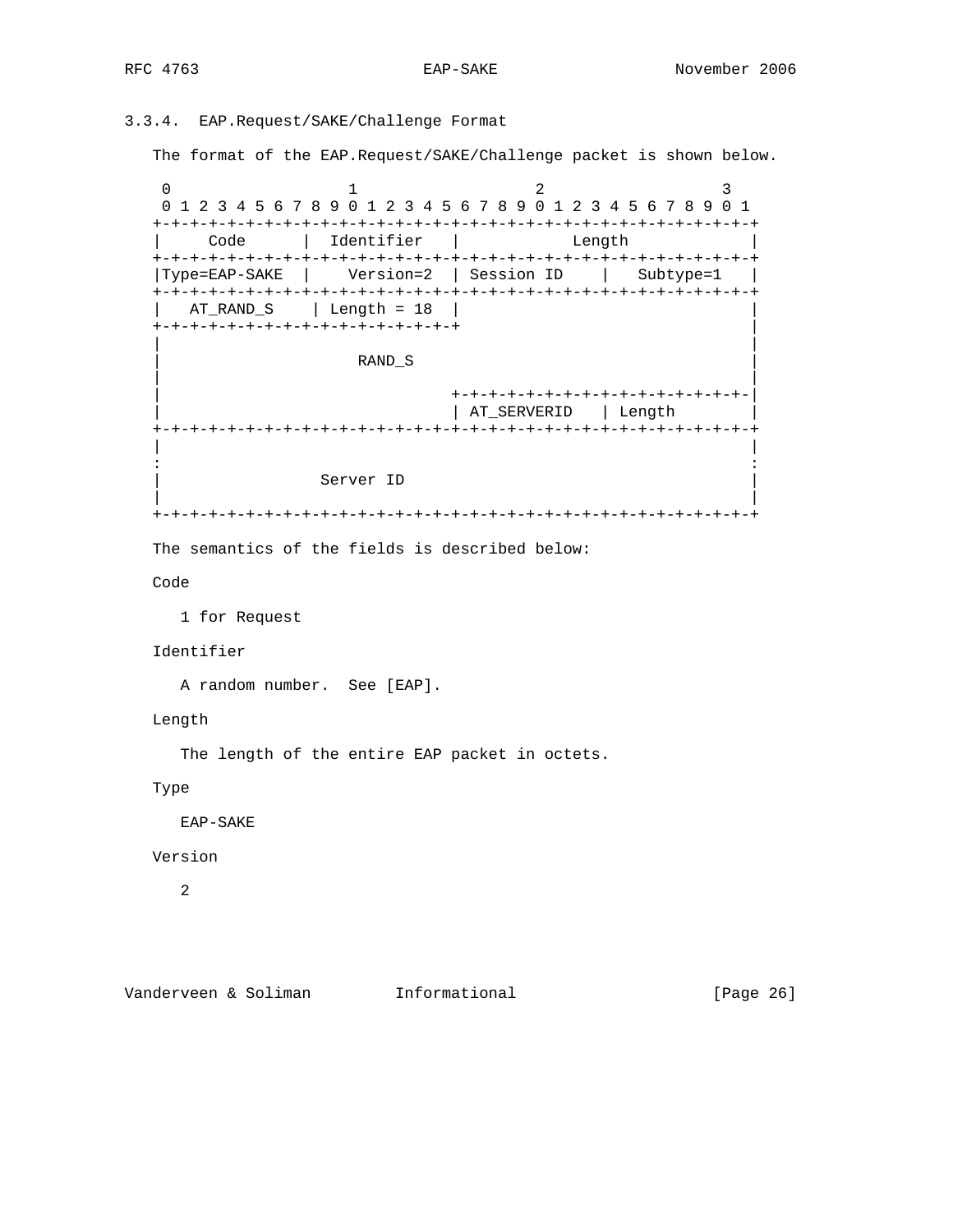Session ID

A random number chosen by the server to identify this EAP-Session.

Subtype

1 for SAKE/Challenge

# AT\_RAND\_S

 The value field of this attribute contains the Server nonce RAND\_S parameter. The RAND\_S attribute MUST be present in EAP.Request/SAKE/Challenge.

#### AT\_SERVERID

 The value field of this attribute contains the Server identifier (e.g., a non-null terminated string). The AT\_SERVERID attribute SHOULD be present in EAP.Request/SAKE Challenge.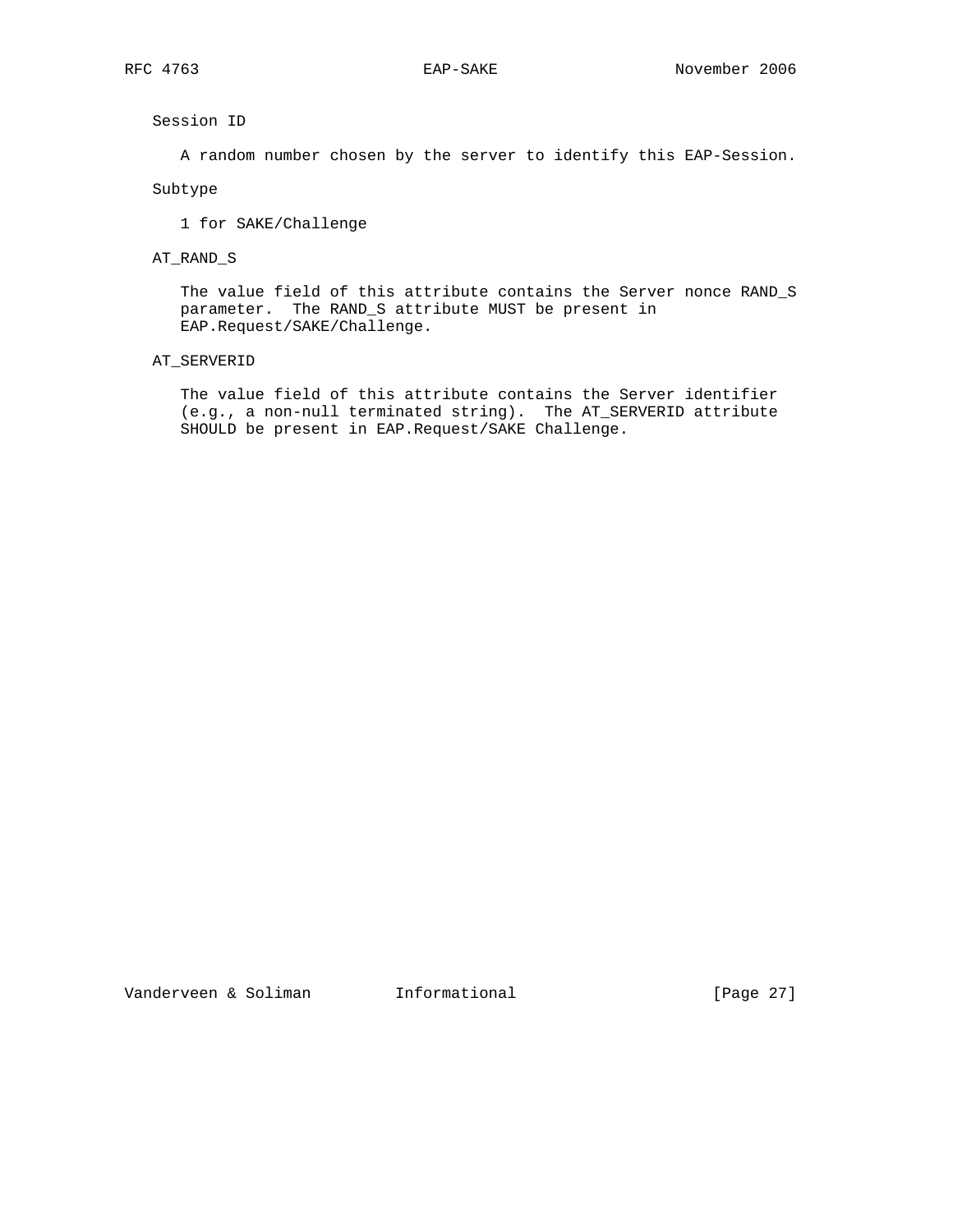# 3.3.5. EAP.Response/SAKE/Challenge Format

The format of the EAP.Response/SAKE/Challenge packet is shown below.

0  $1$  2 3 0 1 2 3 4 5 6 7 8 9 0 1 2 3 4 5 6 7 8 9 0 1 2 3 4 5 6 7 8 9 0 1 +-+-+-+-+-+-+-+-+-+-+-+-+-+-+-+-+-+-+-+-+-+-+-+-+-+-+-+-+-+-+-+-+ | Code | Identifier | Length | +-+-+-+-+-+-+-+-+-+-+-+-+-+-+-+-+-+-+-+-+-+-+-+-+-+-+-+-+-+-+-+-+ |Type=EAP-SAKE | Version=2 | Session ID | Subtype=1 | +-+-+-+-+-+-+-+-+-+-+-+-+-+-+-+-+-+-+-+-+-+-+-+-+-+-+-+-+-+-+-+-+  $AT_RAND_P$  | Length = 18 | +-+-+-+-+-+-+-+-+-+-+-+-+-+-+-+-+ | | | | RAND\_P | | | | +-+-+-+-+-+-+-+-+-+-+-+-+-+-+-+-| | | AT\_PEERID | Length | +-+-+-+-+-+-+-+-+-+-+-+-+-+-+-+-+-+-+-+-+-+-+-+-+-+-+-+-+-+-+-+-+ | | Peer NAI | | | +-+-+-+-+-+-+-+-+-+-+-+-+-+-+-+-| | | AT\_SPI\_P | Length | +-+-+-+-+-+-+-+-+-+-+-+-+-+-+-+-+-+-+-+-+-+-+-+-+-+-+-+-+-+-+-+-+  $SPIP$  |  $AT_MIC_P$  |  $Length = 18$  | +-+-+-+-+-+-+-+-+-+-+-+-+-+-+-+-+-+-+-+-+-+-+-+-+-+-+-+-+-+-+-+-+ | |  $MIC_P$  | | | | +-+-+-+-+-+-+-+-+-+-+-+-+-+-+-+-+-+-+-+-+-+-+-+-+-+-+-+-+-+-+-+-+

The semantics of the fields is described below:

# Code

2 for Response

# Identifier

 A number that MUST match the Identifier field from the corresponding Request.

#### Length

The length of the entire EAP packet in octets.

Vanderveen & Soliman Informational [Page 28]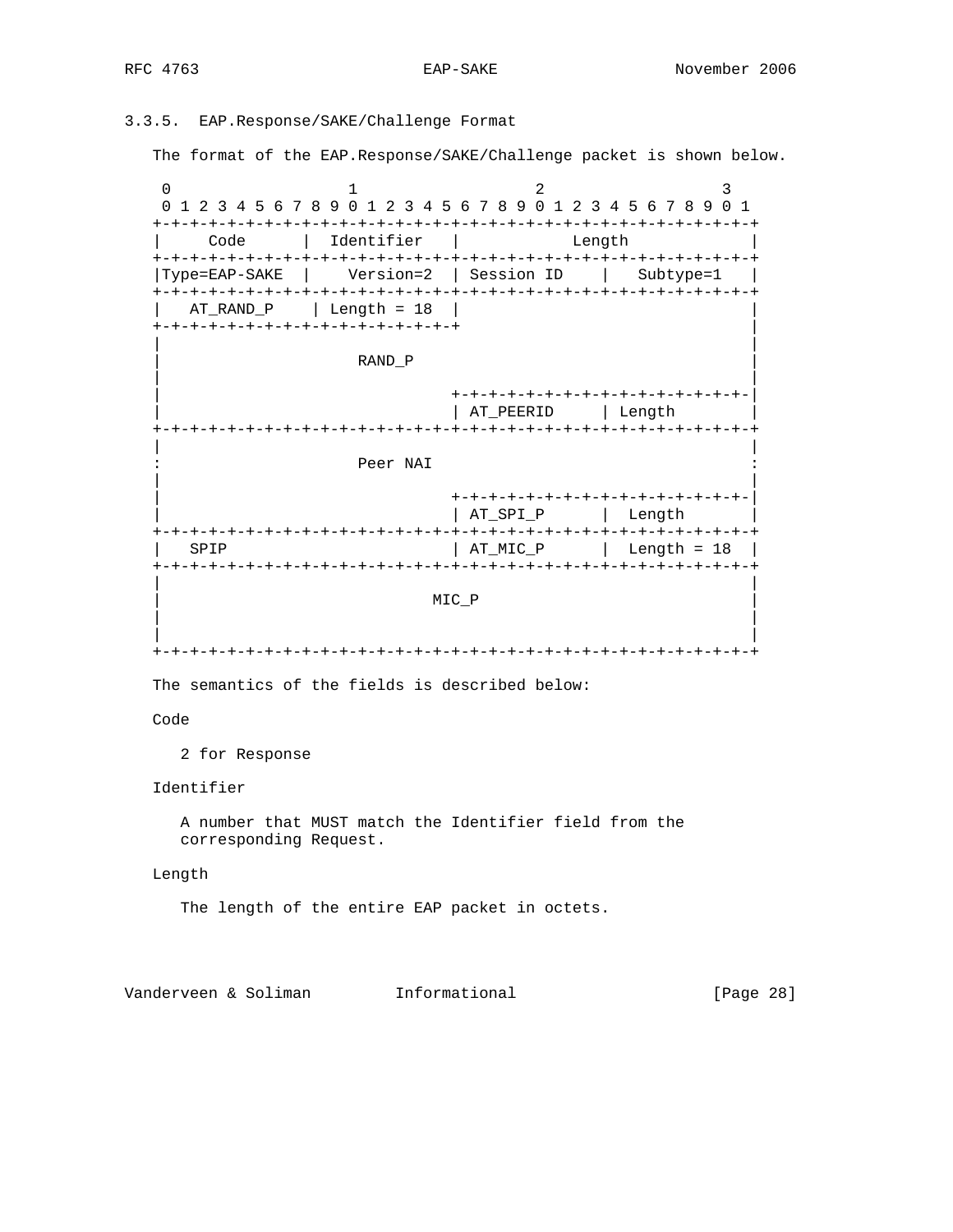Type

EAP-SAKE

Version

 $\overline{2}$ 

#### Session ID

A number matching all other EAP messages in this EAP session.

#### Subtype

1 for SAKE/Challenge

# AT\_RAND\_P

 The value field of this attribute contains the Peer nonce RAND\_P parameter. The AT\_RAND\_P attribute MUST be present in the EAP.Response/SAKE/Challenge.

# AT\_PEERID

 The value field of this attribute contains the NAI of the Peer. The Peer identity follows the same Network Access Identifier format that is used in EAP.Response/Identity, i.e., including the NAI realm portion. The identity is the permanent identity, or a temporary identity. The identity does not include any terminating null characters. The AT\_PEERID attribute is optional in the EAP.Response/SAKE/Challenge.

# AT\_SPI\_P

 The value field of this attribute contains the Peer's ciphersuite list SPI\_P parameter. The AT\_SPI\_P attribute is optional in the EAP.Response/SAKE/Challenge.

# AT\_MIC\_P

 The value field of this attribute contains the Peer MIC\_P parameter. The AT\_MIC\_P attribute MUST be present in the EAP.Response/SAKE/Challenge.

Vanderveen & Soliman Informational [Page 29]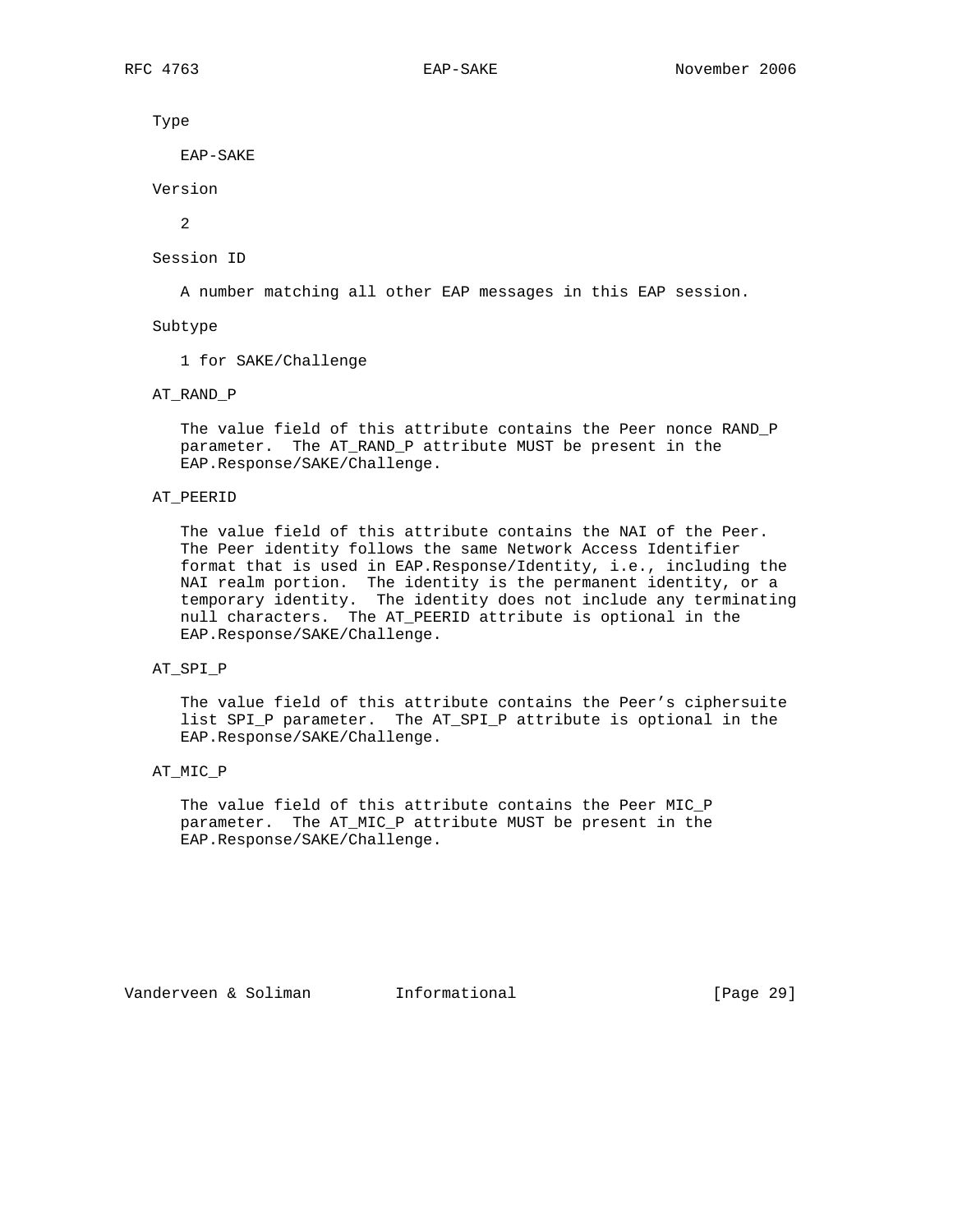# 3.3.6. EAP.Request/SAKE/Confirm Format

The format of the EAP.Request/SAKE/Confirm packet is shown below.

0  $1$  2 3 0 1 2 3 4 5 6 7 8 9 0 1 2 3 4 5 6 7 8 9 0 1 2 3 4 5 6 7 8 9 0 1 +-+-+-+-+-+-+-+-+-+-+-+-+-+-+-+-+-+-+-+-+-+-+-+-+-+-+-+-+-+-+-+-+ | Code | Identifier | Length | +-+-+-+-+-+-+-+-+-+-+-+-+-+-+-+-+-+-+-+-+-+-+-+-+-+-+-+-+-+-+-+-+ |Type=EAP-SAKE | Version=2 | Session ID | Subtype=2 | +-+-+-+-+-+-+-+-+-+-+-+-+-+-+-+-+-+-+-+-+-+-+-+-+-+-+-+-+-+-+-+-+ +-+-+-+-+-+-+-+-+-+-+-+-+-+-+-+-+-+-+-+-+-+-+-+-+-+-+-+-+-+-+-+-+ AT\_SPI\_S | Length | SPI\_S +-+-+-+-+-+-+-+-+-+-+-+-+-+-+-+-+-+-+-+-+-+-+-+-+-+-+-+-+-+-+-+-+ AT\_IV | Length | Initialization Vector ... +-+-+-+-+-+-+-+-+-+-+-+-+-+-+-+-+ : | | + +-+-+-+-+-+-+-+-+-+-+-+-+-+-+-+-+ | | AT\_ENCR\_DATA | Length | +-+-+-+-+-+-+-+-+-+-+-+-+-+-+-+-+-+-+-+-+-+-+-+-+-+-+-+-+-+-+-+-+ Encrypted Data... | | | | +-+-+-+-+-+-+-+-+-+-+-+-+-+-+-+-+-+-+-+-+-+-+-+-+-+-+-+-+-+-+-+-+ | AT\_MSK\_LIFE | Length=6 | MSK Lifetime... +-+-+-+-+-+-+-+-+-+-+-+-+-+-+-+-+-+-+-+-+-+-+-+-+-+-+-+-+-+-+-+-+ | AT\_MIC\_S | Length=18 | +-+-+-+-+-+-+-+-+-+-+-+-+-+-+-+-+-+-+-+-+-+-+-+-+-+-+-+-+-+-+-+-+ | |  $MIC\_S$  | | | | +-+-+-+-+-+-+-+-+-+-+-+-+-+-+-+-+-+-+-+-+-+-+-+-+-+-+-+-+-+-+-+-+ The semantics of the fields is described below:

Code

1 for Request

Identifier

A random number. See [EAP].

Length

The length of the entire EAP packet in octets.

Vanderveen & Soliman Informational (Page 30)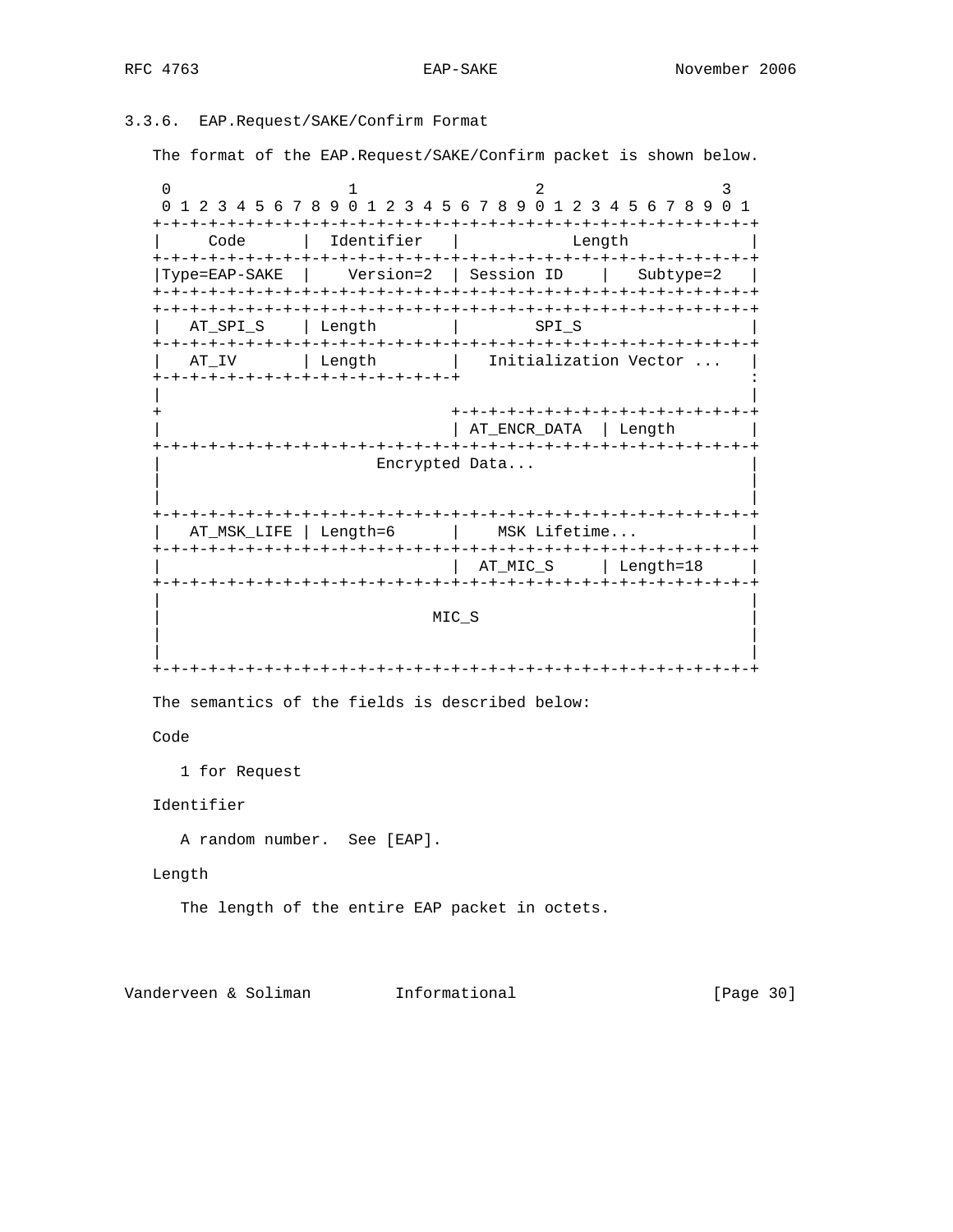Type

EAP-SAKE

Version

 $\overline{2}$ 

#### Session ID

A number matching all other EAP messages in this EAP session.

#### Subtype

2 for SAKE Confirm

### AT\_SPI\_S

 The value field of this attribute contains the Server chosen ciphersuite SPI\_S parameter. The AT\_SPI\_S attribute is optional in the EAP.Request/SAKE/Confirm.

# AT\_IV

 This attribute is optional to use in this message. The value field of this attribute contains the Initialization Vector that is used with the encrypted data following.

# AT\_ENCR\_DATA

 This attribute is optional to use in this message. The encrypted data, if present, may contain an attribute AT\_NEXT\_TMPID, containing the NAI the Peer should use in the next EAP authentication.

# AT\_MSK\_LIFE

 This attribute is optional to use in this message. The value field of this attribute contains the MSK Lifetime in seconds.

# AT\_MIC\_S

 The value field of this attribute contains the Server MIC\_S parameter. The AT\_MIC\_S attribute MUST be present in the EAP.Request/SAKE/Confirm.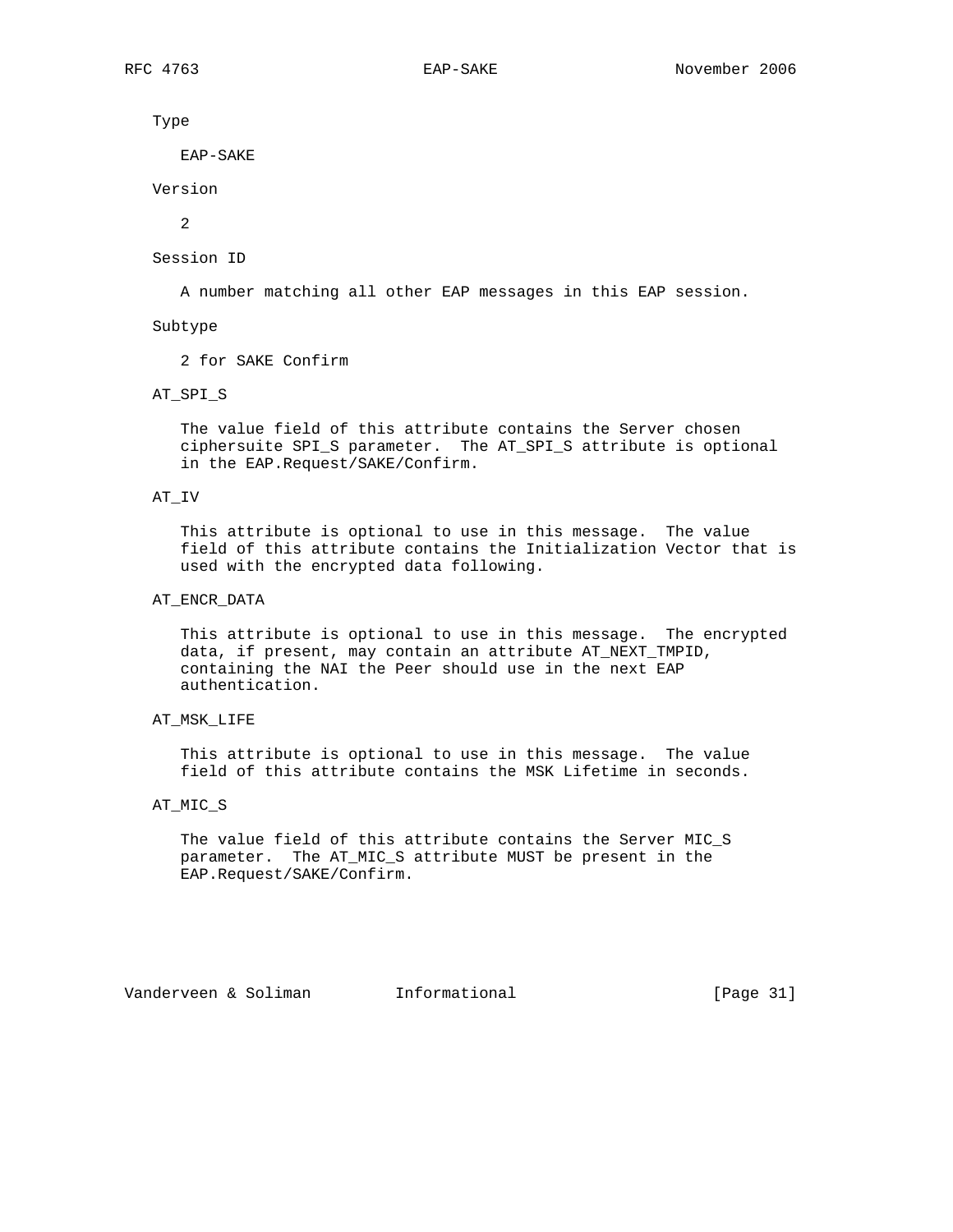# 3.3.7. EAP.Response/SAKE/Confirm Format

The format of the EAP.Response/SAKE/Confirm packet is shown below.

0  $1$  2 3 0 1 2 3 4 5 6 7 8 9 0 1 2 3 4 5 6 7 8 9 0 1 2 3 4 5 6 7 8 9 0 1 +-+-+-+-+-+-+-+-+-+-+-+-+-+-+-+-+-+-+-+-+-+-+-+-+-+-+-+-+-+-+-+-+ | Code | Identifier | Length | +-+-+-+-+-+-+-+-+-+-+-+-+-+-+-+-+-+-+-+-+-+-+-+-+-+-+-+-+-+-+-+-+ |Type=EAP-SAKE | Version=2 | Session ID | Subtype=2 | +-+-+-+-+-+-+-+-+-+-+-+-+-+-+-+-+-+-+-+-+-+-+-+-+-+-+-+-+-+-+-+-+  $AT_MIC_P$  | Length = 18 | +-+-+-+-+-+-+-+-+-+-+-+-+-+-+-+-+-+<br>MIC\_P  $MIC_P$  | | | +-+-+-+-+-+-+-+-+-+-+-+-+-+-+-+-+ | | AT\_PADDING | Length = 2 | +-+-+-+-+-+-+-+-+-+-+-+-+-+-+-+-+-+-+-+-+-+-+-+-+-+-+-+-+-+-+-+-+

The semantics of the fields is described below:

Code

2 for Response

Identifier

 A number that MUST match the Identifier field from the corresponding Request.

# Length

The length of the entire EAP packet in octets.

# Type

EAP-SAKE

Version

2

Session ID

A number matching all other EAP messages in this EAP session.

Vanderveen & Soliman Informational (Page 32)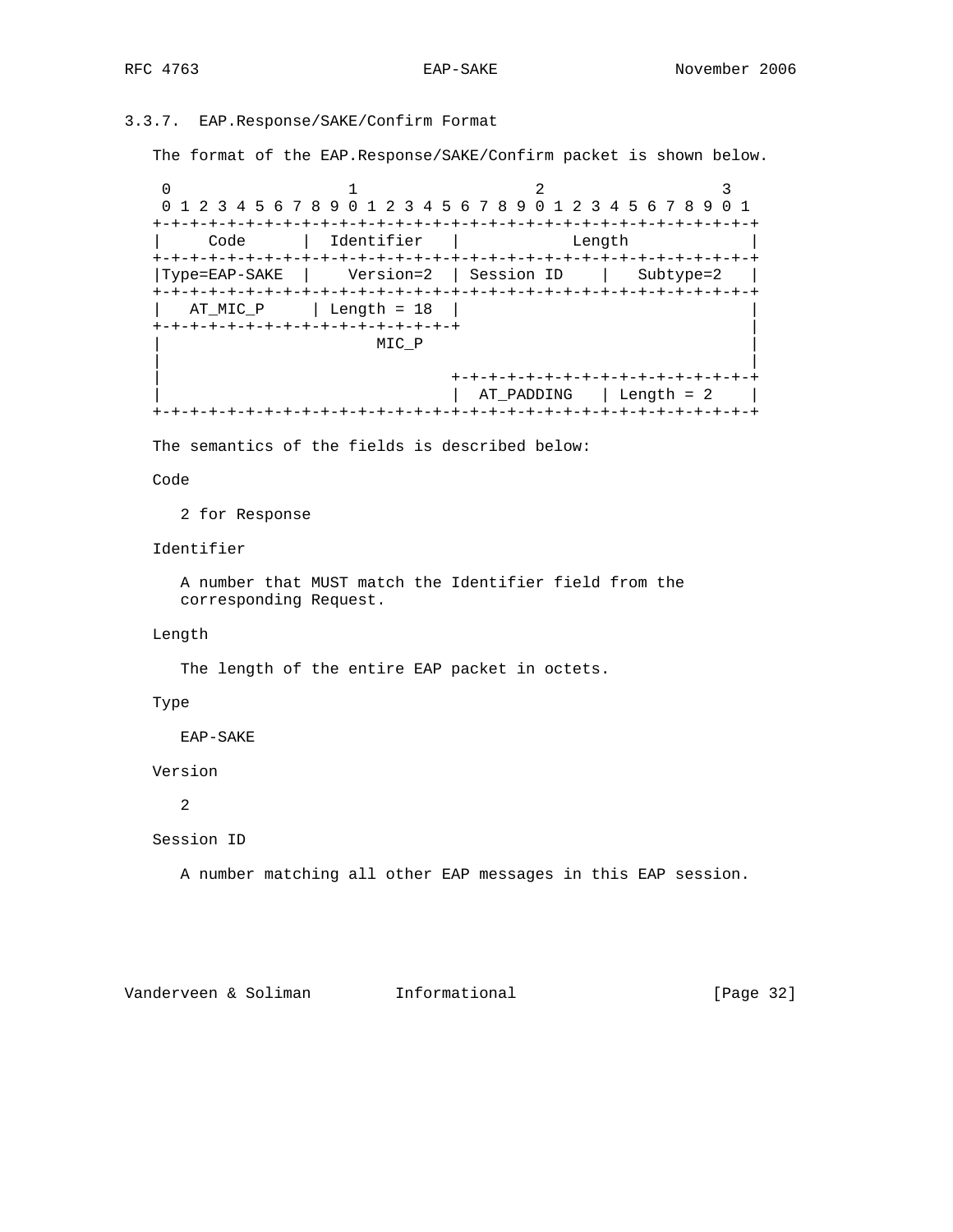# Subtype

2 for SAKE Confirm

# AT\_MIC\_P

 The value field of this attribute contains the Peer's MIC\_P parameter. The AT\_MIC\_P attribute MUST be present in the EAP.Response/SAKE/Confirm.

AT\_PADDING

 The value field is set to zero. Added to achieve 32-bit alignment of the EAP-SAKE packet.

# 3.3.8. EAP.Response/SAKE/Auth-Reject Format

 The format of the EAP.Response/SAKE/Auth-Reject packet is shown below.

0  $1$  2 3 0 1 2 3 4 5 6 7 8 9 0 1 2 3 4 5 6 7 8 9 0 1 2 3 4 5 6 7 8 9 0 1 +-+-+-+-+-+-+-+-+-+-+-+-+-+-+-+-+-+-+-+-+-+-+-+-+-+-+-+-+-+-+-+-+ | Code | Identifier | Length | +-+-+-+-+-+-+-+-+-+-+-+-+-+-+-+-+-+-+-+-+-+-+-+-+-+-+-+-+-+-+-+-+ |Type=EAP-SAKE | Version=2 | Session ID | Subtype=3 | +-+-+-+-+-+-+-+-+-+-+-+-+-+-+-+-+-+-+-+-+-+-+-+-+-+-+-+-+-+-+-+-+

The semantics of the fields is described below:

# Code

2 for Response

# Identifier

 A number that MUST match the Identifier field from the corresponding Request.

# Length

The length of the entire EAP packet in octets.

#### Type

EAP-SAKE

Vanderveen & Soliman Informational (Page 33)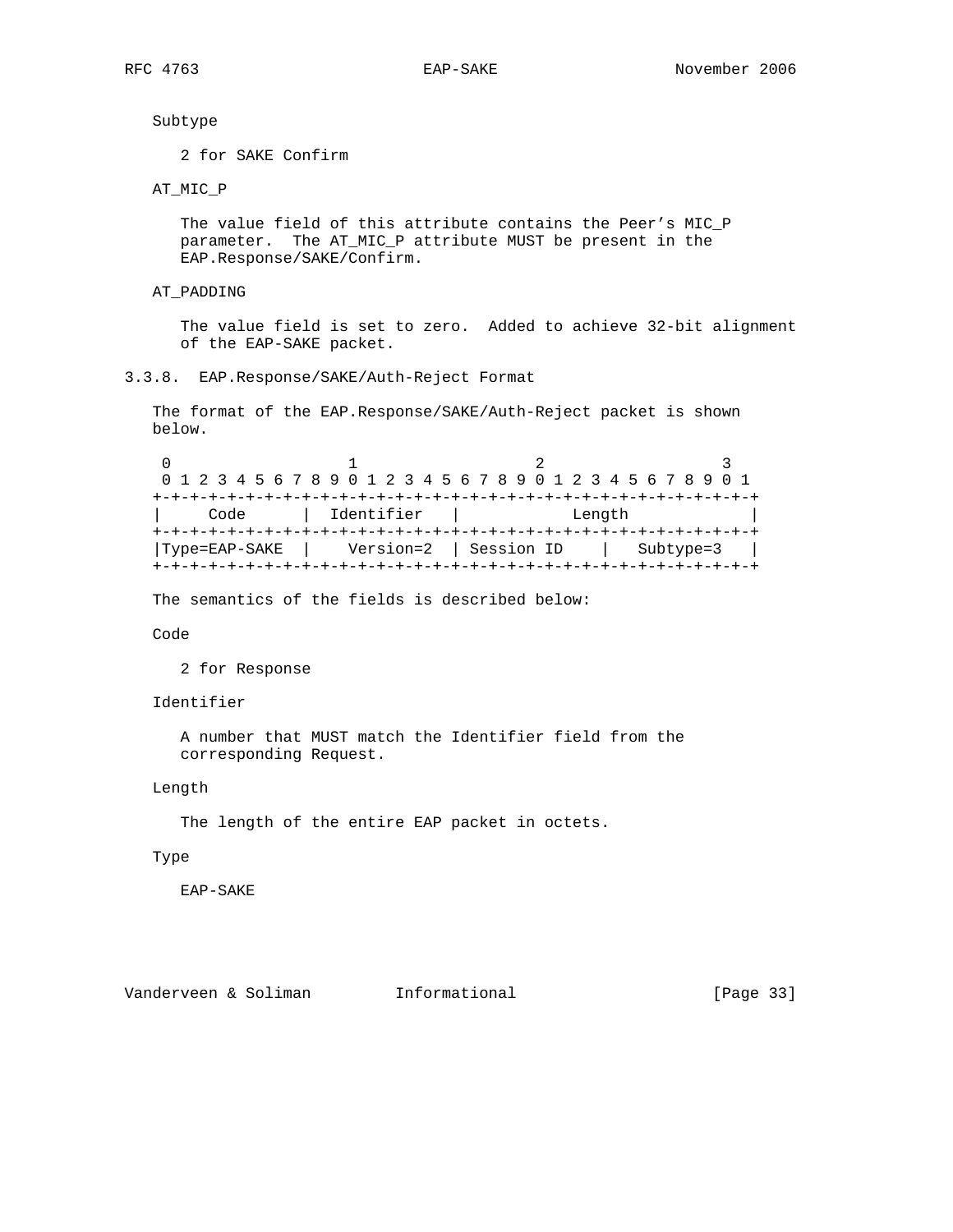Version

2

Session ID

A number matching all other EAP messages in this EAP session.

Subtype

3 for SAKE/Auth-Reject

3.3.9. EAP.Request/SAKE/Identity Format

The format of the EAP.Request/SAKE/Identity is shown below.

| Identifier                    | Length   |                                                                                                                               |  |  |  |  |  |  |  |  |
|-------------------------------|----------|-------------------------------------------------------------------------------------------------------------------------------|--|--|--|--|--|--|--|--|
| Version=2                     |          | Subtype=4                                                                                                                     |  |  |  |  |  |  |  |  |
| Length = $4$                  | Reserved |                                                                                                                               |  |  |  |  |  |  |  |  |
| Length = $4$<br>-+-+-+-+-+-+- | Reserved |                                                                                                                               |  |  |  |  |  |  |  |  |
| Length                        |          |                                                                                                                               |  |  |  |  |  |  |  |  |
|                               |          |                                                                                                                               |  |  |  |  |  |  |  |  |
|                               |          | 0 1 2 3 4 5 6 7 8 9 0 1 2 3 4 5 6 7 8 9 0 1 2 3 4 5 6 7 8 9<br>  Session ID<br>-+-+-+-+-+-+-+-+-+-+-+-+-+-+-+-+-<br>Server ID |  |  |  |  |  |  |  |  |

The semantics of the fields is described below:

Code

1 for Request

Identifier

A random number. See [EAP].

Length

The length of the entire EAP packet in octets.

Vanderveen & Soliman Informational [Page 34]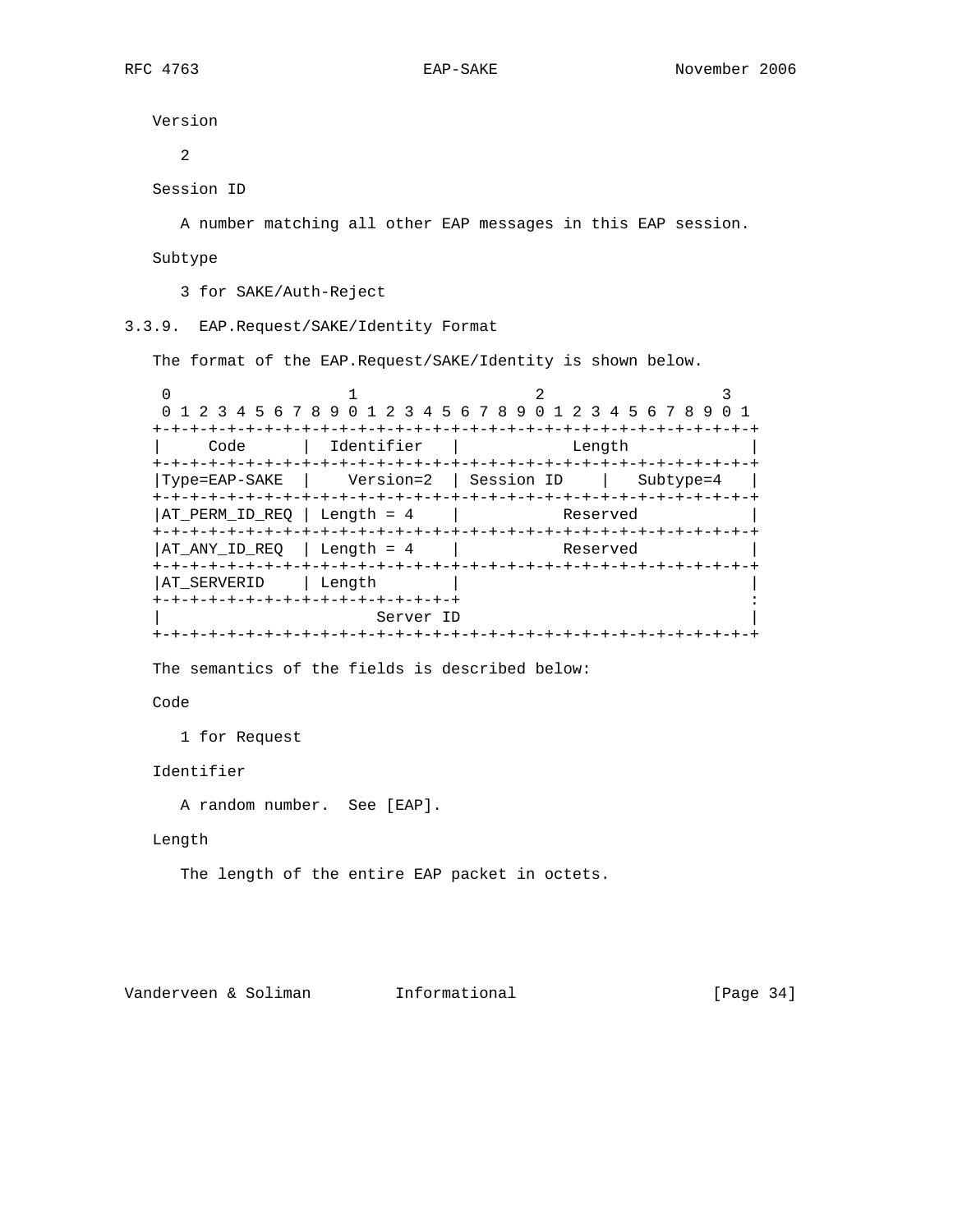Type

EAP-SAKE

Version

2

Session ID

A number matching all other EAP messages in this EAP session.

Subtype

4 for SAKE/Identity

AT\_PERM\_ID\_REQ

 The AT\_PERM\_ID\_REQ attribute is optional, to be included in cases where the Server requires the Peer to give its permanent identifier (i.e., PermID). The AT\_PERM\_ID\_REQ MUST NOT be included if the AT\_ANY\_ID\_REQ attribute is included. The value field only contains two reserved bytes, which are set to zero on sending and ignored on reception.

# AT\_ANY\_ID\_REQ

 The AT\_ANY\_ID\_REQ attribute is optional, to be included in cases where the Server requires the Peer to send any identifier (e.g., PermID, TempID). The AT\_ANY\_ID\_REQ MUST NOT be included if AT\_PERM\_ID\_REQ is included. The value field only contains two reserved bytes, which are set to zero on sending and ignored on reception. One of the AT\_PERM\_ID\_REQ and AT\_ANY\_ID\_REQ MUST be included.

# AT\_SERVERID

 The value field of this attribute contains the identifier/realm of the Server. The AT\_SERVERID attribute is optional but RECOMMENDED to include in the EAP.Request/SAKE/Identity.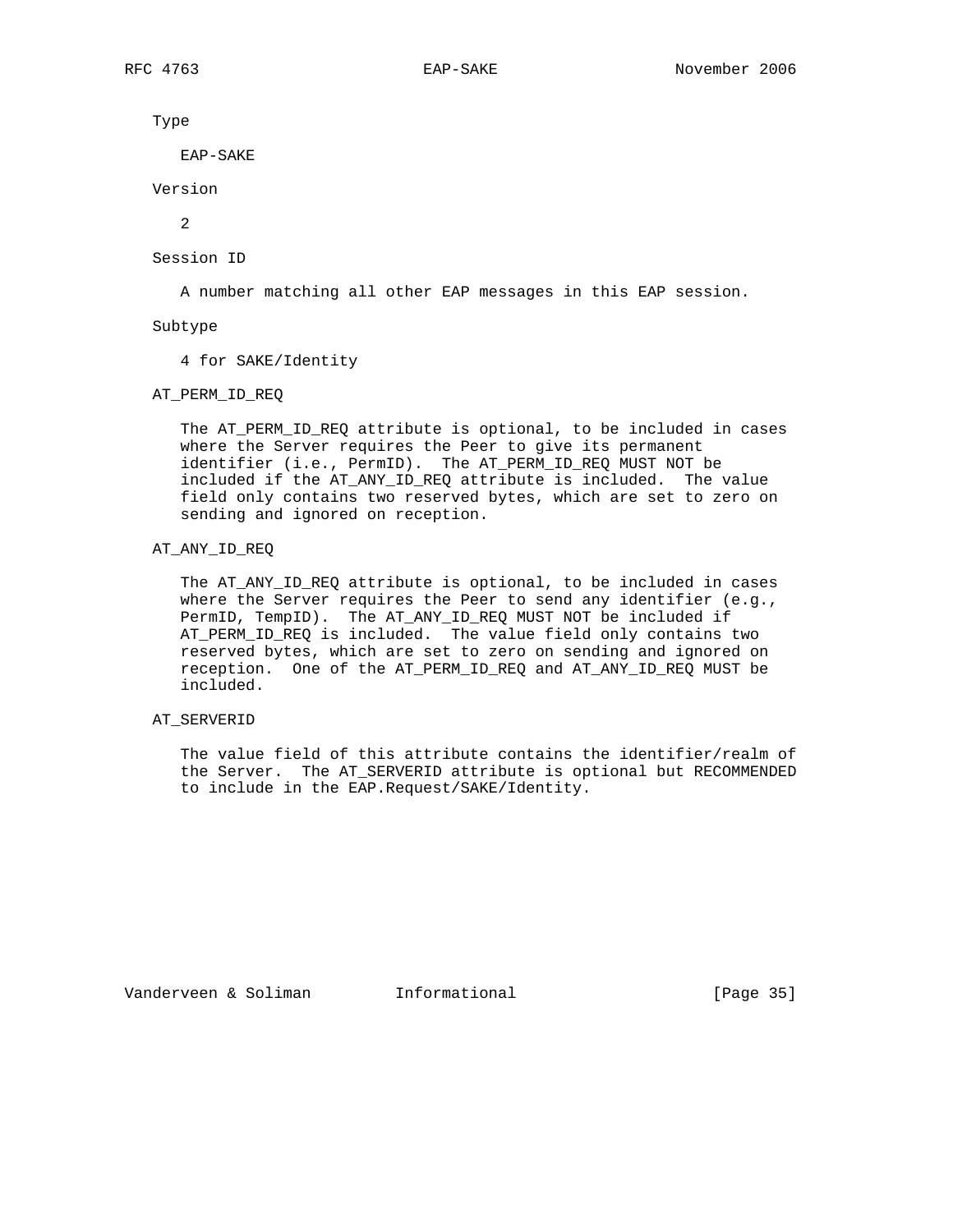# 3.3.10. EAP.Response/SAKE/Identity Format

The format of the EAP.Response/SAKE/Identity is shown below:

0  $1$  2 3 0 1 2 3 4 5 6 7 8 9 0 1 2 3 4 5 6 7 8 9 0 1 2 3 4 5 6 7 8 9 0 1 +-+-+-+-+-+-+-+-+-+-+-+-+-+-+-+-+-+-+-+-+-+-+-+-+-+-+-+-+-+-+-+-+ | Code | Identifier | Length | +-+-+-+-+-+-+-+-+-+-+-+-+-+-+-+-+-+-+-+-+-+-+-+-+-+-+-+-+-+-+-+-+ |Type=EAP-SAKE | Version=2 | Session ID | Subtype=4 | +-+-+-+-+-+-+-+-+-+-+-+-+-+-+-+-+-+-+-+-+-+-+-+-+-+-+-+-+-+-+-+-+ AT\_PEERID | Length | +-+-+-+-+-+-+-+-+-+-+-+-+-+-+-+-+ : | Peer NAI | +-+-+-+-+-+-+-+-+-+-+-+-+-+-+-+-+-+-+-+-+-+-+-+-+-+-+-+-+-+-+-+-+

The semantics of the fields is described below:

Code

2 for Response

# Identifier

 A number that MUST match the Identifier field from the corresponding Request.

Length

The length of the entire EAP packet.

# Type

EAP-SAKE

Version

2

Session ID

A number matching all other EAP messages in this EAP session.

Subtype

4 for SAKE/Identity

Vanderveen & Soliman Informational (Page 36)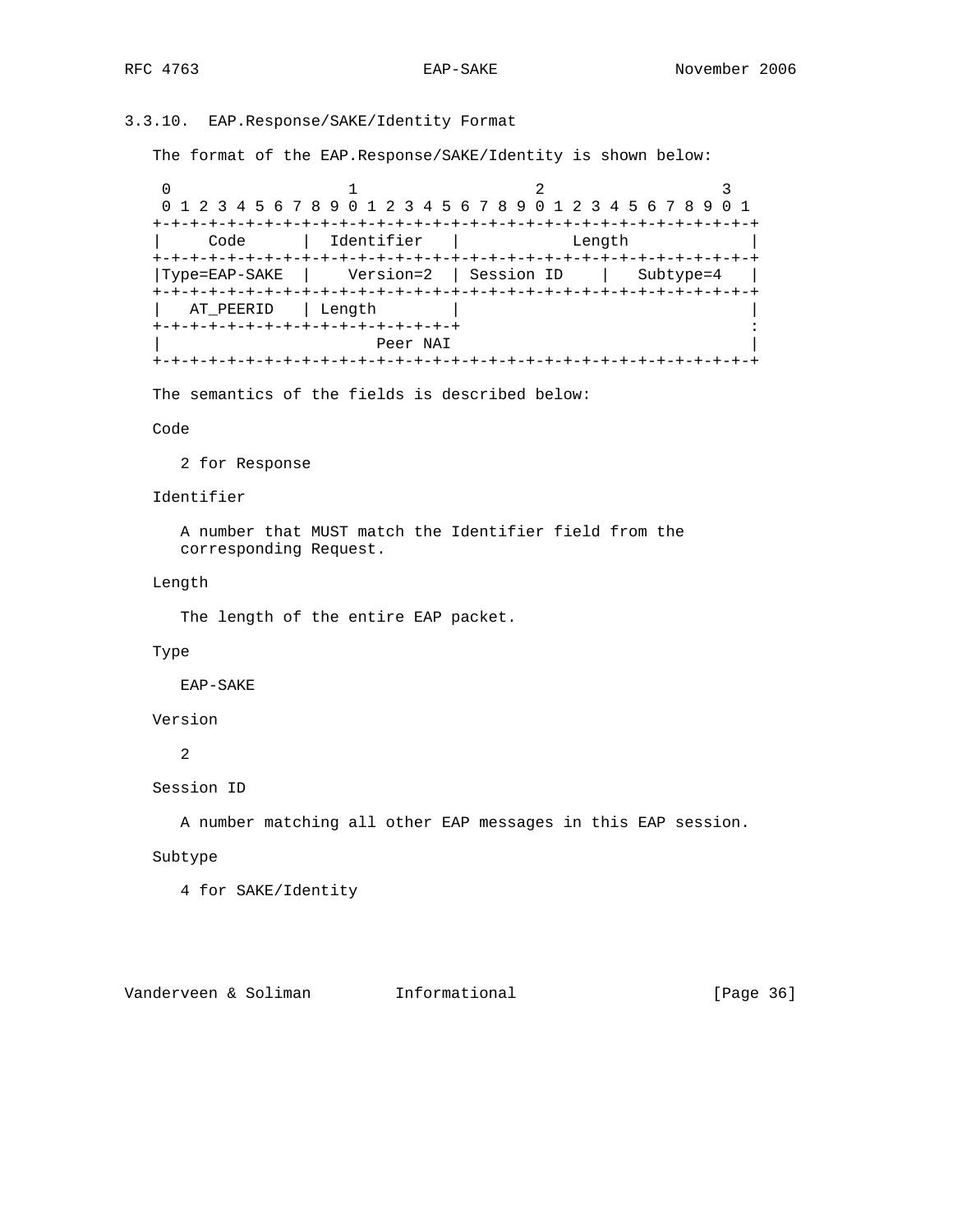AT\_PEERID

 The value field of this attribute contains the NAI of the Peer. The AT\_PEERID attribute MUST be present in EAP.Response/SAKE/Identity.

3.3.11. Other EAP Messages Formats

 The format of the EAP.Request/Identity and EAP.Response/Identity packets is described in [EAP]. The user ID (e.g., NAI) SHOULD be present in this packet.

 The format of the EAP-Success and EAP-Failure packet is also shown in [EAP].

4. IANA Considerations

IANA allocated a new EAP Type for EAP-SAKE.

 EAP-SAKE messages include an 8-bit Subtype field. The Subtype is a new numbering space for which IANA administration is required. The following subtypes are specified in this memo:

SAKE/Challenge................1 SAKE/Confirm...................2 SAKE/Auth-Reject...............3 SAKE/Identity..................4

 The Subtype-specific data is composed of attributes, which have an 8-bit type number. Attributes numbered within the range 0 through 127 are called non-skippable attributes, and attributes within the range of 128 through 255 are called skippable attributes. The EAP- SAKE attribute type number is a new numbering space for which IANA administration is required. The following attribute types are specified:

| AT PERM ID REO10 |
|------------------|
|                  |

Vanderveen & Soliman Informational [Page 37]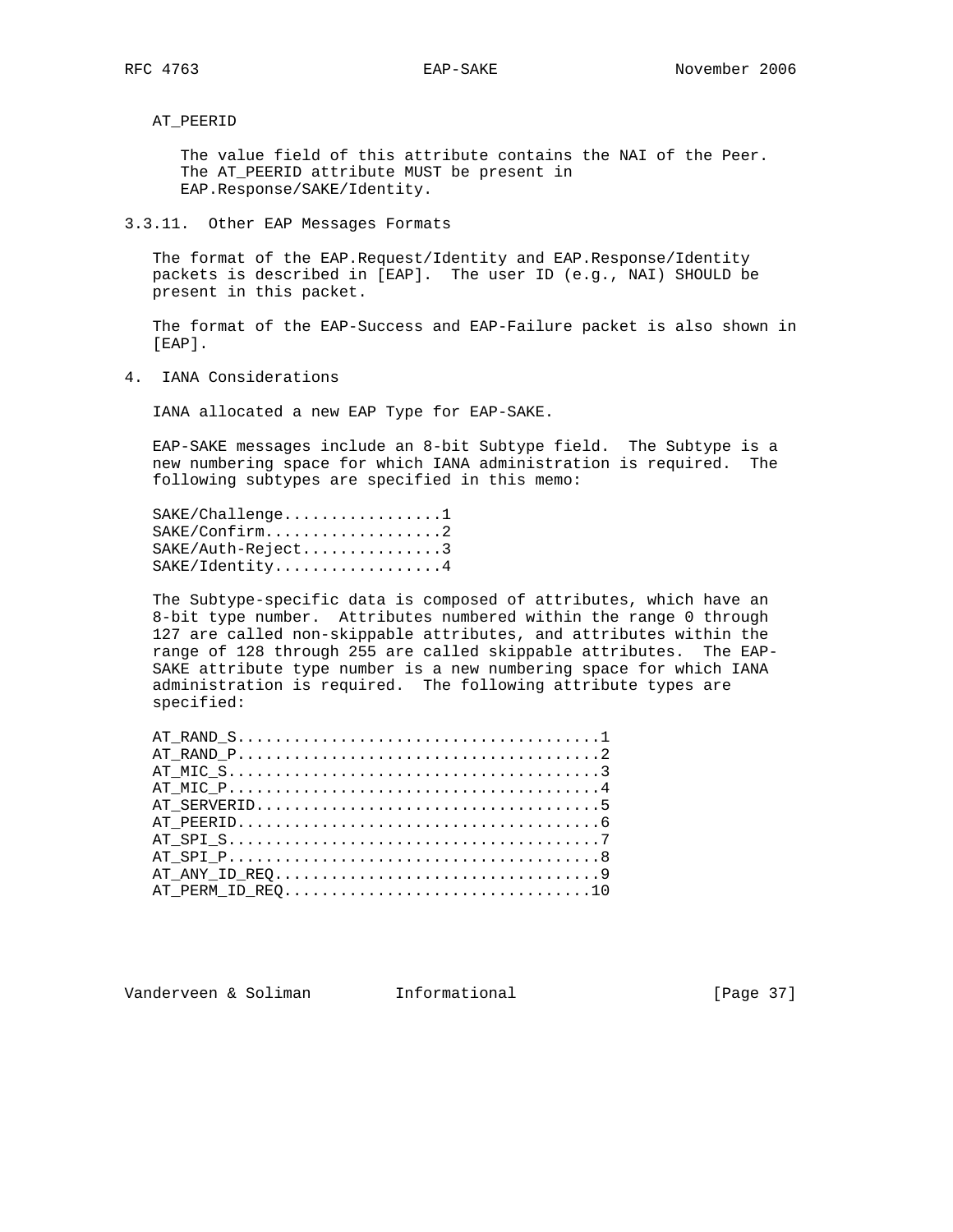| AT ENCR DATA128  |  |
|------------------|--|
|                  |  |
|                  |  |
| AT NEXT TMPID131 |  |
| AT MSK LIFE132   |  |

 All requests for value assignment from the two number spaces described in this memo require proper documentation, according to the "Specification Required" policy described in [IANA].

 All assignments of values from the two number spaces described in this memo require IETF consensus.

5. Security Considerations

 The EAP specification [EAP] describes the security vulnerabilities of EAP, which does not include its method-specific security mechanisms. This section discusses the claimed security properties of the EAP- SAKE method, along with vulnerabilities and security recommendations.

5.1. Denial-of-Service Attacks

 Since EAP-SAKE is not a tunneling method, the EAP.Response/SAKE/Auth-Reject, EAP.Success, and EAP.Failure packets are not integrity or replay protected. This makes it possible for an attacker to spoof such messages. Note that EAP.Response/SAKE/Auth- Reject cannot be protected with a MIC since an authentication failure indicates that the Server and Peer do not agree on a common key.

 Most importantly, an attacker cannot cause a Peer to accept an EAP.Success packet as indication that the Server considers the mutual authentication to have been achieved. This is because a Peer does not accept EAP.Success packets before it has authenticated the Server or after it has considered the Server to have failed authentication.

5.2. Root Secret Considerations

 If the Root Secret is known to any party other than the Server and Peer, then the mutual authentication and key establishment using EAP-SAKE is compromised.

 EAP-SAKE does not address how the Root Secret is generated or distributed to the Server and Peer. It is RECOMMENDED that the entropy of the Root Secret be maximized. The Root Secret SHOULD be machine-generated.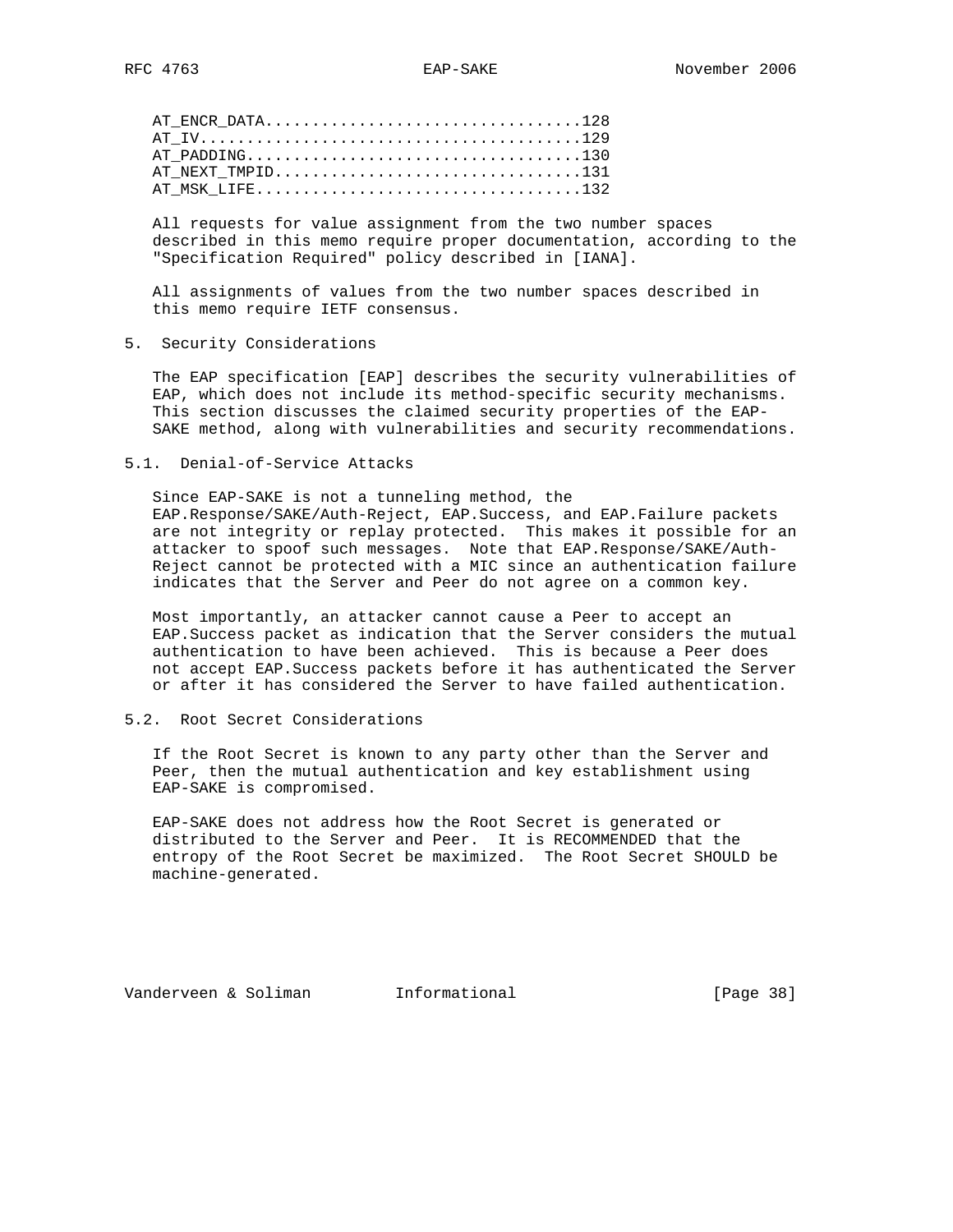If the Root Secret is derived from a low-entropy, guessable quantity such as a human-selected password, then the EAP-SAKE key derivation is subject to on-line and off-line dictionary attacks. To help identify whether such a password has been compromised, implementations SHOULD keep a log of the number of EAP-SAKE messages received with invalid MIC fields. In these cases, a procedure for updating the Root Secret securely SHOULD be in place.

# 5.3. Mutual Authentication

 Mutual authentication is accomplished via the SAKE/Challenge and SAKE/Confirm messages. The EAP.Request/SAKE/Challenge contains the Server nonce RAND\_S; the EAP.Response/SAKE/Challenge contains the Peer nonce RAND\_P, along with the Peer MIC (MIC\_P); and the EAP.Request/SAKE/Confirm contains the Server MIC (MIC\_S). Both MICs (MIC\_S and MIC\_P) are computed using both nonces RAND\_S and RAND\_P and are keyed by the TEK, a shared secret derived from the Root Secret. The Server considers the Peer authenticated if the MIC\_P it computes matches the one that the Peer sends. Similarly, the Peer considers the Server authenticated if the MIC\_S it computes matches the one that the Server sends. The way the MICs are computed involves a keyed one-way hash function, which makes it computationally hard for an attacker to produce the correct MIC without knowledge of the shared secret.

# 5.4. Integrity Protection

 Integrity protection of EAP-SAKE messages is accomplished through the use of the Message Integrity Checks (MIC), which are present in every message as soon as a common shared secret (TEK) is available, i.e., any message after the EAP.Request/SAKE/Challenge. An adversary cannot modify any of the MIC-protected messages without causing the recipient to encounter a MIC failure. The extent of the integrity protection is commensurate with the security of the KDF used to derive the MIC, the length and entropy of the shared secret used by the KDF, and the length of the MIC.

# 5.5. Replay Protection

 The first message of most session establishment protocols, such as EAP-SAKE, is subject to replay. A replayed EAP.Request/SAKE/Challenge message results in the Peer sending an EAP.Response/SAKE/Challenge message back, which contains a MIC that was computed using the attacker's chosen nonce. This poses a minimal risk to the compromise of the TEK-Auth key, and this EAP Session cannot proceed successfully as the Peer will find the Server's MIC invalid.

Vanderveen & Soliman Informational (Page 39)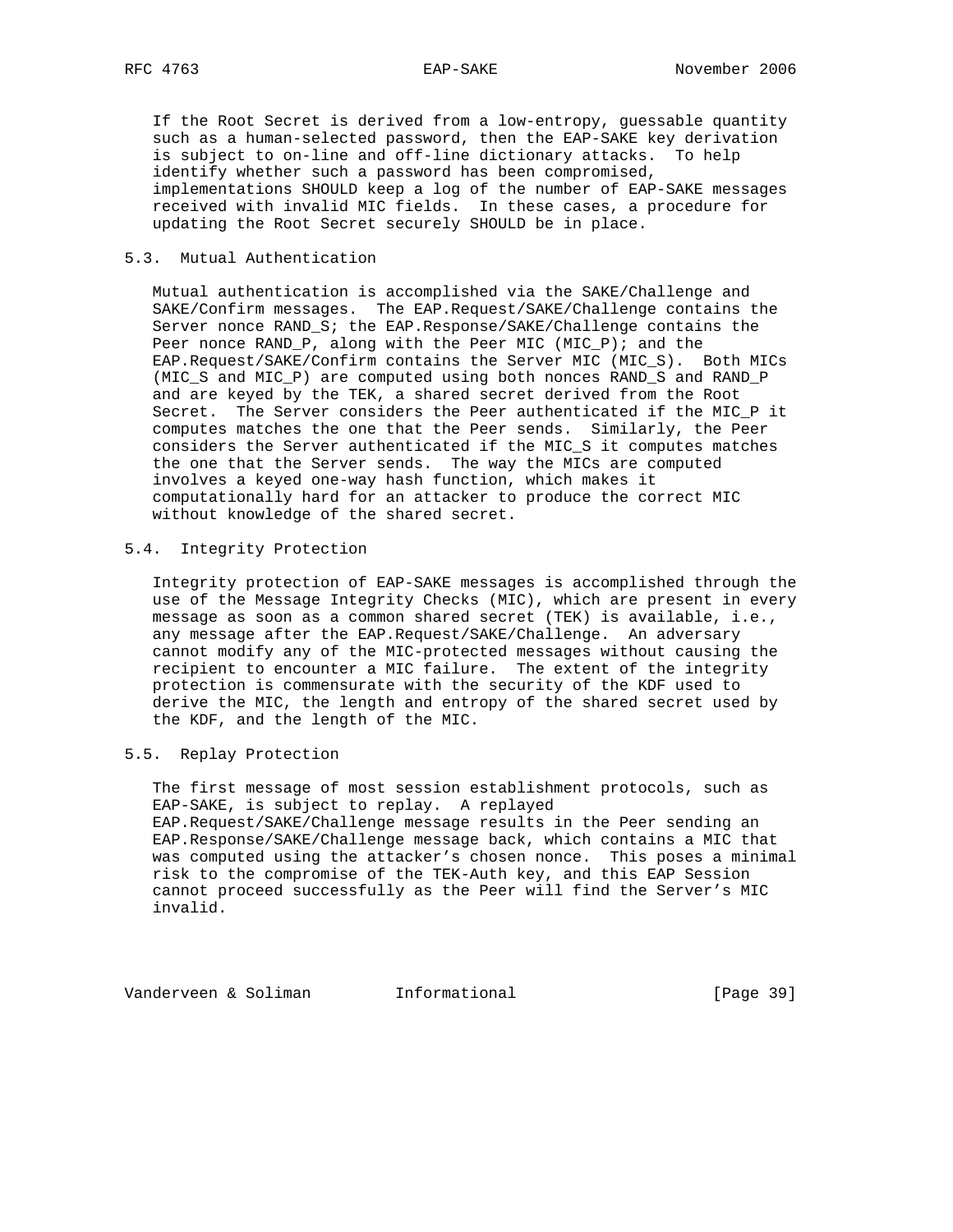Replay protection is achieved via the RAND\_S and RAND\_P values, together with the Session ID field, which are included in the calculation of the MIC present in each packet subsequent to the EAP- SAKE/Challenge request packet. The Session ID MUST be generated anew by the Server for each EAP session. Session Ids also aid in identification of possible multiple EAP sessions between a Peer and a Server. Within the same session, messages can be replayed by an attacker, but the state machine SHOULD be able to handle these cases. Note that a replay within a session is indistinguishable to a recipient from a network malfunction (e.g., message was first lost and then re-transmitted, so the recipient thinks it is a duplicate message).

 Replay protection between EAP sessions and within an EAP session is also accomplished via the MIC, which covers not only the entire EAP packet (including the Session ID) but also the nonces RAND\_S and RAND\_P. Thus, the recipient of an EAP message can be assured that the message it just received is the one just sent by the other Peer and not a replay, since it contains a valid MIC of the recipient's nonce and the other Peer nonce. As before, the extent of replay protection is commensurate with the security of the KDF used to derive the MIC, the length and entropy of the shared secret used by the KDF, and the length of the MIC.

# 5.6. Confidentiality

 Confidentiality of EAP-SAKE attributes is supported through the use of the AT\_ENCR\_DATA and AT\_IV attributes. A ciphersuite is negotiated securely (see Section 3.2.7) and can be used to encrypt any attributes as needed. The default ciphersuite contains a strong cipher based on AES.

#### 5.7. Key Derivation, Strength

 EAP-SAKE derives a Master Key (for EAP use) and Master Session Key, as well as other lower-level keys, such as TEKs. Some of the lower level keys may or may not be used. The strength (entropy) of all these keys is at most the strength of the Root Secret.

 The entropy of the MSK and of the EMSK, assuming that the Server and Peer 128-bit nonces are generated using good random number generators, is at most 256-bits.

Vanderveen & Soliman Informational [Page 40]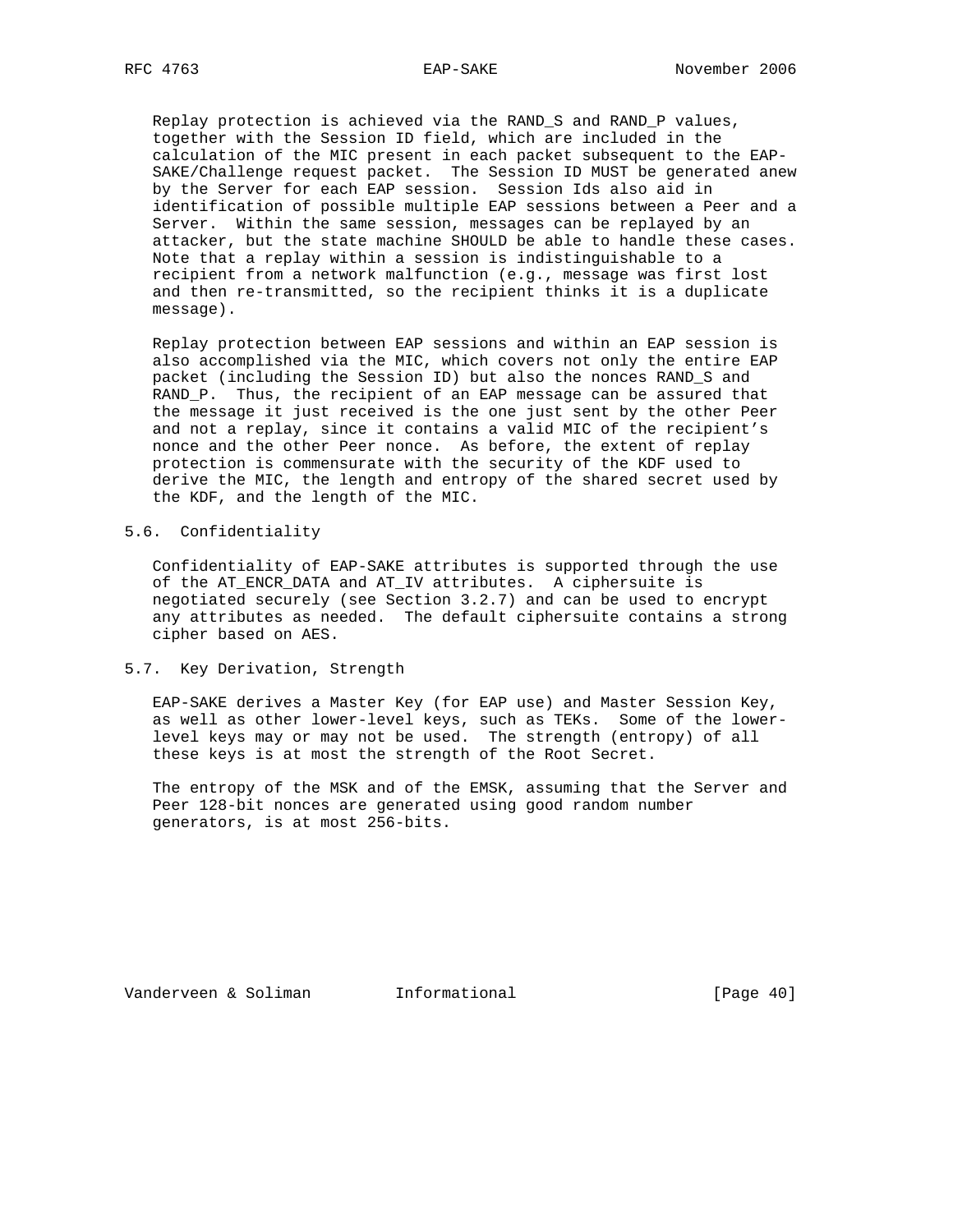# 5.8. Dictionary Attacks

 Dictionary attacks are not feasible to mount on the EAP-SAKE method because passwords are not used. Instead, the Root Secret is machine-generated. This does not necessarily pose provisioning problems.

### 5.9. Man-in-the-Middle Attacks

 Resistance to man-in-the-middle attacks is provided through the integrity protection that each EAP message carries (i.e., Message Integrity Check field) as soon as a common key for this EAP session has been derived through mutual authentication. As before, the extent of this resistance is commensurate with the strength of the MIC itself. Man-in-the-middle attacks associated with the use of any EAP method within a tunneling or sequencing protocol are beyond the scope of this document.

# 5.10. Result Indication Protection

 EAP-SAKE provides result indication protection in that it provides result indications, integrity protection, and replay protection. The Server indicates that it has successfully authenticated the Peer by sending the EAP.Request/SAKE/Confirm message, which is integrity and replay protected. The Peer indicates that it has successfully authenticated the Server by sending the EAP.Response/SAKE/Confirm message, which is also integrity and replay protected.

#### 5.11. Cryptographic Separation of Keys

 The TEKs used to protect EAP-SAKE packets (TEK-Auth, TEK-Cipher), the Master Session Key, and the Extended Master Session Key are cryptographically separate. Information about any of these keys does not lead to information about any other keys. We also note that it is infeasible to calculate the Root Secret from any or all of the TEKs, the MSK, or the EMSK.

#### 5.12. Session Independence

 Within each EAP-SAKE session, fresh keying material is generated. The keying material exported by this method from two independent EAP-SAKE sessions is cryptographically separate, as explained below.

 Both the Server and the Peer SHOULD generate fresh random numbers (i.e., nonces) for the EAP-SAKE exchange. If either entity re-uses a random number from a previous session, then the fact that the other does use a freshly generated random number implies that the TEKs, MSK, and EMSK derived within this session are cryptographically

Vanderveen & Soliman Informational (Page 41)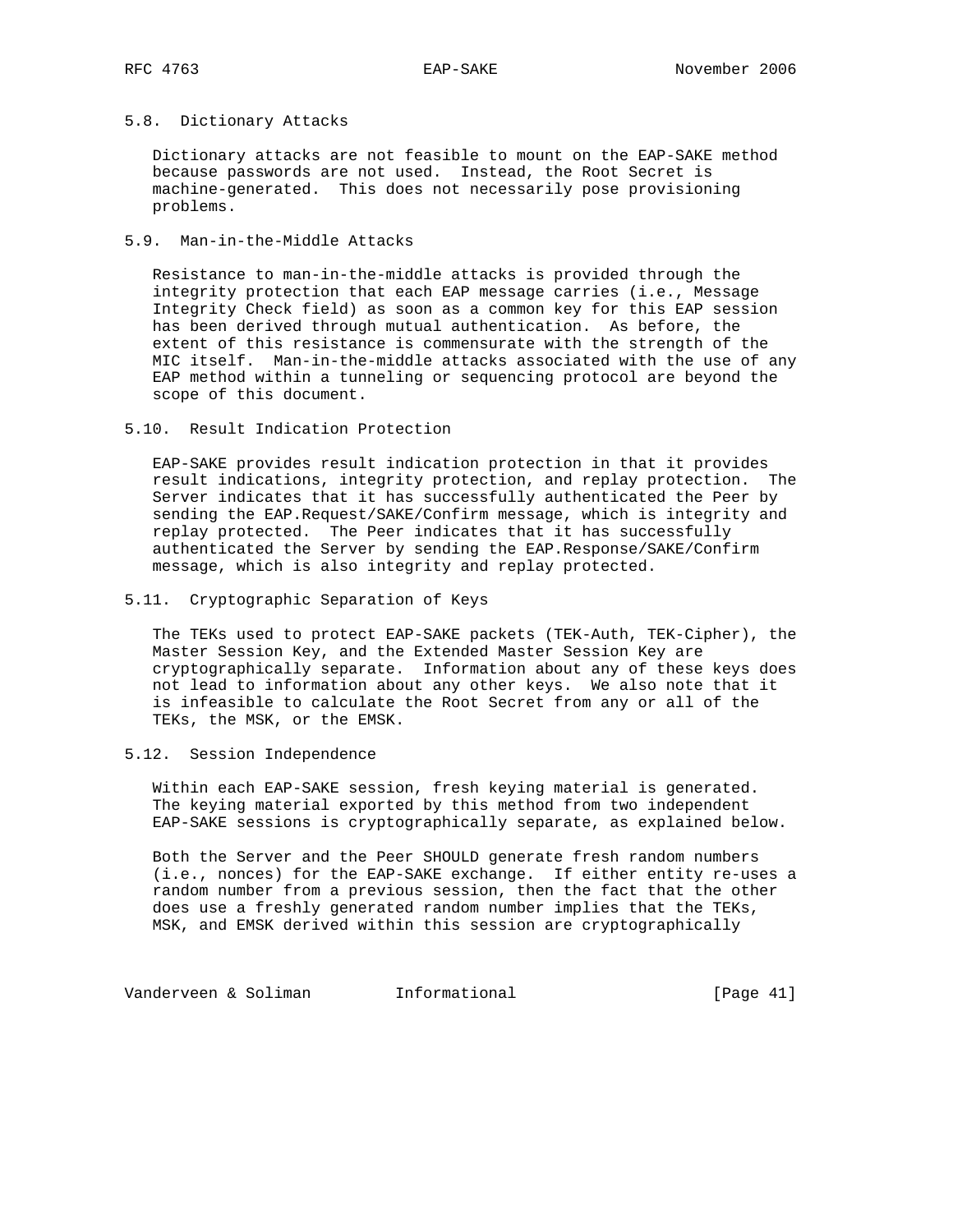separate from the corresponding keys derived in the previous exchange.

 Therefore, compromise of MSK or EMSK on one exchange does not compromise the MSK and EMSK of previous or subsequent exchanges between a Peer and a Server.

# 5.13. Identity Protection

 As seen from Section 3.2.3., the Server may assign a temporary NAI to a Peer in order to achieve user anonymity. This identifier may be used by the Peer the next time it engages in an EAP-SAKE authentication phase with the Server. The TempID is protected by sending it encrypted, within an AT\_ENCR\_DATA attribute, and signed by the Server with a MIC. Thus, an eavesdropper cannot link the original PermID that the Peer first sends (e.g., on power-up) to any subsequent TempID values sent in the clear to the Server.

 The Server and Peer MAY be configured such that only TempID identities are exchanged after one initial EAP-SAKE phase that uses the Peer permanent identity. In this case, in order to achieve maximum identity protection, the TempID SHOULD be stored in non volatile memory in the Peer and Server. Thus, compliance with this document does not preclude or mandate Peer identity protection across the lifetime of the Peer.

# 5.14. Channel Binding

 The Server identifier and Peer identifier MAY be sent in the SAKE/Challenge messages. However, since there is no established authentication key at the time of the first message, the Server identifier is not integrity-protected here.

 All subsequent EAP-SAKE messages exchanged during a successful EAP- SAKE phase are integrity-protected, as they contain a Message Integrity Check (MIC). The MIC is computed over the EAP message and also over the Server and Peer identities. In that, both EAP endpoints can verify the identity of the other party.

# 5.15. Ciphersuite Negotiation

 EAP-SAKE does not support negotiation of the ciphersuite used to integrity-protect the EAP conversation. However, negotiation of a ciphersuite for data protection is supported. This ciphersuite negotiation is protected in order to minimize the risk of down negotiation or man-in-the-middle attacks.

Vanderveen & Soliman Informational [Page 42]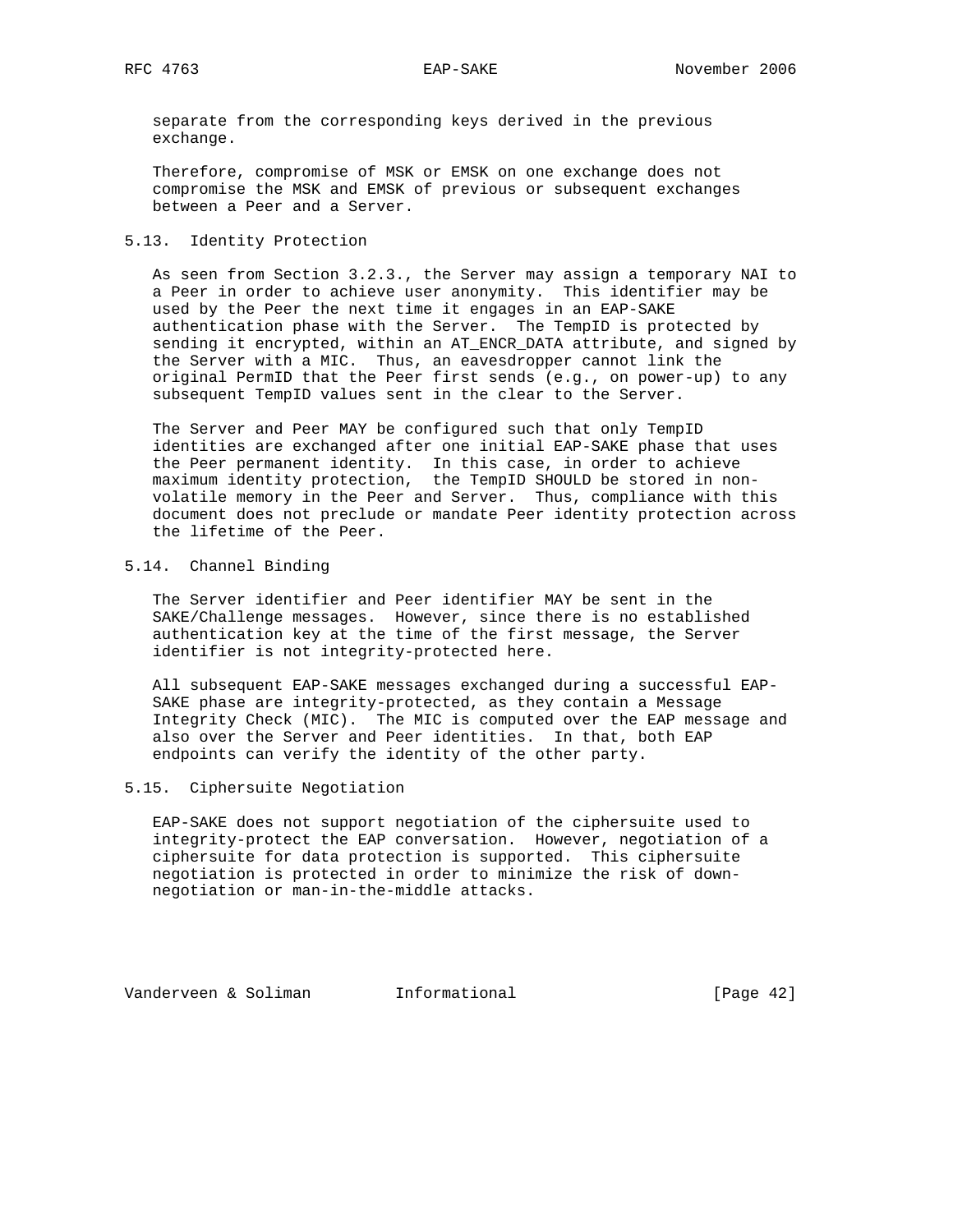This negotiation is secure because of the Message Integrity Checks (MICs) that cover the entire EAP messages used for ciphersuite negotiation (see Section 3.2.7.). The extent of the security of the negotiation is commensurate with the security of the KDF used to derive the MICs, the length and entropy of the shared secret used by the KDF, and the length of the MICs.

5.16. Random Number Generation

 EAP-SAKE supports key derivation from a 32-byte Root Secret. The entropy of all other keys derived from it is reduced somewhat through the use of keyed hash functions (e.g. KDF). Thus, assuming optimistically that the effective key strength of the Root Secret is 32 bytes, the effective key strengths of the derived keys is at most the effective key strength of the Root Secret quantities they are derived from: EMSK, at most 16 bytes; MSK, at most 16 bytes.

6. Security Claims

This section provides the security claims as required by [EAP].

- [a] Mechanism: EAP-SAKE is a challenge/response authentication and key establishment mechanism based on a symmetric pre-shared secret.
- [b] Security claims. EAP-SAKE provides:

Mutual authentication (Section 5.3)

Integrity protection (Section 5.4)

Replay protection (Section 5.5)

Confidentiality (optional, Section 5.6 and Section 5.13)

Key derivation (Section 5.7)

Dictionary attack protection (Section 5.8)

 Protected result indication of successful authentication from Server and from Peer (Section 5.10)

Session independence (Section 5.12)

- [c] Key strength. EAP-SAKE supports key derivation with 256-bit effective key strength (Section 5.7)
- [d] Description of key hierarchy: see Section 3.2.5.

Vanderveen & Soliman Informational [Page 43]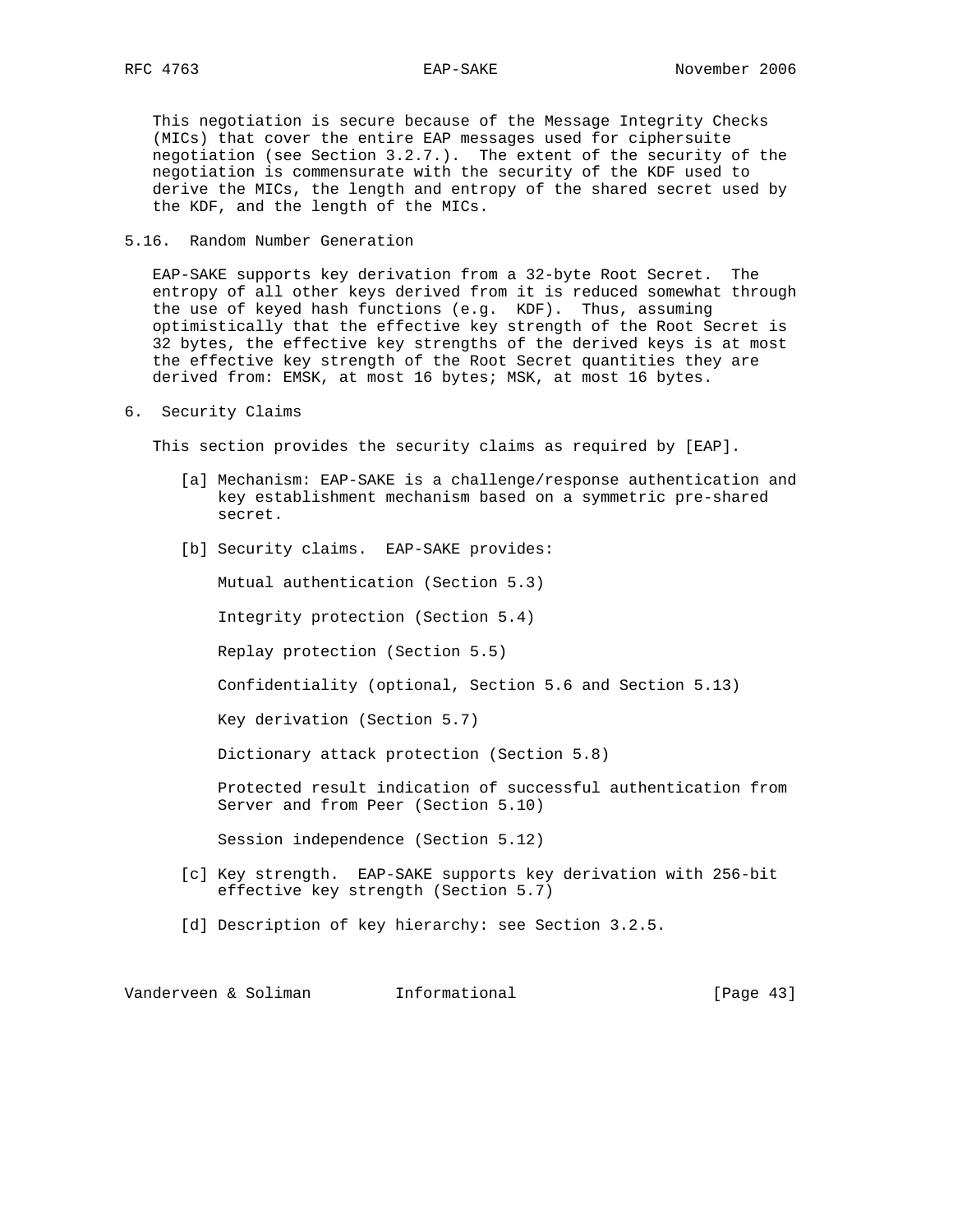[e] Indication of vulnerabilities: EAP-Make does not provide:

Fast reconnect

Fragmentation

Channel binding

#### Cryptographic binding

7. Acknowledgements

Thanks to R. Dynarski for his helpful comments.

- 8. References
- 8.1. Normative References
	- [AES] National Institute of Standards and Technology, "Federal Information Processing Standards (FIPS) Publication 197, Advanced Encryption Standard (AES)", November 2001. http://csrc.nist.gov/publications/ fips/fips197/fips-197.pdf
	- [CBC] National Institute of Standards and Technology, NIST Special Publication 800-38A, "Recommendation for Block Cipher Modes of Operation - Methods and Techniques", December 2001. http://csrc.nist.gov/publications/ drafts/Draft-NIST\_SP800-38D\_Public\_Comment.pdf
	- [EAP] Aboba, B., Blunk, L., Vollbrecht, J., Carlson, J., and H. Levkowetz, "Extensible Authentication Protocol (EAP)", RFC 3748, June 2004.
	- [HMAC] Krawczyk, H., Bellare, M., and R. Canetti, "HMAC: Keyed-Hashing for Message Authentication", RFC 2104, February 1997.
	- [IANA] Narten, T. and H. Alvestrand, "Guidelines for Writing an IANA Considerations Section in RFCs", BCP 26, RFC 2434, October 1998.
	- [IEEE802.11i] "IEEE Standard for Information Technology- Telecommunications and Information Exchange between Systems - LAN/MAN Specific Requirements - Part 11: Wireless Medium Access Control (MAC) and physical layer (PHY) specifications: Amendment 6: Medium Access Control (MAC) Security Enhancements", June 2004.

Vanderveen & Soliman Informational [Page 44]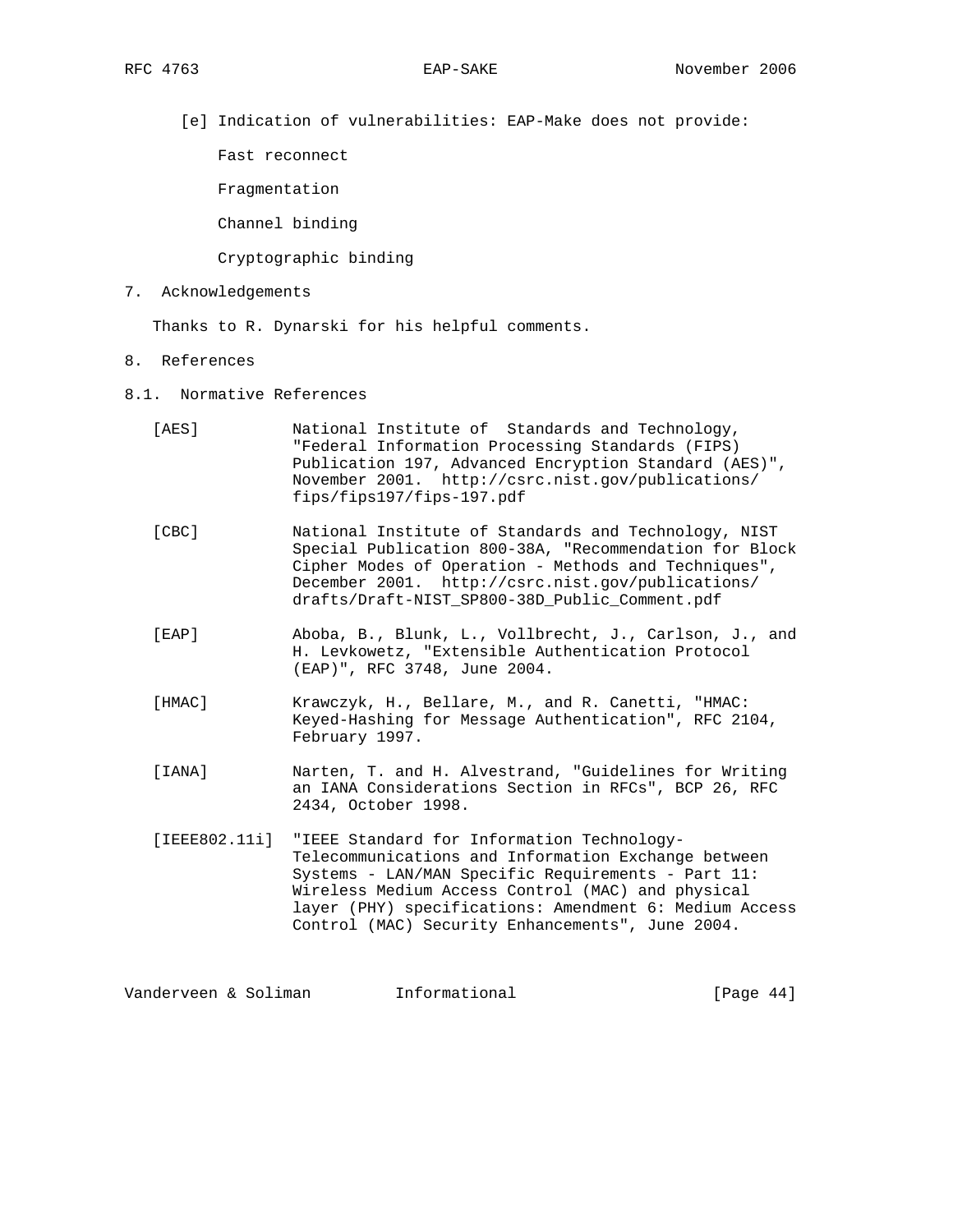- [KEYWORDS] Bradner, S., "Key words for use in RFCs to Indicate Requirement Levels", BCP 14, RFC 2119, March 1997.
- [SHA1] National Institute of Standards and Technology, U.S. Department of Commerce, Federal Information Processing Standard (FIPS) Publication 180-1, "Secure Hash Standard", April 1995.
- 8.2. Informative References
	- [NAI] Aboba, B., Beadles, M., Arkko, J., and P. Eronen, "The Network Access Identifier", RFC 4282, December 2005.
	- [RFC4086] Eastlake, D., 3rd, Schiller, J., and S. Crocker, "Randomness Requirements for Security", BCP 106, RFC 4086, June 2005.

Authors' Addresses

 Michaela Vanderveen Qualcomm Flarion Technologies 135 Rte. 202/206 South Bedminster, NJ 07921 USA

EMail: mvandervn@yahoo.com

 Hesham Soliman Qualcomm Flarion Technologies 135 Rte. 202/206 South Bedminster, NJ 07921 USA

EMail: solimanhs@gmail.com